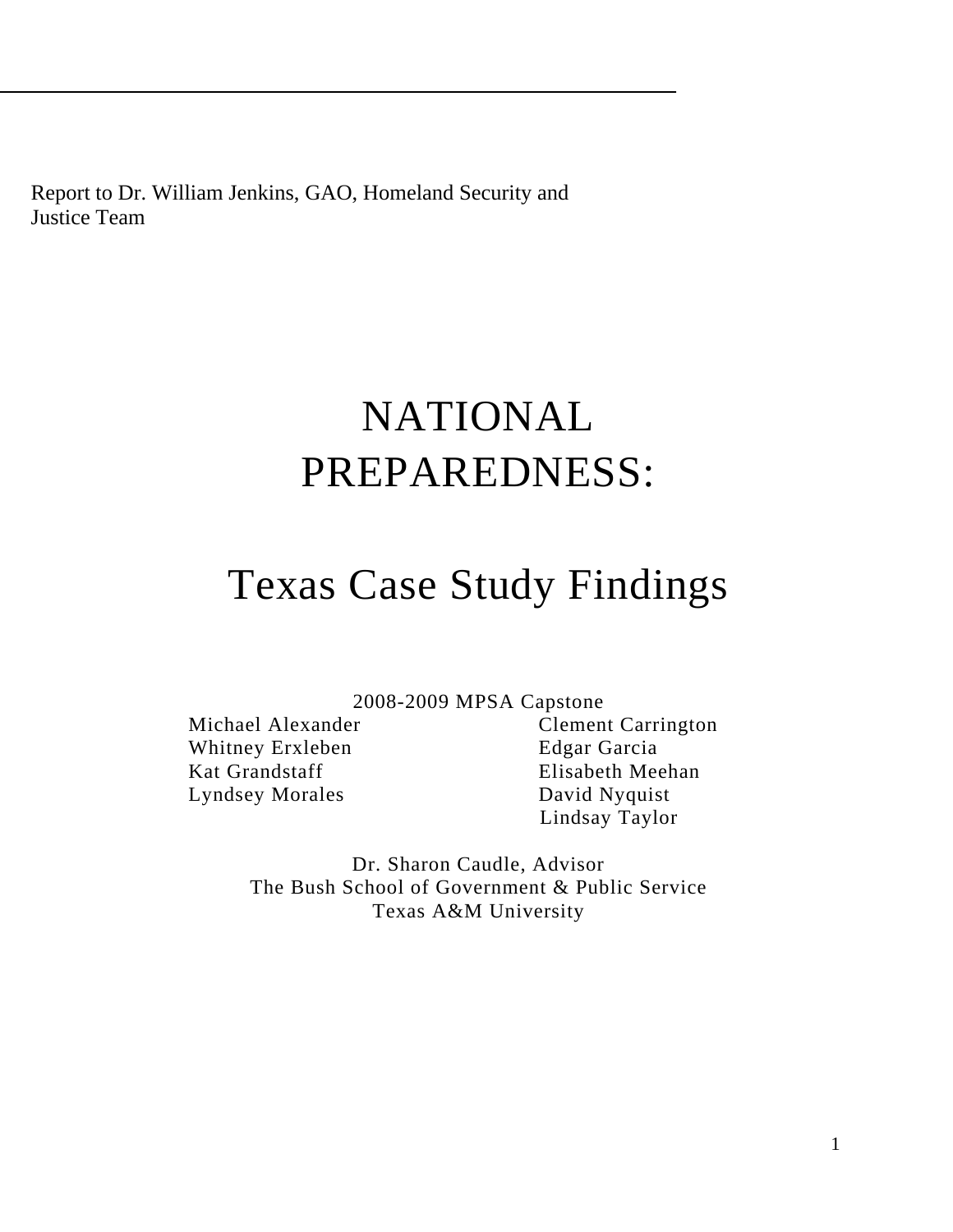# **Introduction**

Building on the findings of deliverable I contained in the report *National Preparedness: Federal, State, and Local Definitions, Threats, and Goals*, this report explores the major implementing and contextual factors for achieving preparedness goals. This report is in response to the research question:

What are the key implementing/contextual factors for achieving stated preparedness goals, such as risk tolerances, organizational structure and governance, partnerships, budget issues, political situation, and federal resourcing?

As agreed, this question was addressed by an overarching case study at the Texas state and local jurisdictional level, supported by a general literature review concerning the implementing and contextual factors. Implementation and contextual factors—such as organizational structure, inter/intra governmental relationships, resource availability/sustainability and risk tolerances are complex and vary across entities. The case study is intended to highlight commonalities and differences of a subset of jurisdictions within the same state. The following sections describe the report's scope and methodology, data collection approach, and a summary of relevant preparedness implementation literature. The final section presents the findings of the case study field work, including preparedness background information unique to Texas.

# **Scope and Methodology**

1

To answer the research question, we gathered and analyzed (1) implementation and contextual factors identified within homeland security and public administration journals including *The Journal of Homeland Security and Emergency Management and Homeland Security Affairs*; (2) public media sources including newspaper articles, TV/radio reports and online news domains; and (3) insights from products produced by the Government Accountability Office (GAO), National Governors Association, the Council of State Governments, and the Department of Homeland Security (DHS).

Given its size, mass of critical infrastructure, international access, and unique hazard/threat depth and resource capacity, Texas represents an appropriate state to analyze preparedness implementation/contextual factors via the case study method. With 254 counties occupying seven percent of the total water and landmass area of the United States (as large as New England, New York, Pennsylvania, Ohio, and North Carolina combined) Texas was selected to be the case study state.<sup>1</sup> In addition to geographic size, Texas was chosen based upon the following conditions:

1) *Population*—Most homeland security grant programs use population and population density as primary components to determining funding allocations. Texas is the second

<sup>&</sup>lt;sup>1</sup>Texas Historical Association. 2009. "Texas Almanac—Texas' Natural Environment." Accessed: April 2, 2009. <http://www.texasalmanac.com/environment/>.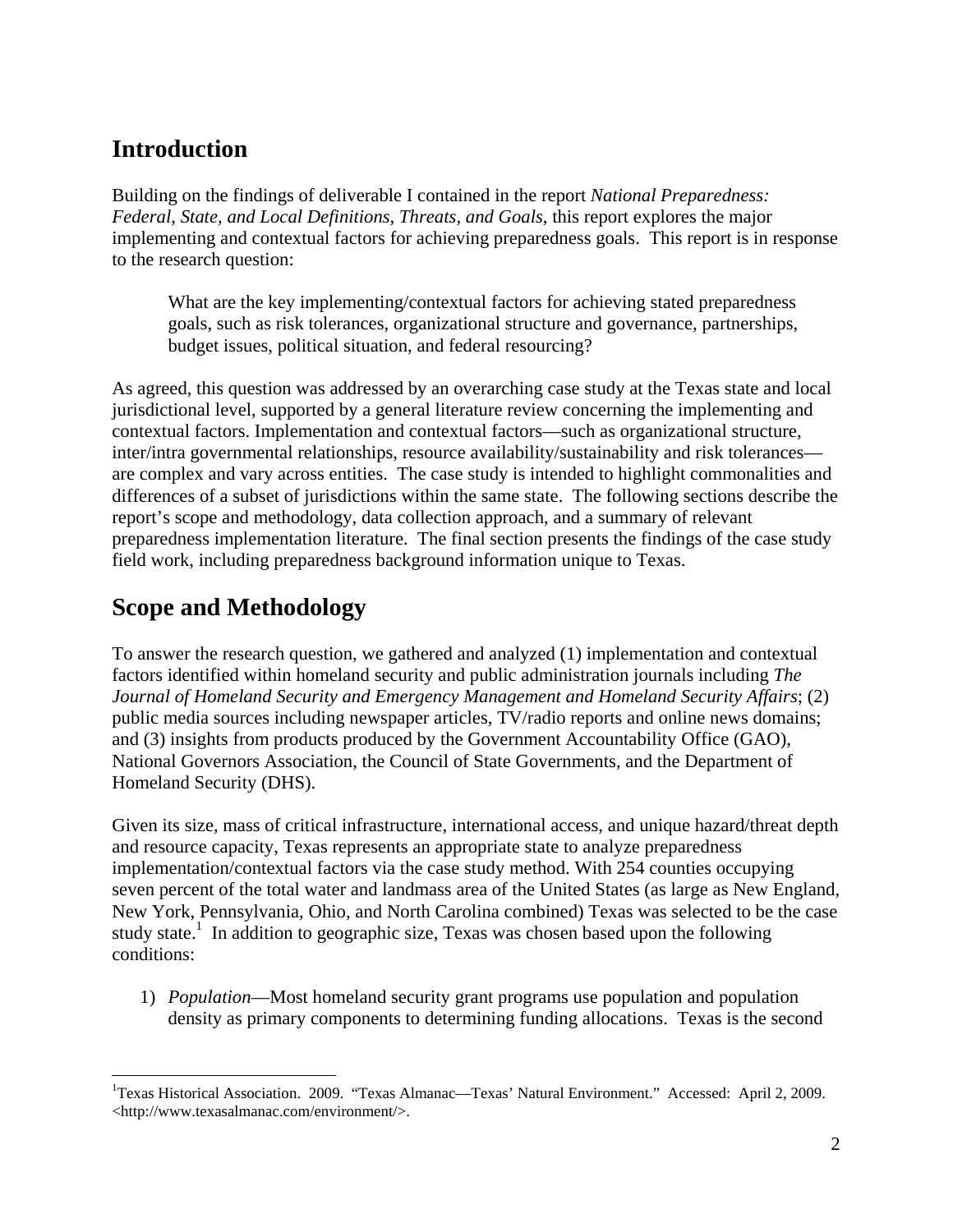most populous state at 24.3 million, $\frac{2}{3}$  possessing three of the ten most populous cities in the U.S.<sup>3</sup> Impacting aspects of communication, logistics and human safety, population affects a variety of dimensions complicating preparedness planning and associated implementation.

- 2) *Homeland Security (Preparedness) Challenges*—As discussed above, Texas experiences a variety of natural hazard challenges including wildfire, flooding, hurricanes, tornadoes, ice and droughts; given the size and topology of the state it may experience one or more such hazards simultaneously. In addition, Texas is an international gateway state<sup>4</sup> possessing a border with Mexico, a coastline with the Gulf of Mexico, thirteen  $\frac{1}{2}$  international airports<sup>5</sup> and sixteen sea ports.<sup>6</sup> Experiencing many forms of natural disasters, containing many critical infrastructure components, and maintaining several international access points, the geography of Texas adds complexity and depth to the reality of all-hazards preparedness planning and implementation.
- 3) *Governing Structure*—Texas maintains a decentralized governing structure affording a large amount of discretion to localities—even during times of emergency or crisis. For example, mayors and county judges are responsible for emergency management planning and directing, controlling and coordinating emergency operations within their jurisdictions.<sup>7</sup> As discussed in the literature, the level of autonomy with respect to Texas governance impacts and complicates the preparedness implementation aspects of organizational roles/responsibilities (with respect to communication, coordination and decision making authority), resource*s* (with respect to allocation and availability) and *strategy* with respect to policy development and assessment.
- 4) *Economic Strength*—In 2007 Texas had the second highest Gross State Product (GSP) in the nation with a GSP of \$1.1 trillion.<sup>8</sup> A strong economic capacity affects preparedness planning and implementation efforts with respect to being able to acquire new technologies, pilot new programs, hire more preparedness staff, and engage in other preparedness efforts.

 $\overline{a}$ 

<sup>&</sup>lt;sup>2</sup> U.S. Census Bureau. 2009. "National and State Population Estimates: Annual Population Estimates 2000-2008." Accessed: April 2, 2009. <http://www.census.gov/popest/states/NST-ann-est.html>.

<sup>&</sup>lt;sup>3</sup>U.S. Census Bureau. "2007 Population Estimates." "Table 1: Annual Estimates of the Population for Incorporated Places Over 100,000, Ranked by July 1, 2007 Population: April 1, 2000 to July 1, 2007"*(*CSV*). Population Division.*  2008-07-10. Accessed: March 14, 2009.

<sup>&</sup>lt;sup>4</sup> Michael Alexander, et al. Fall 2008. "National Preparedness: Federal, State, and Local Definitions, Threats and Goals." Bush School of Government at Texas A&M: MPSA Capstone Deliverable I.

<sup>&</sup>lt;sup>5</sup>Federal Aviation Administration. 2008. "National Plan of Integrated Airport Systems." Accessed: April 2, 2009. <http://www.faa.gov/airports\_airtraffic/airports/planning\_capacity/npias/>. 6

<sup>&</sup>lt;sup>6</sup> Texas Ports Association. 2009. "Texas Ports." Accessed: April 2, 2009. <http://www.texasports.org/>.

<sup>&</sup>lt;sup>7</sup> Texas Homeland Security Strategic Plan. 2004. "Part III State of Texas Emergency Management Plan." 16, 26. Accessed: April 2, 2009. <ftp://ftp.txdps.state.tx.us/dem/plan\_state/state\_plan\_20040211.pdf>.

<sup>&</sup>lt;sup>8</sup> Bureau of Economic Analysis. "Regional Economic Accounts." Gross Domestic Product by State. Accessed: February 14, 2009. <http://www.bea.gov/regional/gsp/>.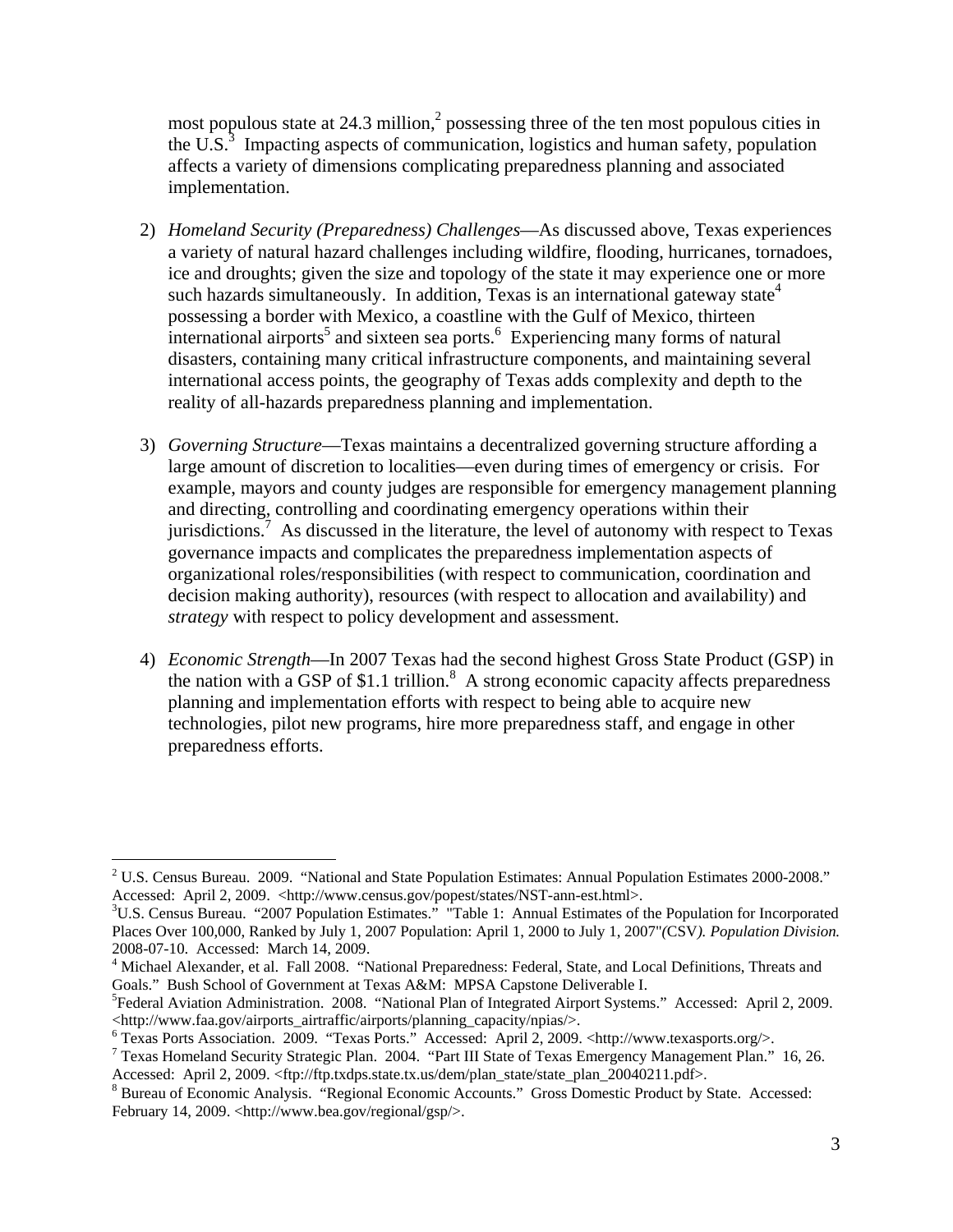5) *Level of Federal Preparedness Funding*—Texas received more than \$155 million in federal homeland security grants in  $2008$ .<sup>9</sup> The ability to secure a sizable portion of federal homeland security preparedness dollars and couple them with state resources (see point 4) impacts preparedness planning and implementation efforts. More resources should lead to better plans and the ability to overcome implementation problems associated with organization capacity and resourcing.

For the Texas case study, we collected publicly available preparedness documents and other related information. We also conducted in-person and phone interviews with preparedness officials representing the Texas state level and officials from selected jurisdictions across the state. These jurisdictions represented Department of Homeland Security (DHS) Urban Area Security Initiative Allocations (UASI) for Tier 1 (Houston) and Tier II (Austin, San Antonio, and Dallas/Fort Worth). <sup>10</sup> Interviews with officials from Houston and San Antonio were conducted at the 2009 Texas Homeland Security Conference hosted by the Texas Department of Public Safety in San Antonio. Interviews with state and local officials from the Austin area were conducted onsite at the Combined Transportation Emergency Communications and Management facility (CTECC) and the Department of Public Safety- State Operations Center.

# **Preparedness Implementation and Contextual Factors Literature Review**

Since the September 11 terrorist attacks, the federal government has sought to ensure the United States is a safer country by issuing presidential directives, national strategies, and national guidelines providing state and local governments policy direction intended to make the country more secure against all types of hazards. Based on our review of the preparedness literature, several factors impact the effective implementation of national preparedness directives and strategies. We have divided these factors into three overarching categories: (1) organizational factors, (2) resource factors, and (3) strategic factors. According to the preparedness literature (including sources such as the National Governors' Association and government agencies such as the Government Accountability Office (GAO)), these factors have affected the implementation of preparedness strategies and directives.

## *Organizational Factors*

 $\overline{a}$ 

Organizational implementation and contextual factors included organizational roles and responsibilities, intergovernmental coordination and relationships, non-governmental relationships, and interoperable communications.

<sup>&</sup>lt;sup>9</sup> Homeland Security Grant Program (SHSP) \$65,440,000--Urban Area Security Initiative (UASI) \$71,856,500--Metropolitan Medical Response System (MMRS) \$4,175,873--Citizen Corps Program (CCP) \$798,047--Operation Stonegarden \$13,040,000. Figures obtained from: U.S. Department of Homeland Security. 2008. "State Contracts and Grant Award Information." Accessed: April 2, 2009. <http://www.dhs.gov/xgovt/grants/>.

 $10$  El Paso originally expressed an interest to be interviewed but recent border concerns prohibited their interview from taking place.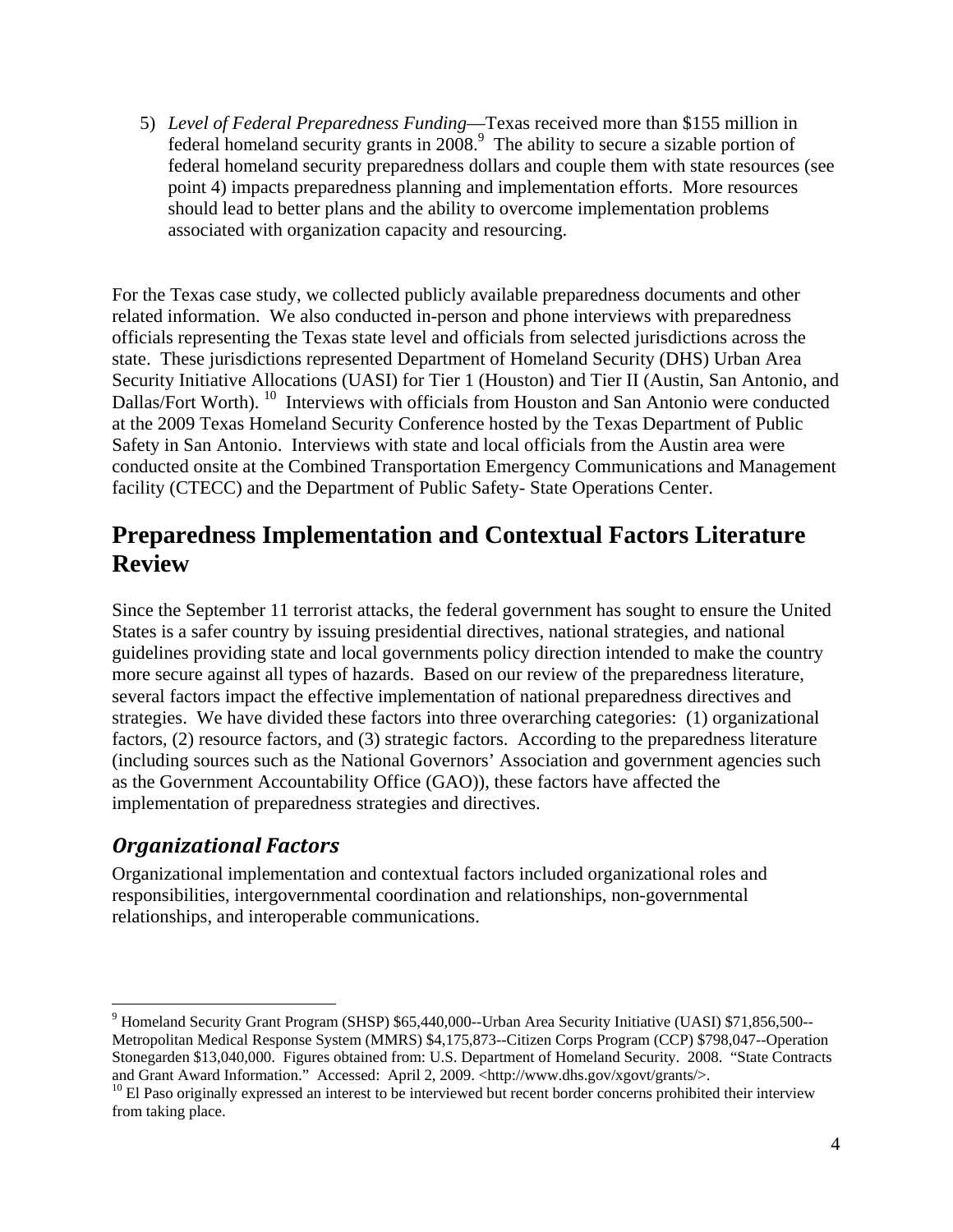#### **Organizational Roles and Responsibilities**

Problems with ambiguity of organizational roles and responsibilities at each level of government have resulted in difficulty in translating overall federal goals into specific guidance to state and local governments. Numerous state officials directly involved with homeland security within their states believe DHS has yet to clearly define state and local responsibilities during a disaster.<sup>11</sup> This ambiguity has been seen as a "core problem" in the implementation of preparedness plans.<sup>12</sup> The GAO has identified the lack of clearly defined roles among the levels of government as causing local governments to not be properly prepared. The reason is that the local governments do not know how much help can be expected from the state and federal levels of government in case of a disaster.<sup>13</sup>

Also affecting the implementation of preparedness plans is the command and management structure of state and local governments. Public administration researcher Donald Kettl believes the normal bureaucratic structure is based on obedience as opposed to actual performance when needed; bureaucrats hesitate to act until they have been given orders from above. This structure is seen to hamper quick response because of its reliance on top-down decision making.<sup>14</sup> The literature identifies the development of a commonly accepted sound management structure as a step that would help delineate roles and responsibilities, ensure that problems get to the appropriate level of decision making faster, thereby resulting in better decisions.<sup>15</sup>

#### **Intergovernmental Coordination and Relationships**

The GAO has determined coordination among government at all levels is a necessity for the successful achievement of homeland security goals.<sup>16</sup> However, it appears all levels of government do not seem to be working towards a unified goal, and coordination among the levels of government is seen as one of the most difficult challenges for preparedness<sup>17</sup>. One of the barriers to working relationships between governments is the lack of a common homeland security culture that can help form and direct coordination efforts.<sup>18</sup> A common culture consisting of equipment standards and common lexicon would allow responders and officials from one city or agency to move and integrate more easily with responders and officials from another city or agency with minimal problems in the event of a disaster.

 $\overline{a}$ 

 $11$  Institute for the Economy and the Future. 2006. "National Survey of Homeland Security Officials". Western Carolina University. Cullowhee, NC. 6.

<sup>12</sup> John Morton. 2008. "State/Local Issue Team Problem Analysis". *Project on National Security Reform.* 30 Oct. 5.

<sup>&</sup>lt;sup>13</sup>William O. Jenkins. 2006. "Federal Emergency Management Agency: Factors for Future Success and Issues to Consider for Organizational Placement". *US Government Accountability Office*. GAO-06-746T. 7.

<sup>14</sup> Donald Kettl. 2005. "The Worst Is Yet To Come: Lessons from September 11 and Hurricane Katrina". *Fels Institute of Government*. Report 05-01. 3-8.

<sup>&</sup>lt;sup>15</sup> Henry Sullivan. 2007. "Assessing the National Incident Management System". Presented at the Midwestern Political Science Association Conference. 29 March. 11 & Johnnie Smith. 2007. "A Model for Effective Organization and Communication of Homeland Security Activities at the State Level". *Naval Postgraduate School*. 18.

<sup>&</sup>lt;sup>16</sup> Government Accountability Office. 2005. "Homeland Security: Agency Plans, Implementation, and Challenges Regarding the National Strategy for Homeland Security". *US Government Accountability Office*. GAO-05-33. 14.

<sup>17</sup> Ann Beauchesne. 2002. "State's Homeland Security Priorities". National Governors Association. 19 August.

<sup>1-2 &</sup>amp; Lynn Davis. 2002. "Organizing for Homeland Security". *RAND Corporation*. 17. 18 Morton, 2008, 23.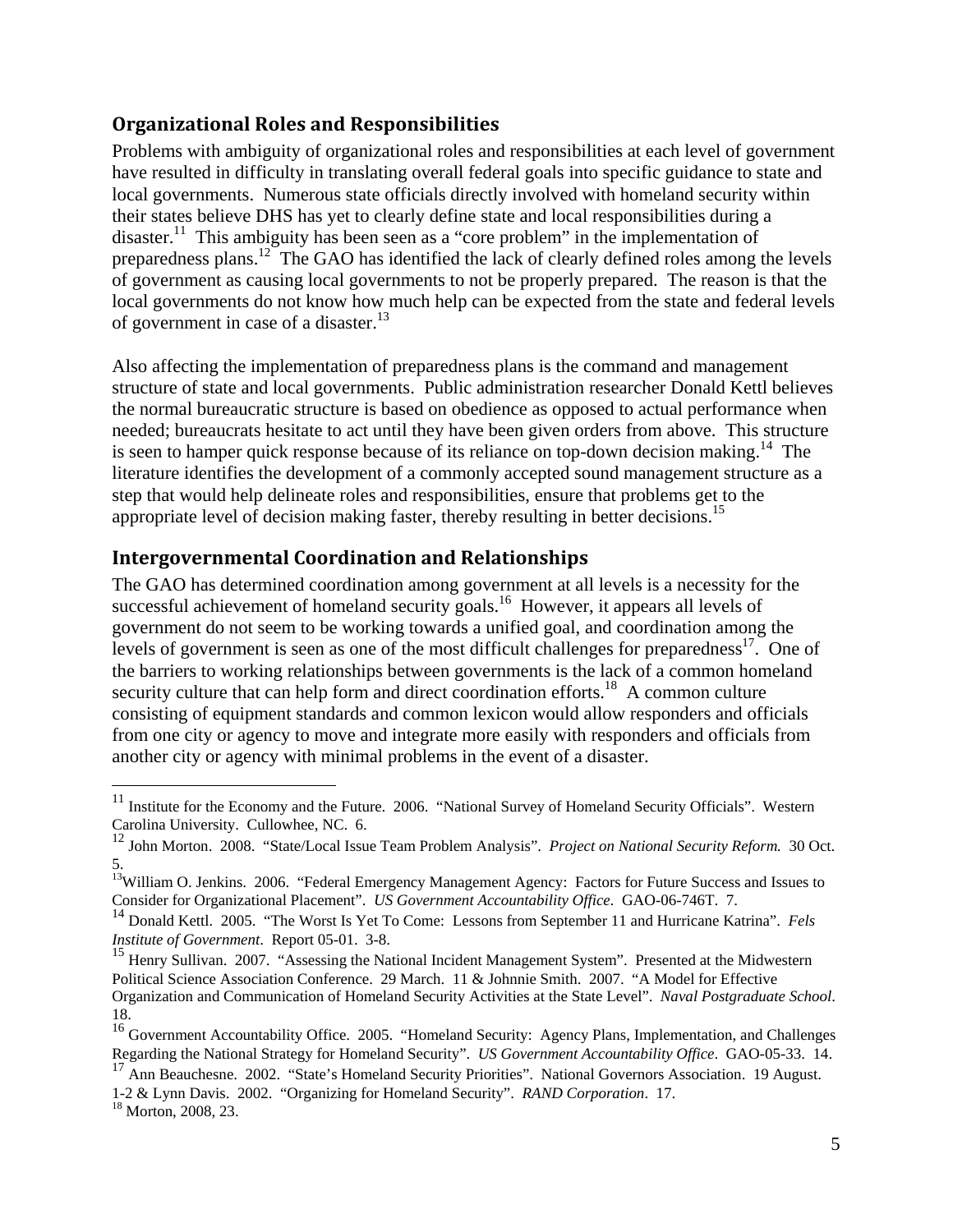Even though regionalism is known to counter effects of limited resources, serve as a link between local and state governments, and facilitate coordination, government entities are still having trouble working together.<sup>19</sup> The problem seems to rise from the hesitancy of government entities, especially at the local level, to give up part of their autonomy to regional officials, yet still wanting to reap the benefits of regional organizations. Smaller local governments are more prone to being hesitant in joining regional efforts because they believe the bigger governments' needs will be given priority over theirs.<sup>20</sup> Furthermore, the current grant structure is seen as breeding competition and incentivizing "going at it alone"; this encourages a fragmentation of state and local planning efforts. $^{21}$ 

In some areas, Multi-Agency Collaboration Centers (MACCs) have been created to bring together agencies with various disciplines into a single operational hub. Studies on interagency collaboration detail the importance of mangers' reliance on the Incident Command System (ICS) to effectively manage personnel from different disciplines. The ICS is used to increase functionality of emergency response teams by serving as the central organizing point that unifies the various disciplines represented among the departments and agencies comprising the collaboration centers.<sup>22</sup> However, some challenge the universal effectiveness of the ICS system. Most notably, the public health, public works, and information technology sectors are identified as having trouble fitting into multi-agency collaboration centers using the ICS system. The public health sector, for example, argues the ICS approach to dealing with problems uses a "different language and approach" that does not enhance their efforts so no incentives exist for collaboration $^{23}$ 

#### **Non‐governmental Partnerships**

The literature recognizes the importance of partnerships between all levels of government and the private sector because of the volume of critical infrastructure owned by private entities. Equally important is the protection of materials that could be used to harm Americans. However, the GAO has noted governmental mandates to the private sector may not adequately take into consideration the needs of the business community. Furthermore, information-sharing barriers between government and the private sector limit the ability to form useful partnerships.<sup>24</sup> Lack of current and quick information restricts the ability of the private sector to be properly prepared. By not being given timely information on the current threat to their infrastructure,

1

<sup>&</sup>lt;sup>19</sup> Kiki Caruson et al. 2007. "Designing Homeland Security Policy within a Regional Structure: A Needs Assessment of Local Security Concerns". *Journal of Homeland Security and Emergency Management"*. 3, 5 and Government Accountability Office, 2005, 13.

<sup>20</sup> Donald Kettl. 2003. "The States and Homeland Security: Building the Missing Link". *The Century Foundation*. 10.

 $21$  Morton, 2008.

<sup>&</sup>lt;sup>22</sup> Jerome D. Hagen. 2006. "Interagency Collaboration Challenges Among Homeland Security Disciplines in Urban Areas". *Naval Post Graduate School.* 4.<br><sup>23</sup> Kay Eilbert. 2004. "Examining Collaborative Public Health Practice and Emergency Preparedness: Can it

Work? Turning Point Partnerships Share Their Experience". *National Association of County and City Health Officials.* April 2004.<br><sup>24</sup> General Accounting Office. 2002. "Homeland Security: Management Challenges Facing Federal Leadership".

*US General Accounting Office*, GAO-03-260. 32-33 & Government Accountability Office. 2005. "Homeland Security: Agency Plans, Implementation, and Challenges Regarding the National Strategy for Homeland Security". *US Government Accountability Office*. GAO-05-33. 12.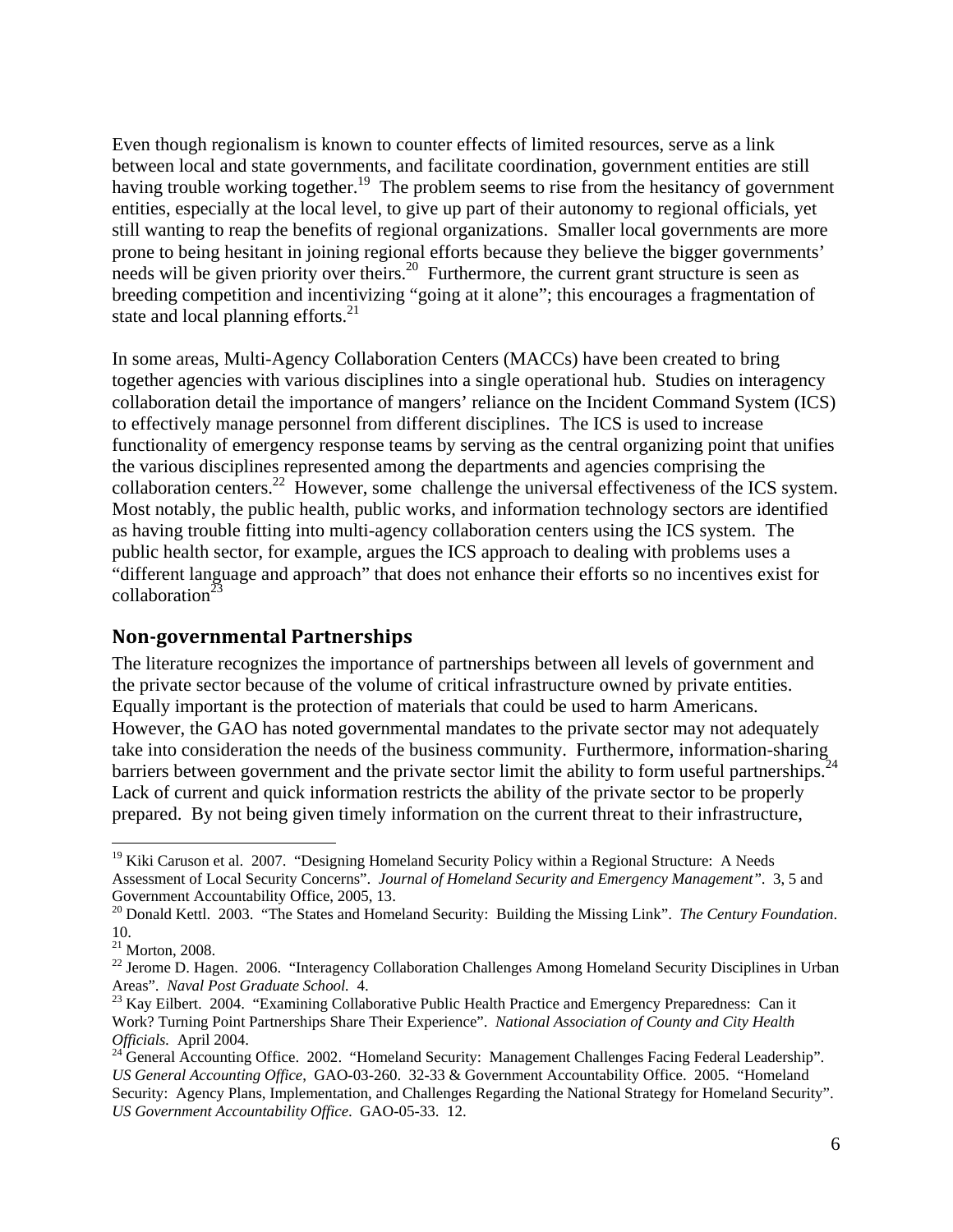private entities cannot take the necessary steps to adequately prepare or respond to impending threats. The literature further suggests an ambiguity of roles and responsibilities attributed to the private sector much like the ambiguity present in the roles and responsibilities attributed among state and local governments.

## *Resource Factors*

Resource factors include resource availability/sustainability, human capital skills, and risk management.

## **Resource Availability / Sustainability**

The literature suggests a primary impact of homeland security legislation and mandates on state and local governments is the financial burdens placed on them, especially when it comes to the acquisition of new technologies/equipment and qualified personnel needed to operate them.<sup>25</sup> State homeland security officials have reported financial constraints as being the leading obstacle in being able to adequately protect, prevent, and prepare against any possible emergencies.<sup>26</sup> Exacerbating the financial restraints, state and local officials are required to balance new requirements and still meet the everyday needs of the organization. Furthermore, they are responsible for the continuous funding and upkeep of any equipment or personnel acquired after federal funding runs out.

The current federal grant structure appears to create gaps rather than close them due to its competitive nature. Competing for federal dollar, localities many times create incompatible systems (further limiting coordination and collaboration efforts) that often lead to wasteful duplication of efforts.<sup>27</sup> The GAO reports that local officials believe federal grants could be more effective if they were given more flexibility with funding through block grants. If done in this manner, local officials believe they can better target spending to ensure it is used most effectively<sup>28</sup>.

### **Risk Management**

Proper risk management is believed to lead to better resources allocation and investment leading to proper protection.<sup>29</sup> Literature focusing on the lack of resources available to state and local governments also points out that state and local governments need, "help and technical assistance to identify and protect critical infrastructure."<sup>30</sup> One of the biggest challenges with risk management for local and state governments is the interdependence of multiple infrastructures that cross state and local jurisdictions such as the dependence of the telecommunications sector

 $\overline{a}$ 

 $^{25}$  Kiki Caruson et al. 2005. "Homeland Security Preparedness: Federal and State Mandates and Local Government". *Spectrum: The Journal of State Government.* Spring 2005. 28. <sup>26</sup> Institute for the Economy and the Future, 9.

 $^{27}$  Beauchesne, 2.

<sup>&</sup>lt;sup>28</sup> Randall A. Yim 2002. "National Preparedness: Integration of Federal, State, Local, and Private Sector Efforts Is Critical to an Effective National Strategy for Homeland Security". *US General Accounting Office.* GAO-02-621T. 19.

<sup>29</sup> Government Accountability Office, 2005, 3, 24.

<sup>&</sup>lt;sup>30</sup> General Accounting Office, 2002, 28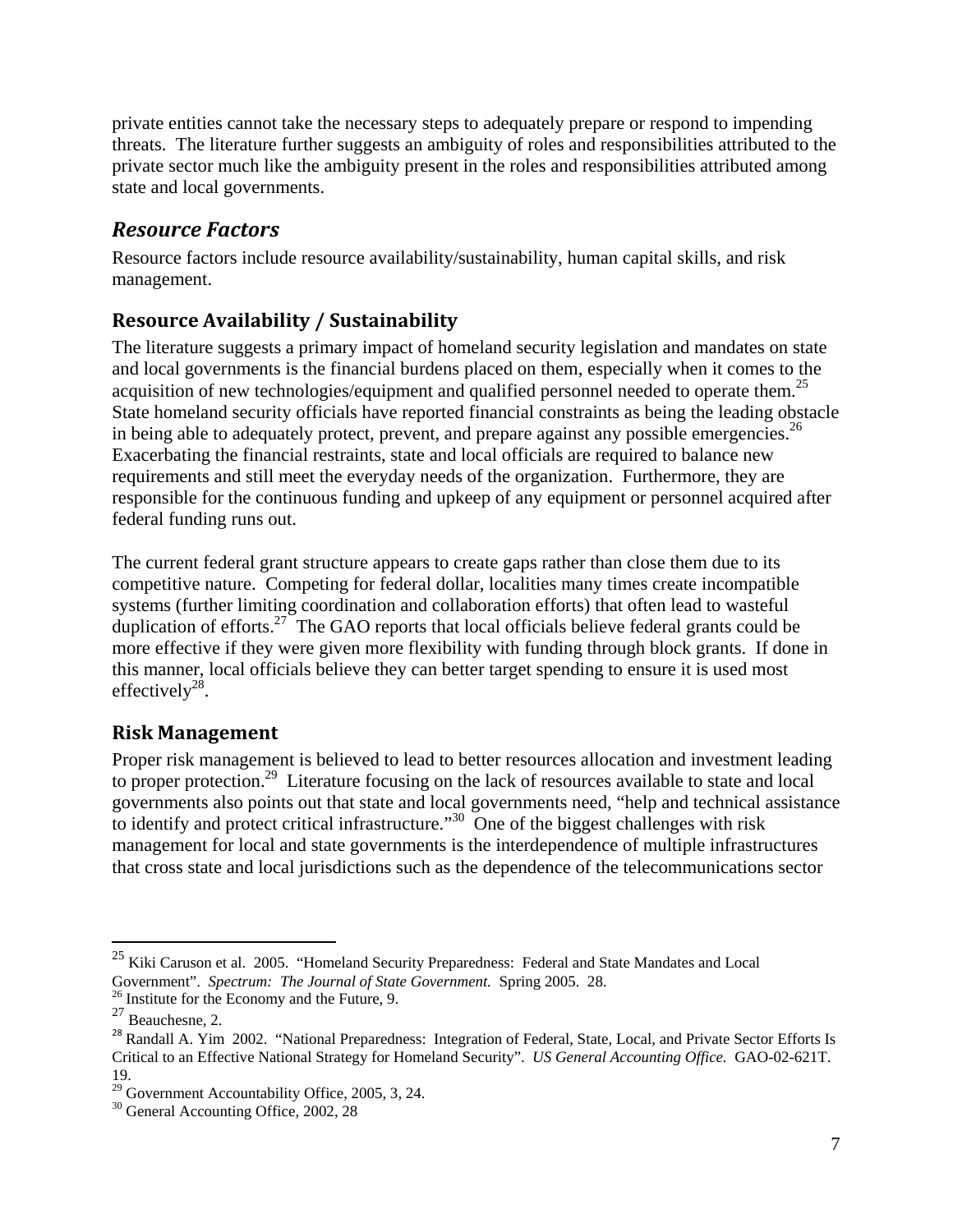on the energy sector; state and local governments can only have a limited impact on the protection of these sectors because of the way these sectors cross jurisdictions.<sup>31</sup>

An area in risk management that has grown in attention is the need to incorporate the special needs community in emergency planning and recovery efforts. However, the best practices literature for special needs risk management remains limited. Existing literature stresses the importance of having personnel trained to deal with the "special needs community" as detailed by a 2004 Executive Order building on the Americans with Disabilities Act passed in 1990 and to have the necessary equipment ready at shelters to care for the special needs community.<sup>32</sup> However, this definition is criticized because as defined, the "special needs community" includes children, the elderly and non-English speaking peoples. Therefore, "special needs citizens" could conceivably cover 50 percent of the United States population, rendering the term essentially unhelpful.  $33$ 

### **Human Capital and Skills**

Articles discussing human capital and skills problems note that many state and local governments know what they have to do in order to properly implement plans and strategies, but they lack the personnel to do it with. $34$  The literature suggests a lack of specialized personnel is most evident in the public health sector where the capacity to meet a sudden surge in need during a disaster may not exist.<sup>35</sup> The GAO details the importance of developing long-term human capital strategies that prioritize the retention of personnel once they are trained and have acquired extensive knowledge of their area.<sup>36</sup>

Leadership is another important skill outlined within the literature as critical for success in preparedness implementation efforts. Among other management attributes, leadership is deemed as a requirement for surviving disasters because the capacity to operate under extreme crisis can be paralyzing despite the amount of resources available.<sup>37</sup> It is also noted that leaders are held responsible for mishaps during disasters.<sup>38</sup> Good leaders with clear roles are seen as an important piece in ensuring that an agency or government works effectively; leaders can help delineate roles and ensure that constant progress is being made in the achievement of goals.<sup>3</sup> Additionally, the continuity of leadership within an agency or government is deemed critical to

 $\overline{a}$  $31$  Howard Kunreuther. 2007. "Risk Management Strategies for Dealing with Interdependencies". Presented at Conference on Network-based Strategies and Competencies. Wharton School University of Pennsylvania. 7.

<sup>&</sup>lt;sup>32</sup> National Center for Disaster Preparedness. 2007. "Emergency Preparedness: Addressing the Needs of People with Disabilities". *Mailman School of Public Health Columbia University.*<br><sup>33</sup> June I. Kailes. 2005. "Disaster Services and 'Special Needs': Term of Art or Meaningless Term?". *Center for* 

*Disability Issues and Health Professions Western University of Health Sciences.* 3. 34 Kettl, 2003, 9.

<sup>&</sup>lt;sup>35</sup> Beauchesne, 4.

<sup>36</sup> General Accounting Office, 2002, 5, 46.

<sup>&</sup>lt;sup>37</sup> Ali Farazmand. 2007. "Learning from the Katrina Crisis: A Global and International Perspective with Implications for Future Crisis Management". *Public Administration Review*. Dec 2007. 154.<br><sup>38</sup> Paul Light. 2008. "Predicting Organizational Crisis Readiness: Perspectives and Practices toward a Pathway to

Preparedness". *The Center for Catastrophe Preparedness and Response New York University.* 22 and 10.

<sup>&</sup>lt;sup>39</sup> Christopher Bertram. 2008. "Factors that Effect Interagency Collaborations: Lessons During and Following the 2002 Winter Olympics". *Naval Postgraduate School*. 14.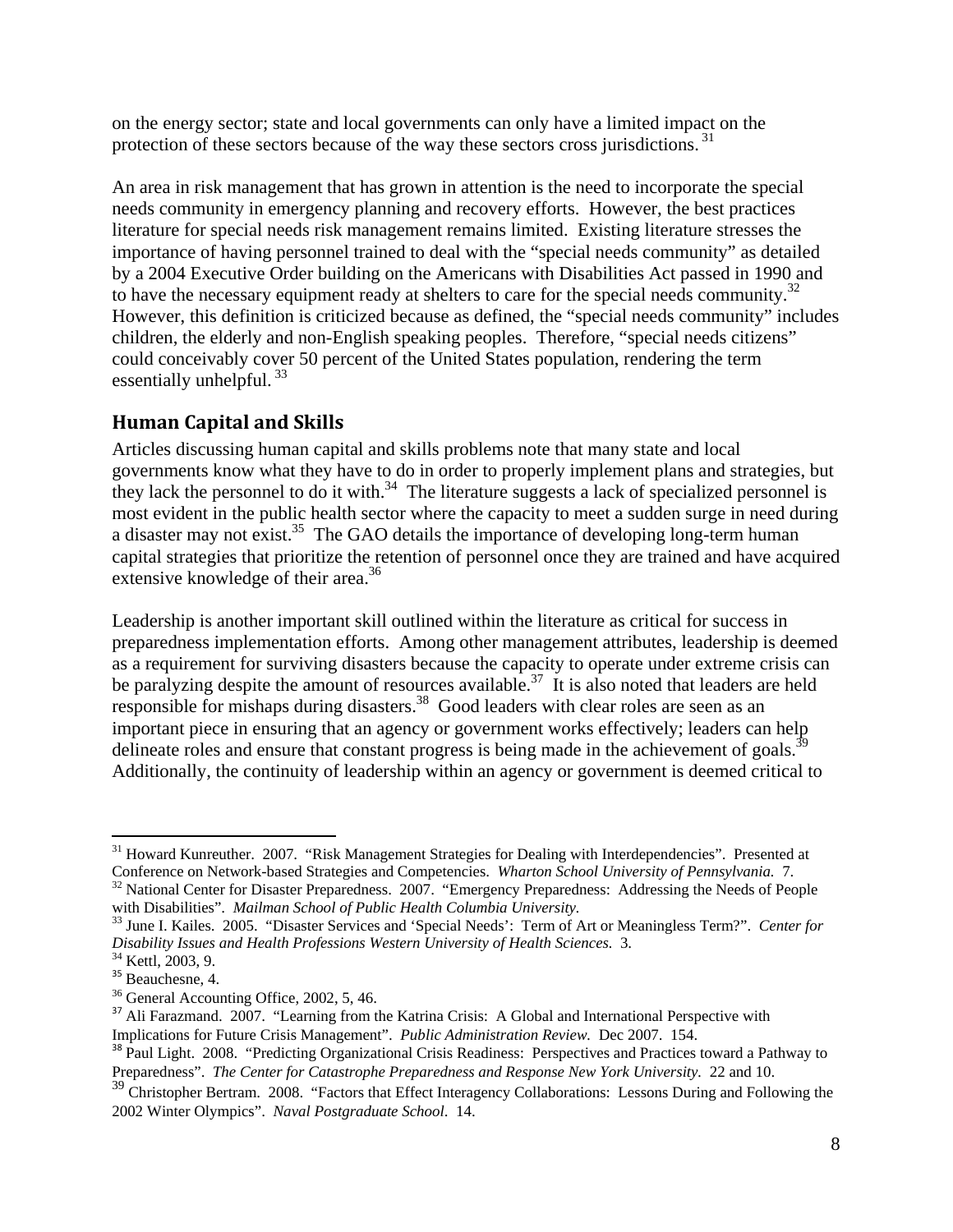building and sustaining long-term effectiveness.<sup>40</sup> Equally important is leadership buy-in and commitment to the organizations' mission. Leaders perceived to be committed to the organization can attract and retain a competent workforce.<sup>41</sup>

## *Strategic Factors*

Strategic factors include preparedness policies and strategies and preparedness assessments.

## **Preparedness Policies and Strategies**

The literature suggests a challenge to the implementation of long-term preparedness strategic plans is the nonexistence of a preparedness end-state definition.<sup> $42$ </sup> Federal, state and local levels of government do not know when they will be sufficiently "prepared" and can stop preparing. As a result, state and local officials have shown an interest in being more significantly involved in the development of strategic plans in order to create an overarching goal that all levels of government can work to achieve.<sup>43</sup> However, strategic planning efforts are hampered due to a perceived lack of "best practices." States have shown a need for more support in the identification and dissemination of those "best practices" that do exist.<sup>44</sup>

#### **Preparedness Assessments**

Preparedness assessment literature has noted adequate performance measures are necessary to see if progress is being made. However, the current lack of performance measures (developed by DHS) capable of tracking preparedness progress have hampered preparedness assessment efforts.<sup>45</sup> Non-governmental agencies have attempted to fill this gap by providing standards for measurement, but the literature suggests detailed guidance for evaluating results is nonexistent. The literature also suggests these standards are characterized as "qualitative" and focus predominantly on the existence of written plans.46 The Department of Homeland Security's 2009 Federal Preparedness Report details how the creation of good performance measures is hampered by the lack of a preparedness end-state; thus, limiting the ability to properly measure progress.47

## *Summary Observations*

A common theme among the literature on implementation and contextual factors seems to be the lack of clarity in many facets of the implementation spectrum. This ambiguity is evident in

 $\overline{a}$ 40 David Walker. 2002. "Homeland Security: Critical Design and Implementation Issues". *US General Accounting Office*. GAO-02-957T. 15.

<sup>&</sup>lt;sup>41</sup> Paul Light. 2008. "Predicting Organizational Crisis Readiness: Perspectives and Practices toward a Pathway to Preparedness". *The Center for Catastrophe Preparedness and Response New York University.* 29. <sup>42</sup> US Department of Homeland Security. 2009. *The Federal Preparedness Report 2009*. 42.

<sup>&</sup>lt;sup>43</sup> Jeff Mitchell. 2006. "2006 State Homeland Security Directors Survey: New Challenges, Changing Relationships". *National Governors Association*. 7.

<sup>44</sup> Chris Logan. 2005. "Issues Identified at Regional Bioterrorism Policy Workshops". *National Governors Association*. 1 September. 6.

<sup>&</sup>lt;sup>45</sup> David Walker. 2008. "Department of Homeland Security: Progress Made in Implementation of Management and Mission Functions, but More Work Remains". *US Government Accountability Office*. GAO-08-457T. 4.

<sup>46</sup> Brian Jackson. 2008. "The Problem of Measuring Emergency Preparedness: The Need for Assessing "Response Reliability" as Part of Homeland Security Planning". *RAND Corporation*. 6. 47 Department of Homeland Security, 2009, 42.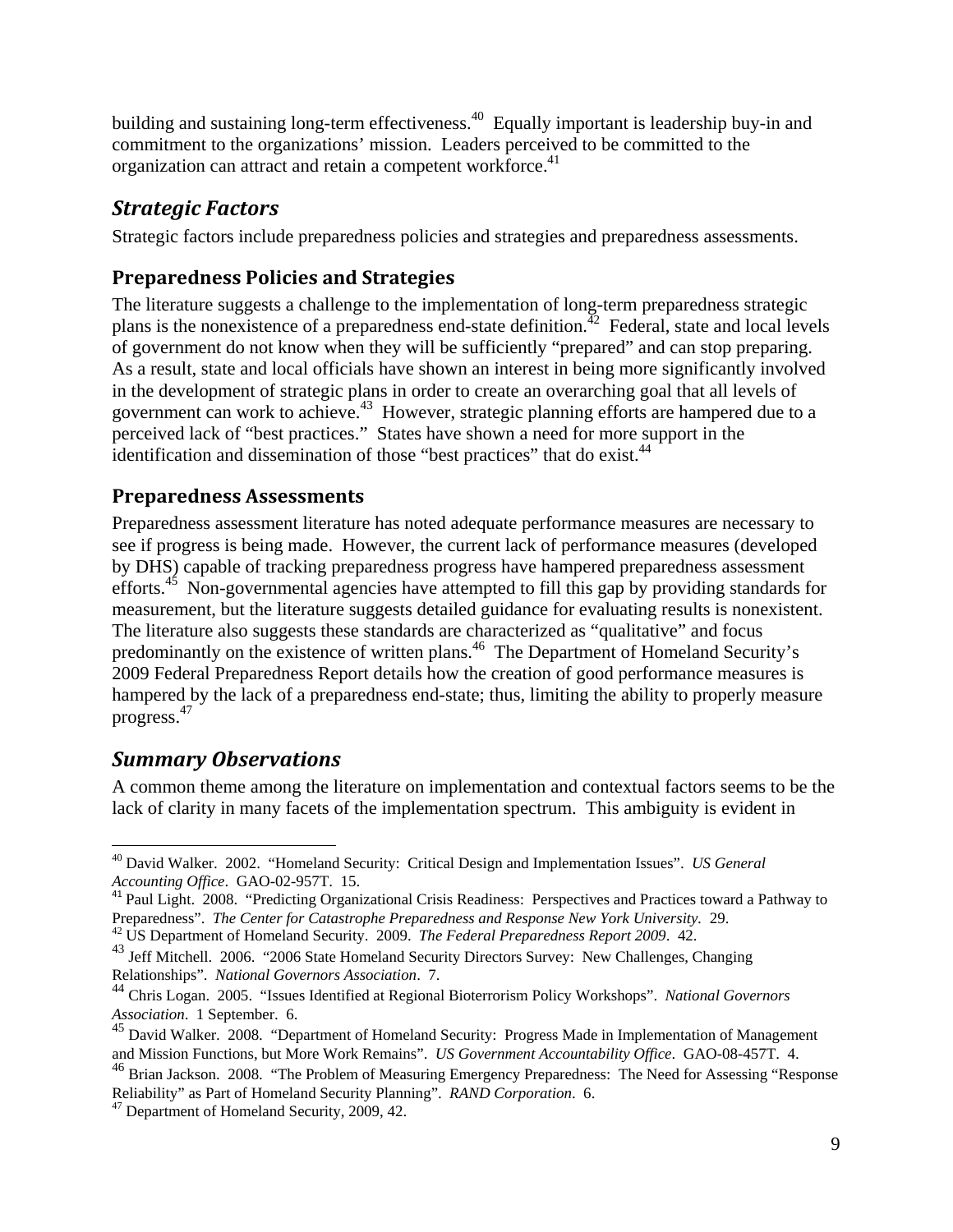many of the factors outlined by the literature but is most apparent with respect to the roles and responsibilities given to state and local governments. Unclear roles and responsibilities affect coordination and collaboration efforts among the levels of government. Resource scarcity in funding and human capital is also a major factor inhibiting preparedness implementation efforts. Existing literature also agrees that funding scarcities will continue to have the largest repercussions on local governments who are essentially forced to balance homeland security needs alongside everyday operations. Overall, the literature highlights the importance of the federal government needing to assume a more organized role with respect to ensuring better and continued progress in the area preparedness implementation through more direction and collaborative input with lower levels of government and non-governmental entities.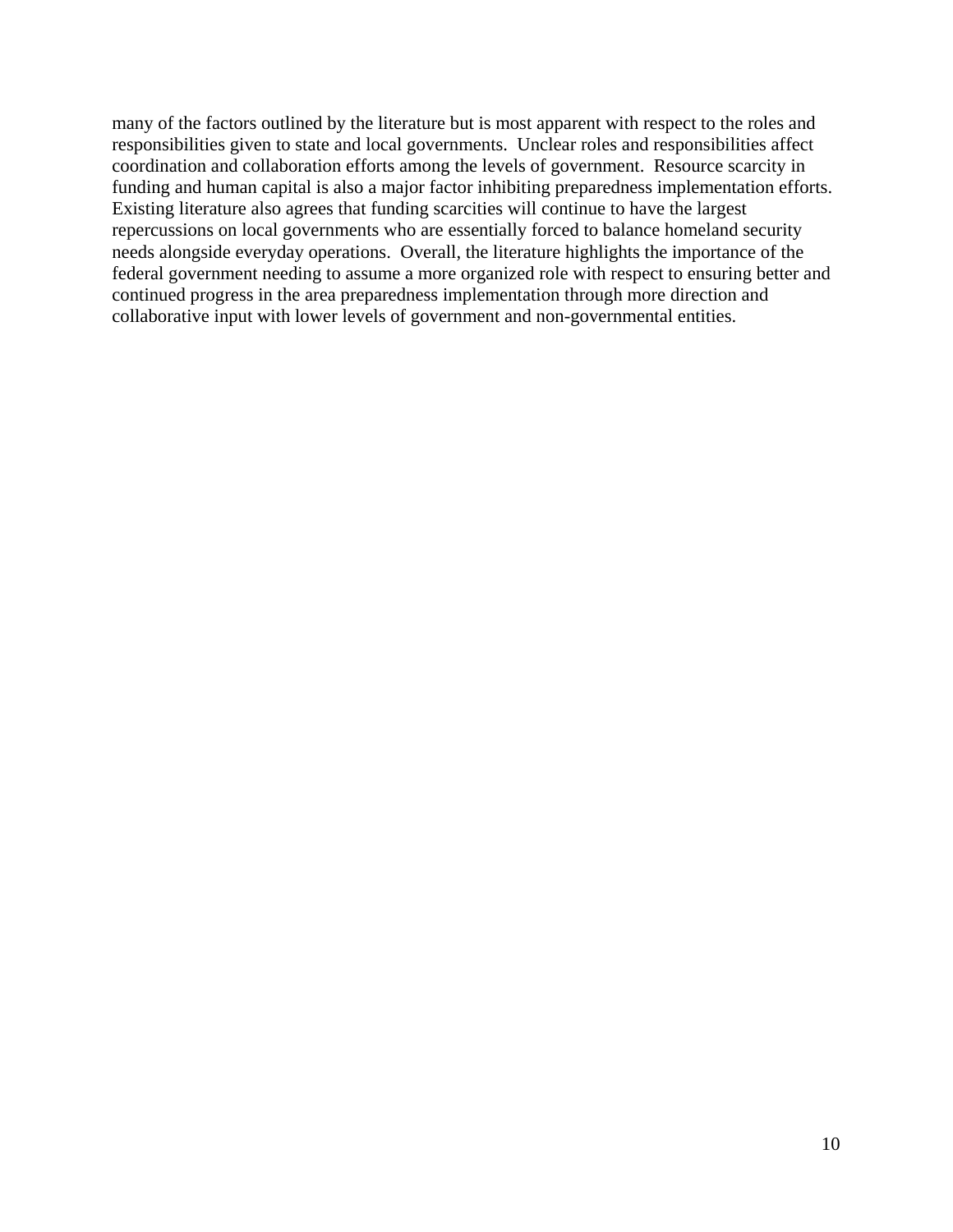# **Texas Preparedness Hazards**

The state of Texas faces multiple and diverse challenges in the form of natural disasters, potential terrorism and violence, and other crises. Texas has a multifaceted landscape that is home to diverse wildlife, nuclear power plants, oil, gas and chemical companies, NASA, internationally known tourist attractions and the most forest area after Alaska.

With respect to natural hazards, Robie Robinson highlights that the size and topography of the state make it possible for Texas to experience multiple natural hazards simultaneously across the state.<sup>48</sup> In order to combat multiple threats statewide, local cooperation and communication as well as monetary resources are required. Coordination between localities provides benefits in preparing for and responding to disasters, but it can also provide challenges. According to Robinson, "Individual jurisdictions, whether they are municipalities or counties, enjoy strong home-rule autonomy under Texas law as well as Texas tradition. Coordination is possible, but it often requires substantial skill to accomplish."49 Information sharing and good communication between localities will help mitigate challenges and assist all citizens in facing hazards. It also requires monetary resources and budgeting to coordinate relief and preparedness efforts. For localities it is important to build local capacity for preparedness and recovery, and information sharing to spread awareness in a community.

According to the *State of Texas Hazard Analysis,* potential hazards include:

- "Natural hazards such as wildfires, floods, hurricanes, tornadoes,…and droughts
- Technological hazards such as major transportation accidents, oil spills, industrial fires and explosions…or hazardous material spills (radioactive or chemical).
- Homeland Security threats, including attacks by foreign military forces and terrorists with conventional, chemical, biological, nuclear, and radiological weapons."<sup>50</sup>

A review of news reports and literature highlights some of the challenges and concerns, as well as the perspective of local agents and state officials in facing potential hazards.

#### **Wildfires**

 $\overline{a}$ 

Texas is home to the largest square footage of forest after Alaska, and damage from fires can be devastating. According to the Texas Fire Service (TFS), 95 percent of wildfires are started by people and 80 percent are started two miles from any community. "The 2005‐06 and 2008 wildfire seasons were the worst in Texas history. Over 900 Texas families lost their homes and 19 people were killed."51 By not following the burn bans in place during a drought, Texas residents might inadvertently contribute to the spread and destruction of Texas wildfires. Fire

<sup>48</sup>Robie Robinson, et al. "Texas Homeland Defense Preparedness." *The Century Foundation* (2003): 12-13.  $^{49}$  Ibid.

<sup>50</sup> Texas Homeland Security Strategic Plan. 2004. "Part III State of Texas Emergency Management Plan." 4.

Accessed: April 2, 2009. <ftp://ftp.txdps.state.tx.us/dem/plan\_state/state\_plan\_20040211.pdf>. 51 Texas Forest Service. "Wildfire Awareness Week." Texas Forest Service. Accessed: April 1, 2009. <http://texasforestservice.tamu.edu/uploadedFiles/FRP/UWI/WAW.pdf/>.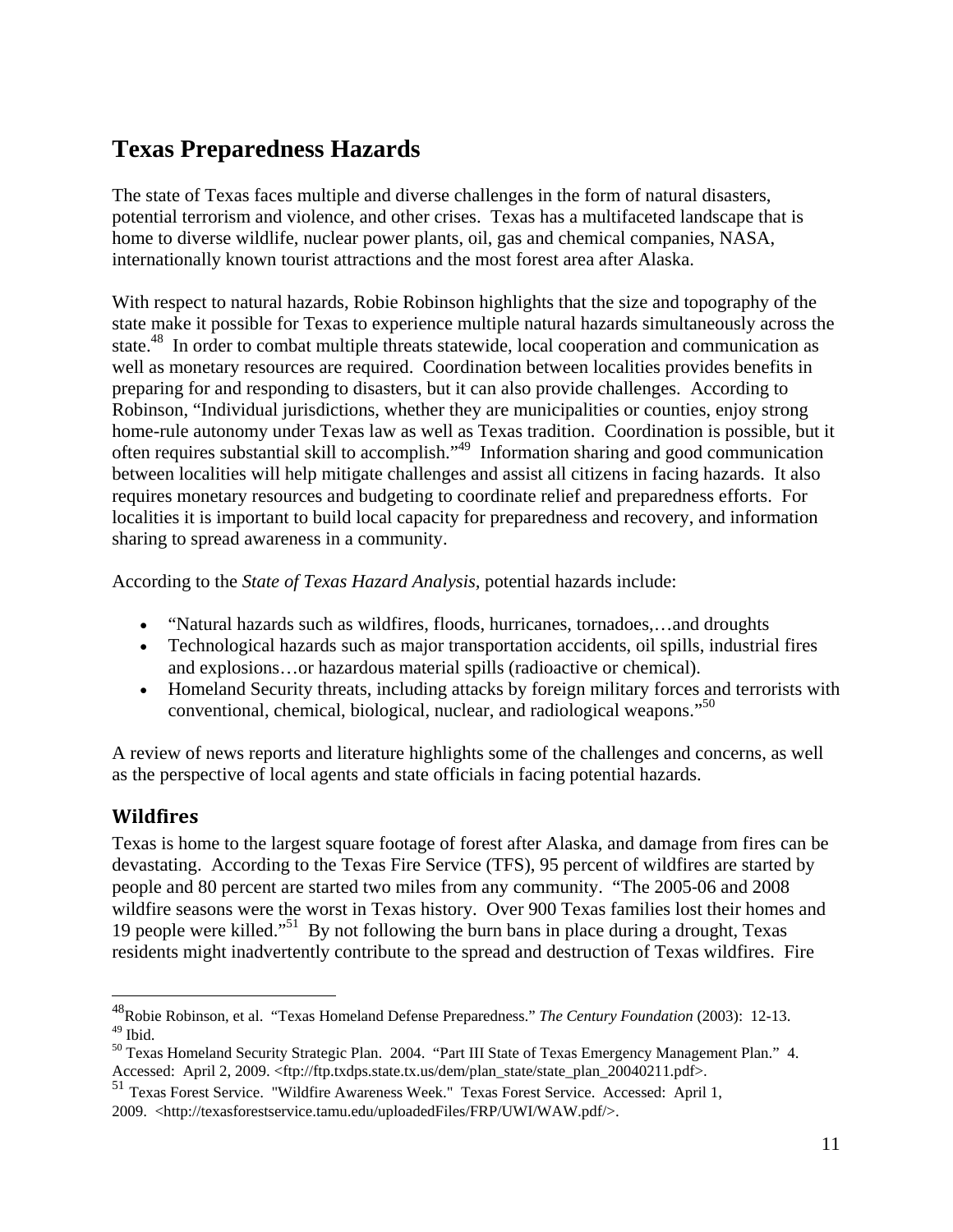monitoring by the TFS is crucial in preparedness and response to wildfires. It requires citizen actions and local capacity for an area to be prepared for a wildfire. Media reports on wildfires demonstrate the quick devastation and the action required at the state and local levels to combat blazes. In an article titled "Wildfires destroy 25 homes in central Texas," the Governor called upon state resources that included "four Blackhawk helicopters equipped to drop water and fire retardant, firefighters and equipment."52 While 25 homes is not a large number of damaged buildings, calling on resources to stop the fire prevents a disaster from expanding across Texas. Damage from wildfires can be long lasting if not effectively combated and fighting a wildfire can last days or weeks. Droughts in Texas can contribute to the strength and destruction of a wildfire. One week long fire in a 1,200 acre area destroyed over 24 homes and even when it was 80 percent contained it still threatened 200 homes.<sup>53</sup>

One example of fire preparedness success is that of the city of Tahitian Village, Texas. Located east of Austin, Tahitian Village has experienced wildfire in the past, such as when a 1984 fire burned 900 acres. Blame was placed on the narrow roads and confusing street names, which made it difficult for firefighters to respond to the fire in a timely manner. No major attempts were made to improve preparedness until 1998 when "the extreme drought that year and Florida's wildfire experience put people in Texas on high alert." However, the improvements made a large impact on community capacity building in Tahitian Village and can potentially serve as a model for other cities in their preparedness efforts.<sup>54</sup>

Through cooperation with the Texas Forest Service, Tahitian Village residents volunteered to create a demonstration area to show how fire behaves. Residents talked about how proud they were to be a part of the demonstration area. A Fire Citizens Advisory Panel (FireCAP) was created to teach volunteers and citizens wildfire preparedness. "One city official observed about these citizen groups that '[It] is really empowering, in my judgment, for the local folks to do whatever they can see... [This is] going to build local capacity." Through training courses such as the Tahitian Village Wildfire Mitigation Program, residents made hazard assessments and learned what they could do in the event of a wildfire.<sup>55</sup>

The Texas Fire Service relies on local preparedness and volunteer efforts to fight wildfires and prevent fire damage. Localities would benefit from the Tahitian Village model as a method of building capacity. "The ability of local citizens to apply their knowledge and skills to community wildfire preparedness demonstrates the value of the individual to the overall process, and empowers others within the community to become involved."<sup>56</sup> This allowed community members to feel that they are an active part of the efforts to protect their own community and contributes to public safety through capacity building.

 $\overline{a}$ 

<sup>52</sup> Newsday. March 2, 2009. "Wildfires destroy 25 homes in central Texas," *Newsday* Accessed: March 8, 2009.

<sup>&</sup>lt;http://www.newsday.com/news/printedition/nation/ny-usnatl026055296mar02,0,4180650.story>. 53 CNN. March 3, 2009. "Texas Wildfire Fight May Last Into Next Week." *CNN.com* Accessed: March 23,

<sup>&</sup>lt;sup>54</sup> Pamela Jakes, et al. "Improving Wildfire Preparedness: Lessons from Communities across the U.S." *Human Ecology Review* 14 (2007): 193.<br><sup>55</sup> Ibid.

<sup>56</sup> Texas Forest Service. "Wildfire Awareness Week." Texas Forest Service.

<sup>&</sup>lt;http://texasforestservice.tamu.edu/uploadedFiles/FRP/UWI/WAW.pdf>.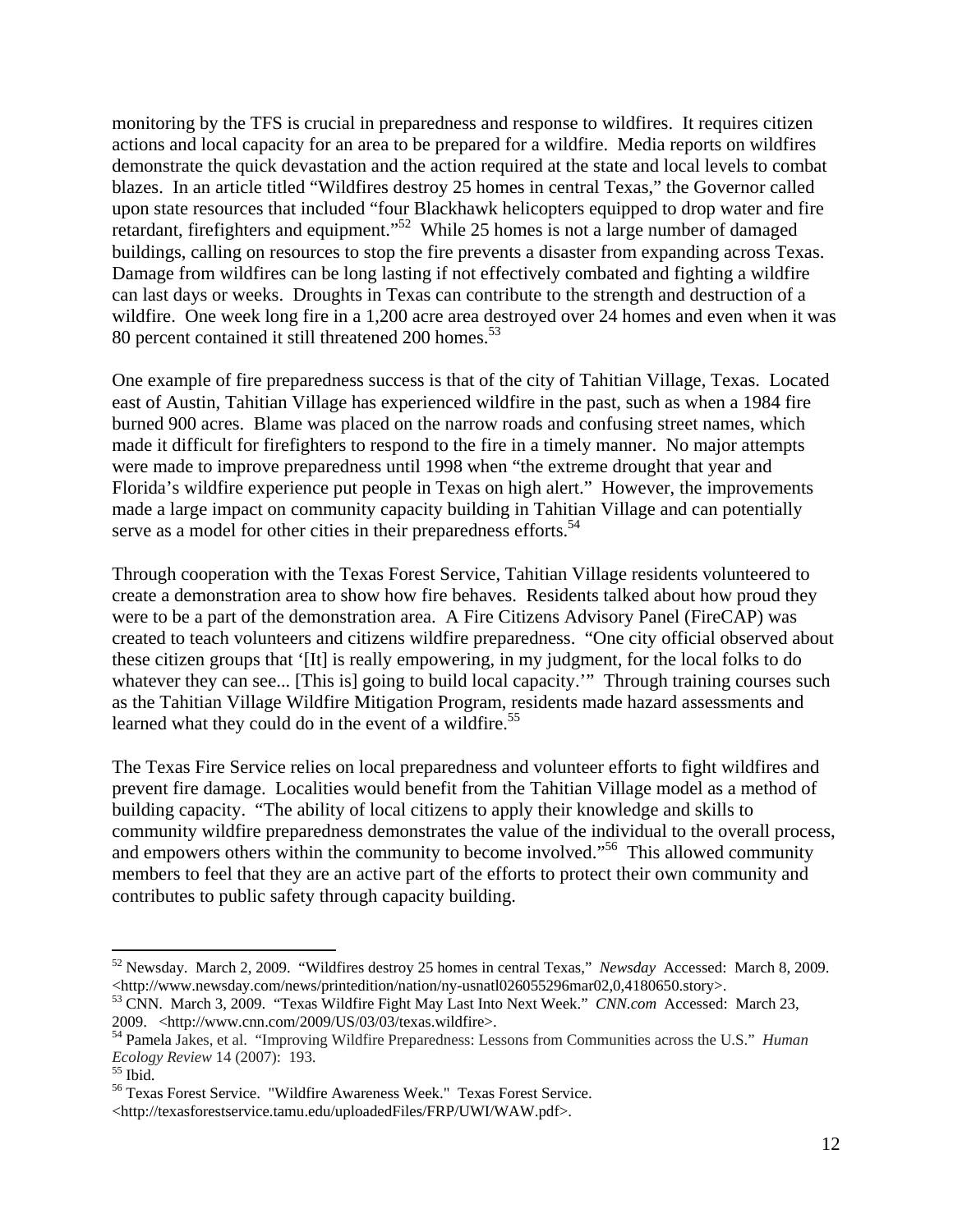#### **Floods**

Floods and flash floods can be unpredictable and devastating after effects of hurricanes and storms. Preparedness for potential flood damage can prevent millions of dollars in loss. But prevention is not the only element of flood management in Texas. Even if residents evacuate, the loss of land and property needs to be evaluated and response efforts must focus on economic recovery. After Hurricane Ike, a 60,000 acre ranch became a part of the Gulf of Mexico as one part of the economic impact on farms and livestock that totaled around \$433 million.<sup>57</sup>

San Antonio is an area of Texas that is often at risk of flooding. In the article "San Antonio develops comprehensive flood-safety strategy" the city has demonstrated a positive direction in flood preparedness and citizen information sharing. "San Antonio is located in a region of Texas known as Flash Flood Alley. This is one of the highest-risk flash-flood areas in the entire country."58 The city of San Antonio established an emergency management plan creating a "Flood Emergency (SAFE) System, a Wireless Notification System, Advanced Flood Warning System, a Low Water Crossing Remediation Plan and the Water Rescue Prop<sup>559</sup> for fire fighters to train in case of floods.

San Antonio also established a flood preparedness website (www.safloodsafe.com) and a hotline to promote awareness. The city is recognizing the dangers at hand and is using monetary resources to help mitigate the effect of flood damage and lives lost. This is a recently developed plan, so its effect is not yet known, but it is establishing local awareness. The information has been put into place, but it still requires active citizens to read through the awareness information.

This editorial from the Houston Chronicle looks at financial resources through the Texas Catastrophe Fund to counteract flood damage costs and place money into future training for future floods. The high cost of flood damage and recovery after strong rainstorms and hurricanes shows that similar insurance policies and future flood preparedness should be local and statewide priorities. While dams and levees might provide flood protection, the history and presence of floods in Texas proves that there is always a need for preparation and strong economic recovery. Insurance for flood recovery is often complicated because many residents lack adequate flood insurance. "Catastrophe Plan: Hurricane Ike reminds us of the need for planning. Texas CAT fund would help do so" is an editorial which discusses the problems and possible solutions for statewide flood insurance. "The CAT fund would be seeded with \$10 million in state funds, then rely on payments from private insurers, now used to buy reinsurance, to build up a literal "rainy day" fund. The idea would be to pre-fund insurance coverage for losses from major natural disasters. Some of the money would also go into tasks such as mitigating the impact of future

<u>.</u>

<sup>&</sup>lt;sup>57</sup> Cindy Horswell. March 8, 2009. "Ike's salty floods leach ranches of life: Crops and cattle suffer where storm surge left barren fields." *Houston Chronicle* Accessed: March 8, 2009.

<sup>&</sup>lt;http://www.chron.com/disp/story.mpl/metropolitan/6299481.html/>.

<sup>&</sup>lt;sup>58</sup> San Antonio Business Journal. March 16,2009. "San Antonio develops comprehensive flood-safety strategy." *San Antonio Business Journal* Accessed: March 23, 2009.

<sup>&</sup>lt;http://sanantonio.bizjournals.com/sanantonio/stories/2009/03/16/daily7.html>.

<sup>59</sup> Ibid.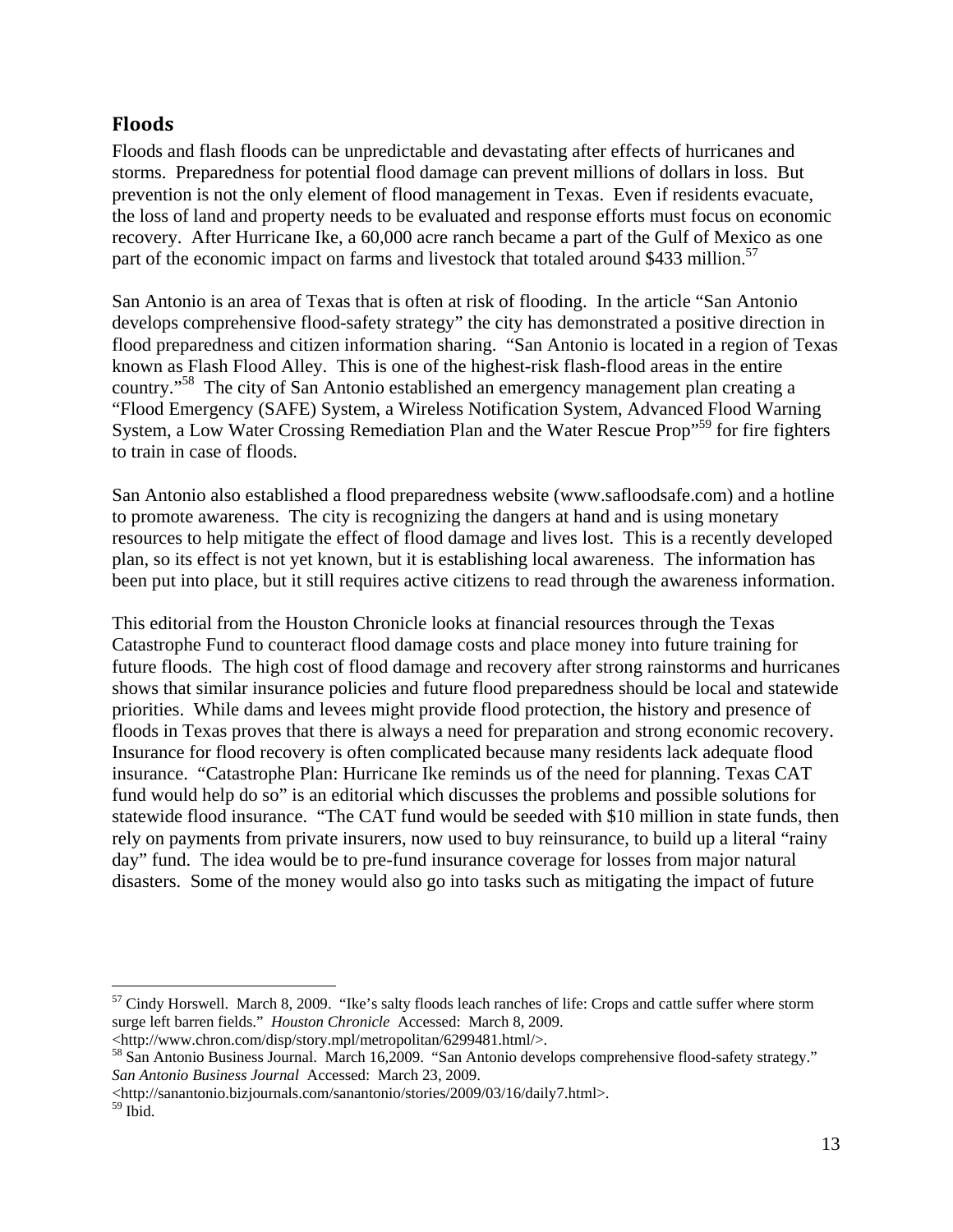natural disasters, boosting the training and improving the equipment of first responders and improving public education on dealing with disasters."60

#### **Hurricanes**

 $\overline{a}$ 

Unlike tornadoes and floods, hurricanes are constantly tracked and measured, but the preparedness and recovery process requires similar economic inputs, city to city communication and capacity building. Hurricanes Rita and Ike are cases where Texas cities put lessons learned from Katrina and its evacuation process and exposed health problems to work during a crisis. "Legislators want changes to health facilities after Ike" was the title of an article demonstrating the statewide efforts to improve what Ike exposed as flaws.

Many public health organizations in Houston and throughout Texas felt the strain of Ike. The legislators tried to address how Ike required more hospital resources and tried to better prepare facilities for the next potential natural disaster. "Some bills attempt to address what hospitals and first responders said were an unexpected strain from the sheer number of nursing home and other health-facility patients who streamed into Texas hospitals before the September 13 storm and in the weeks the coast went without power."<sup>61</sup>

Hurricane preparedness affects residents directly facing storms near the Gulf Coast but also involves rescue efforts from other areas of Texas. Hurricane Katrina and Rita brought many evacuees from flooded regions of Louisiana and Texas to other cities in Texas and the U.S. The article "Plano pushes bill to make Texas pay more of cities' emergency shelter costs" looks at cities that sought financial resources to assist evacuees in cities that do not receive direct hurricane recovery aid. "FEMA distributes aid through a 1988 law known as the Stafford Act. Under it, the federal government picks up 75 percent of certain costs such as meals and supplies. Local budgets cover the rest."

Disaster recovery after Hurricane Katrina, Rita and Ike show the importance of city to city cooperation, especially with housing and assistance for hurricane evacuees. "Most states and cities set aside at least some money for disaster recovery. But few communities in Texas and elsewhere earmark much money, if any, for sheltering evacuees."62 While not physically affected by the hurricane, a community is monetarily affected by evacuees and shelter costs. This demonstrates a need for capacity building in areas where a city might not immediately be affected.

 $60$  Houston Chronicle. March 25, 2009. "Catastrophe plan: Hurricane Ike reminds us of the need for planning. Texas

CAT fund would help do so." *Houston Chronicle* Accessed: March 25, 2009.

<sup>&</sup>lt;http://www.chron.com/disp/story.mpl/editorial/6342196.html>.

<sup>61</sup> Jackie Stone. March 8, 2009. "Legislators want changes to health facilities after Ike" *Houston Chronicle*  Accessed: March 8, 2009. <http://www.chron.com/disp/story.mpl/metropolitan/6299937.html>.

 $62$  Theodore Kim. March 8, 2009. "Plano pushes bill to make Texas pay more of cities' emergency shelter costs" *The Dallas Morning News* Accessed: March 8, 2009.

<sup>&</sup>lt;http://www.dallasnews.com/sharedcontent/dws/news/localnews/stories/DN disasterrelief\_08met.ART.Central.Edition1.48d970a.html>.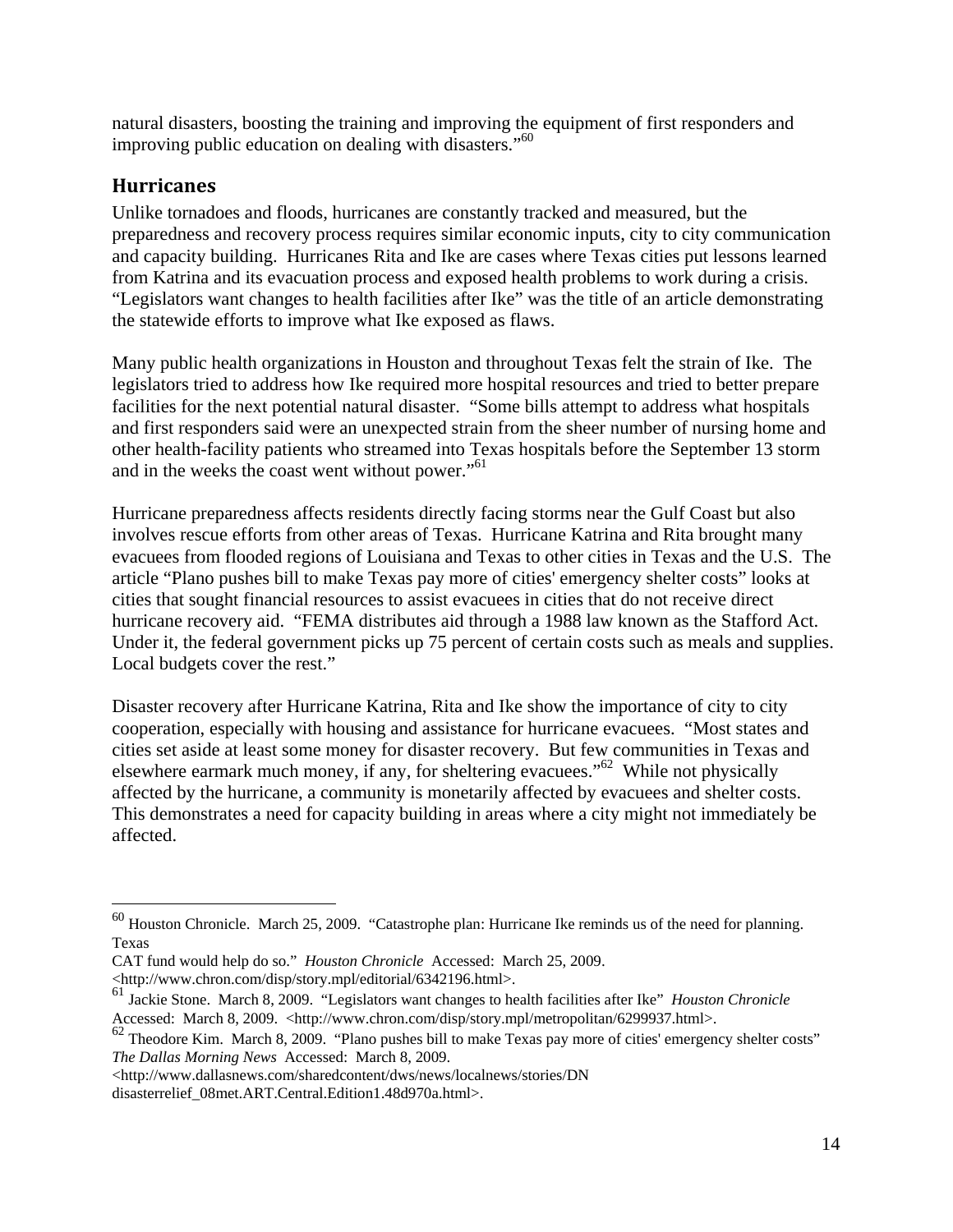"Lessons From Hurricane Rita Not Practiced During Hurricane Ike" shows what happened after the traffic congestion caused by Rita and the effect this played on the Ike evacuations. "In nonevacuation zones during Hurricane Rita, 40 percent of residents evacuated. These 'shadow evacuees' were largely responsible for the road congestion. During Hurricane Ike, that number fell to 21 percent." $\frac{63}{10}$  After the highway congestion during Hurricane Rita, a study found less Houston residents evacuated just prior to Hurricane Ike. Had Hurricane Ike been more severe, more residents say they would have evacuated, including those from non-evacuation areas, which raises concerns that lessons from Rita had not been followed during Ike. In the wake of Hurricane Rita and Ike, it is crucial for lawmakers and state agencies to emphasize hurricane preparedness, but pass on information with caution in order to avoid problems similar to those that accompanied the Rita evacuation.

#### **Tornadoes**

 $\overline{a}$ 

Media reports serve not just as a documentation of past events, but a method of communicating awareness. For tornadoes, the actual events are preceded by warning through radio and television, but pre-tornado season preparedness is crucial. Citizens are advised of "Weather Service Watch: Tornadoes and Severe Weather Awareness Week." For Texas and residents of Tornado alley, there is a responsibility towards communicating tornado awareness and preparedness. Storm awareness weeks should emphasize better preparedness for tornadoes and other often unpredictable storms. This requires the cooperation of local media and government.

Websites on tornado preparedness from the state and local media offer information to both adults and children. This dual approach is beneficial in helping different age groups prepare for events. "In Texas peak tornado season is during the months of March through June. Nearly 70 percent of all Texas tornadoes occur during this time period. The month of May is the single most active tornado producing month in Texas. The 'Lone Star State' ranks first in the country in the number of reported tornadoes [and] averages more than 130 tornadoes each year."64

The *Dallas Weather Examiner* examined the current tornado landscape in 2009 and discussed tornado preparedness. Hurricanes follow a certain historical record, but tornadoes leave no historic trace. However, there are patterns that suggest Texas might see fewer hurricanes in 2009 compared to 2008. "Texas has seen just three tornadoes so far this year, all on February 10th. One of these, an EF-1, slogged through Colleyville with a ½-mile long damage path. Contrast this with eight Texas tornadoes reported through March 14th of last year. The national tornado total so far this year is below the 5-year average for 2004-2008, and right around the half-century average of the period 1954-2007." <sup>65</sup> The slower weather season for tornadoes relates to the current dry period and awareness but preparedness for tornadoes should still be practiced.

<sup>&</sup>lt;sup>63</sup> Science Daily. March 19, 2009. "Lessons From Hurricane Rita Not Practiced During Hurricane Ike" *ScienceDaily.com* Accessed: March 25, 2009.

*<sup>&</sup>lt;*http://www.sciencedaily.com/releases/2009/03/090313110752.htm/>.

<sup>64</sup> John Dawson. February 24, 2009. "Weather Service Watch: Tornadoes and Severe Weather Awareness Week" *My Fox Houston* Accessed: March 8, 2009.<br>
<http://www.myfoxhouston.com/dpp/weather/090224 tornadoes severe weather awareness week>.

<sup>&</sup>lt;sup>65</sup> Steve LaNore. March 14, 2009. "Tornadoes in 2009; storm preparedness." *Dallas Weather Examiner* Accessed: March 26, 2009. *<*http://www.examiner.com/x-5182-Dallas-Weather-Examiner~y2009m3d14-Tornadoes-in-2009 storm-preparedness>.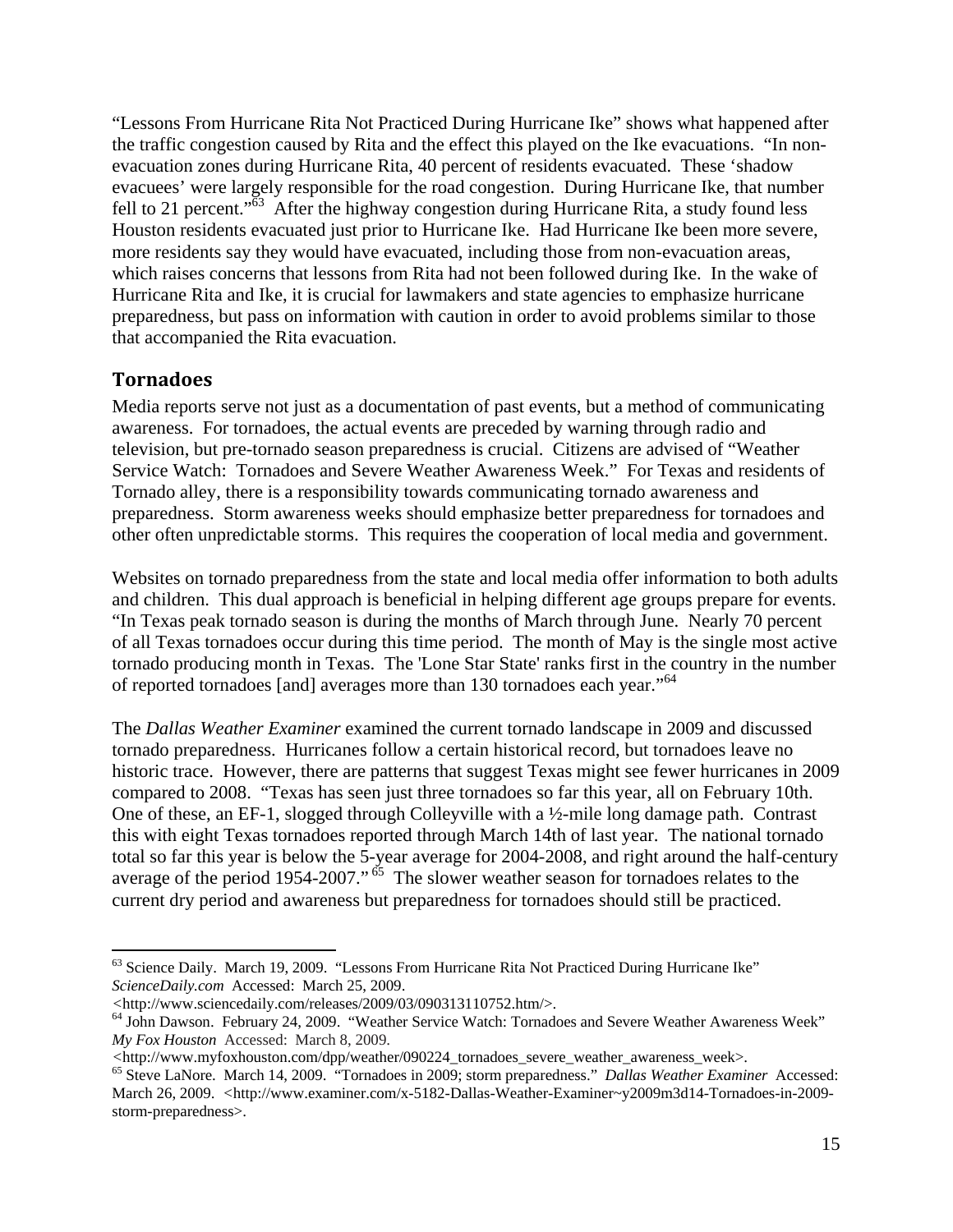#### **Droughts**

For the past two years drought has been the billion dollar concern for many areas of Texas: "Texas drought losses approaching \$1 billion." While some cities face floods, areas of the south and central Texas are losing millions in livestock and crops, raising costs for consumers and paralyzing Texas farmers and ranchers. The 2006 drought had an estimated \$4.1 billion in drought losses--\$2.5 billion in crops and \$1.6 billion in livestock. "The current drought equals the multi-year dry period of the 1950s and could go down as the worst ever without substantial rainfall by the end of the year."66

"Texas drought conditions are near historic levels" says one recent article, citing data from Texas A&M University's AgriLife Extension Agency. Eighty-eight percent of the state is experiencing dry conditions and 18 percent is experiencing exceptional drought conditions. "Drought conditions for most of the state have gone from bad to worse over the past few months…Many counties that were experiencing moderate drought are now in either extreme or exceptional drought conditions. We're seeing more and more of the state becoming drier and drier."<sup>67</sup> Burn bans are in effect around Texas in order to prevent wildfires. Preparedness for these interrelated hazards is integral for Texas wildlife and residents.

"Texas farmers and ranchers are rapidly approaching \$1 billion in drought losses this year, according to figures from a report by the Texas AgriLife Extension Agency. The report shows that cattle producers have lost around \$852 million in the last year, \$569 million of that since November...More than 60 percent of the beef cattle in Texas are in counties listed at severe drought status or worse."  $^{68}$  The financial cost of drought affects farmers, consumers, and industries. Drought preparedness involves conscious involvement by localities in implementing information from the Texas Drought Preparedness Council on current burn ban laws, as well as water preservation.

### **Technological Hazards**

1

Technological hazards cover a range of potential disasters including accidents and man-made mismanagement in oil, chemical and nuclear agencies and possible incidents of biochemical terrorism and public health concerns. The Texas State Legislature is currently working on transportation bills to help make travel safer. "Two bills presented in Senate committees this week would help metropolitan areas prepare for an anticipated population boom and make travel safer."<sup>69</sup> These bills would permit local elections to create fees to benefit transportation projects. Evacuations preceding a natural disaster might create more damage than the actual disaster, as in the case of Hurricane Rita. The gridlock traffic and deaths in travel during Hurricane Rita are just some of the incentives to improving public traffic, highlighting the relationship between

<sup>66</sup> Blair Fannin. August 11, 2006. "Texas Drought Losses Estimated At \$4.1 Billion" *Ag News and Public Affairs*  Accessed: March 8, 2009. <http://newagnews.tamu.edu/dailynews/stories/DRGHT/Aug1106a.htm>.

<sup>67</sup> Alpine Avalanche. March 24, 2009. "Texas drought conditions are near historic levels" *Alpine Avalanche*  Accessed: March 25, 2009. <http://www.alpineavalanche.com/articles/2009/03/24/news/news03.txt>. 68 Gene Deason. March 16, 2009. "Texas drought costs \$1 billion" *Brownswood Bulletin* Accessed: March 25,

<sup>2009.</sup> 

 $\lt$ http://www.brownwoodbulletin.com/articles/2009/03/16/news/doc49bdd3b337234563868950.txt $\gt$ .

<sup>69</sup> Brian Porter. March 22, 2009. "State Legislature: Senate begins work on transportation bills" *Lewisville Leader*  Accessed: March 22, 2009. <http://www.scntx.com/articles/2009/03/22/lewisville\_leader/news/12.txt>.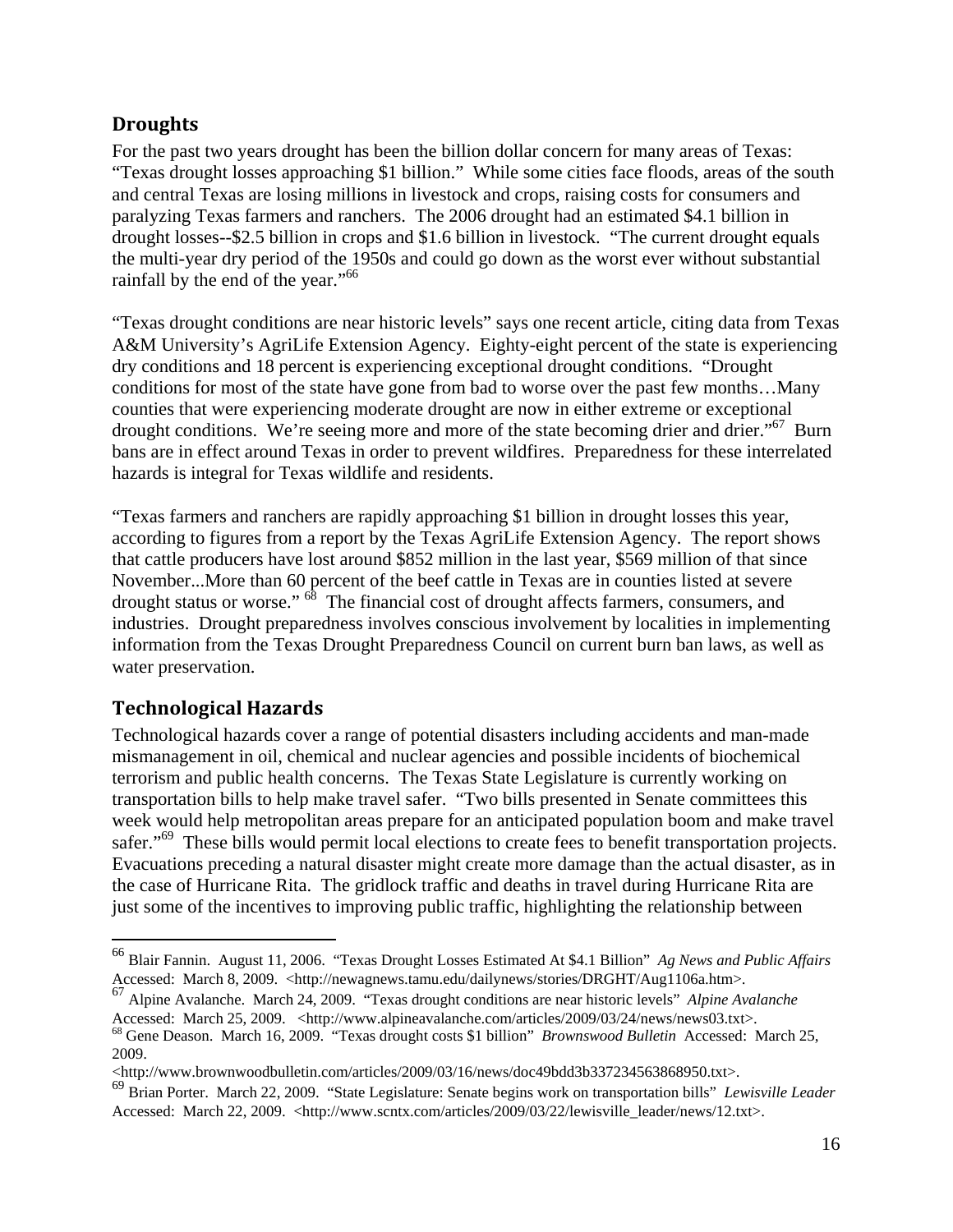natural disasters and potential man-made accidents. Legislation to regulate traffic flow might benefit drivers and passengers on Texas highways.

Other technological hazards include spillover and leaks from oil and gas companies. Houston's oil and gas industry provides a boon to the local economy, but also carries the peril of oil spills and gas leaks. Oil spills can cause pollution, fires, and energy shortages. "Cleanup Begins at Texas Oil Spill" describes one such oil spill and the work efforts to stop oil leakage to prevent energy shortages and limit pollution. When an offshore pipeline south of Galveston ruptured, 42,500 gallons of oil leaked out. One coastal cleanup crew expects to react to"1,000 spills along the Texas coastline each year."70

In Texas City, Texas, 15 workers at BP died after a 2005 explosion, demonstrating the dangers of industrial fires and explosions to workers and residents. BP's guilty charge equaled a payment of \$50 million; "the largest U.S. criminal environmental fine ever."<sup>71</sup> While homeland security looks out for terrorist activities willfully plotting against the US, there is not an equivalent corporate watch dog for blind eyes to flaws and corporate mismanagement. "The Texas fatalities occurred on 23 March, 2005, after gas vapors ignited at BP's southernmost US refinery and caused an explosion that ripped through employee accommodation on the site. Fifteen people died and more than 170 were injured, making it the worst industrial accident in the United States for more than a decade."<sup>72</sup>

How do localities prepare and respond for chemical or radioactive material and accidents? Recent chemical plant accidents include "Feb. 16, 2007 --Valero McKee Refinery, Sunray, Texas. A propane fire began following a leak and spread quickly. Three workers suffered serious burns and the refinery was shut down."<sup>73</sup> While small scale this incident demonstrates the potential for serious disasters, and the most crucial type of preparedness for localities is in the area of public health.

There are numerous public health concerns over potential chemical, nuclear, radiological or biological hazards. "A critical asset in response to a chemical or biological attack is the public health system...Public health agencies are being tasked with increasingly important jobs in the response system."74 The anthrax scare after 9/11 raised numerous concerns that the next attack on U.S. soil would be biological. Disease control, public health and limiting panic are crucial to public health entities in case of a biological scare or attack.

This requires the efforts of trained medical professionals and dedication to efforts to include new knowledge of what to do in an attack. "In Fort Worth, the public health agency would be the lead agency in the event of a biological weapons attack. To prepare the agency for this role,

1

<sup>70</sup> Fox News. December 27, 2006. "Cleanup Begins at Texas Oil Spill. *Fox News* Accessed: March 15, 2009. <http://www.foxnews.com/wires/2006Dec27/0,4670,OilSpill,00.html>. 71 Reuters. March 12, 2009. "US judge approves BP guilty plea in 2005 explosion" *Reuters* Accessed: March 16,

<sup>2009. &</sup>lt;http://www.reuters.com/article/rbssEnergyNews/idUSN1235834720090312>.

<sup>&</sup>lt;sup>72</sup> Jennifer Anderson. January 22, 2007. "Inquiry Into BP Refinery Explosion Blames Corporate Culture" *Ergonomics Today* Accessed: March 17, 2009. <http://www.ergoweb.com/news/detail.cfm?id=1693>.<br><sup>73</sup> Associated Press. April 23, 2007. "Recent Chemical Plant Accidents." *USA Today* Accessed: March 16, 2009.

<sup>&</sup>lt;http://www.usatoday.com/news/washington/2007-04-23-1580048183\_x.htm>. 74 Robie Robinson, et al. "Texas Homeland Defense Preparedness." *The Century Foundation* (2003): 12-13.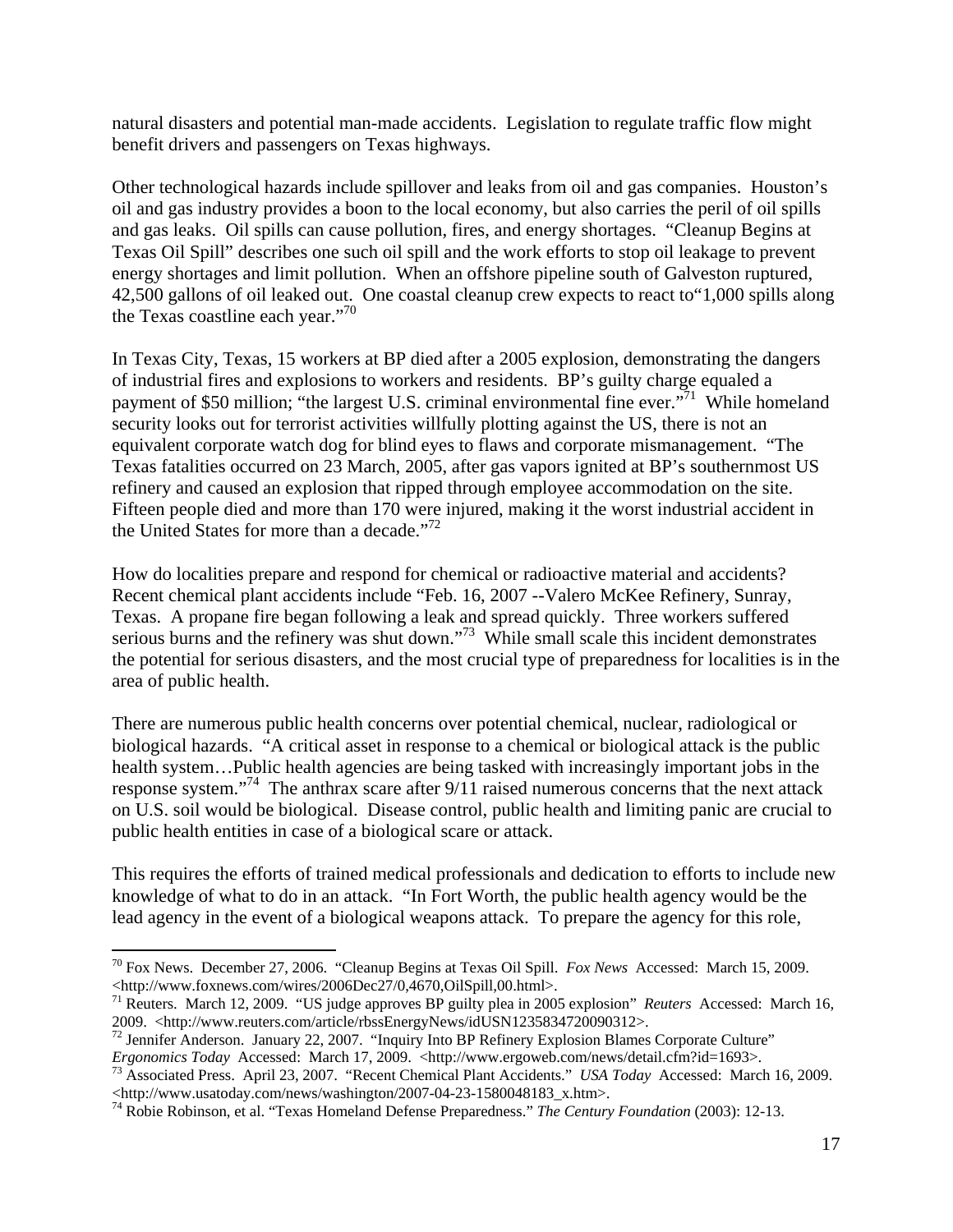training has been conducted to teach public health workers the ICS. In addition to its leadership role, Fort Worth has also tasked its public health agency with medical operations and planning in the city's response plan."75 Other public health agencies would benefit from similar planning routines, particularly the largely populated cites like Austin, San Antonio and Houston.

#### **Other Hazards**

Terrorism, border and gang violence affect south Texas and could spill over into other areas of Texas. Texas's contingency plan was "developed under the umbrella of Operation Border Star, multiagency law enforcement offensive led by [Gov. Rick] Perry's homeland security office. The plan, which has not been released publicly, envisions scenarios of violence, such as kidnappings or a takeover by hit squads, with a corresponding response by law enforcement."<sup>76</sup>

The concern over Mexico-Texas border violence extends to U.S. efforts to combat the drug trade with Mexico. "The U.S. government is working on an integrated plan to address Mexico's escalating war with drug traffickers and could complete work on the initiative as early as this week, a top U.S. military official said on [March 17, 2009]." Likely priorities for Texas and the U.S. in Mexico-Texas border relations include: "measures to deal with violence that spills over the U.S. border, the flow of small arms from the United States to Mexico, support for the Mexican military, tightening border security and the spreading presence of Mexican cartels in U.S. cities."<sup>77</sup> In addition to violence concerns, are the efforts to help refugees of violence financially as more cross the border from Mexico to Texas. Like cities that prepare for evacuees from natural disasters, many Texas cities will need to determine what resources are needed to aid a possible arrival of evacuees/refugees from border area violence.

#### **Texas Hazards Summary**

 $\overline{a}$ 

Media reports of natural disasters and man-made hazards in Texas provide information and guidelines for preparedness warnings to residents. These articles and cases highlight the importance of city wide information sharing, building capacity and communication in localities and careful use of monetary resources. Residents, legislators and disaster response teams in Texas must learn from past incidents and plans in order to be better prepared for future hazards.

<sup>75</sup> Robie Robinson, et al. "Texas Homeland Defense Preparedness." *The Century Foundation* (2003): 12-13.<br><sup>76</sup>Dave Montgomery. March 8, 2009 "Texas makes emergency plans in case violence spills over from Mexico" *Fort Worth Star Telegram* Accessed: March 8, 2009.

<sup>&</sup>lt;http://www.star-telegram.com/state\_news/story/1245213.html>.

<sup>77</sup> David Morgan. March 17, 2009. "US preparing integrated plan on Mexico drug war" *Reuters* Accessed: March 17, 2009. <http://www.reuters.com/article/latestCrisis/idUSN17499117>.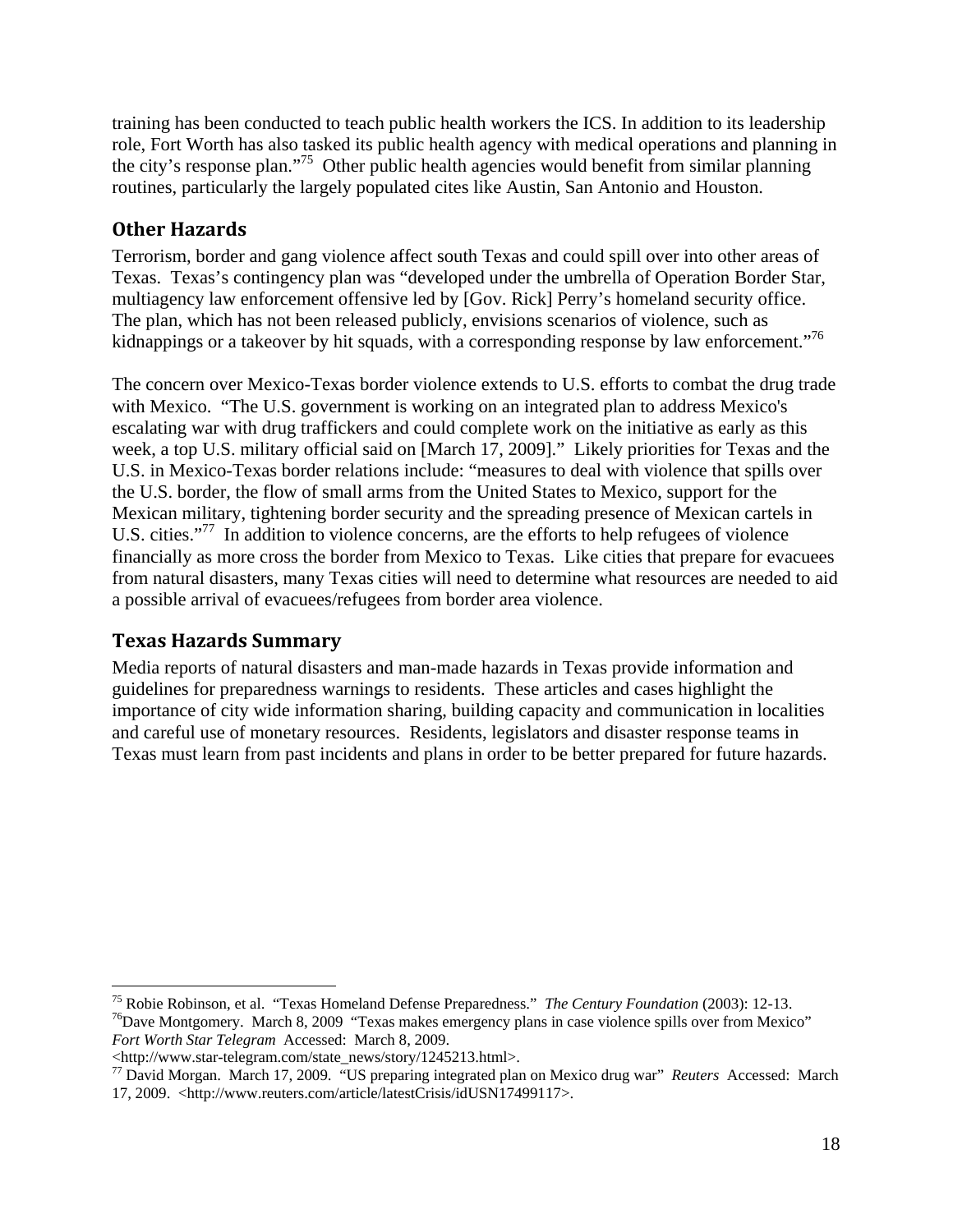# **Field Research: Texas Jurisdictions**

In FY 2008 the Department of Homeland Security's Homeland Security Grant Program issued Texas \$65,440,000. The money is crucial for training and response efforts. Cities receiving funding are divided into two tiers. Within Texas, Houston is categorized as a Tier I city, while the remaining localities receiving funding are classified as Tier II. Areas in Texas received the following Urban Area Security Initiative Allocations (UASI):

- Houston Area: \$37,500,000
- Austin Area: \$1,822,500
- Dallas/Fort Worth/Arlington Area: \$20,321,500
- El Paso Area: \$5,665,000

 $\overline{a}$ 

- San Antonio Area: \$6,547,500
- Metropolitan Medical Response System (MMRS): \$4,175,873
- Citizen Corps Program (CCP): \$798,047
- Operation Stonegarden:  $$13,040,000^{78}$

In an effort to explore the key implementing/contextual factors for achieving stated preparedness goals discussed in the previous section, we interviewed local homeland security and emergency management officials from Austin, Dallas/Fort Worth, San Antonio and Houston as well as state officials from the Preparedness Operations division of the Governor's Division of Emergency Management (GDEM) in Austin. We chose to use a structured interview approach (deductive in design) whereby all interviews followed a standardized format consisting of a predetermined set of nine open-ended questions. These questions were asked in concert with a pre-identified list of key contextual/implementation factors identified from academic literature and professional reports.

A list of the interview questions and associated key factors may be found in Appendix A. The basic form letter used to explain the purpose of the study and prepare interview candidates may be found in Appendix B. For reporting purposes, the nine questions and associated list of preparedness contextual/implementation factors were condensed into five primary analytical categories: organizational structure/roles and responsibilities, preparedness goals and understanding, critical successes factors and challenges, threat and risk issues, and looking forward.

Following are the specific jurisdictional observations, associated findings and subsequent analyses derived from the interviews with preparedness officials from the state level, Austin, Dallas/Fort Worth, Houston and San Antonio.

<sup>78</sup> Homeland Security Grant Program (SHSP) \$65,440,000--Urban Area Security Initiative (UASI) \$71,856,500-- Metropolitan Medical Response System (MMRS) \$4,175,873--Citizen Corps Program (CCP) \$798,047--Operation Stonegarden \$13,040,000. Figures obtained from: U.S. Department of Homeland Security. 2008. "State Contracts and Grant Award Information." Accessed: April 2, 2009. <http://www.dhs.gov/xgovt/grants/>.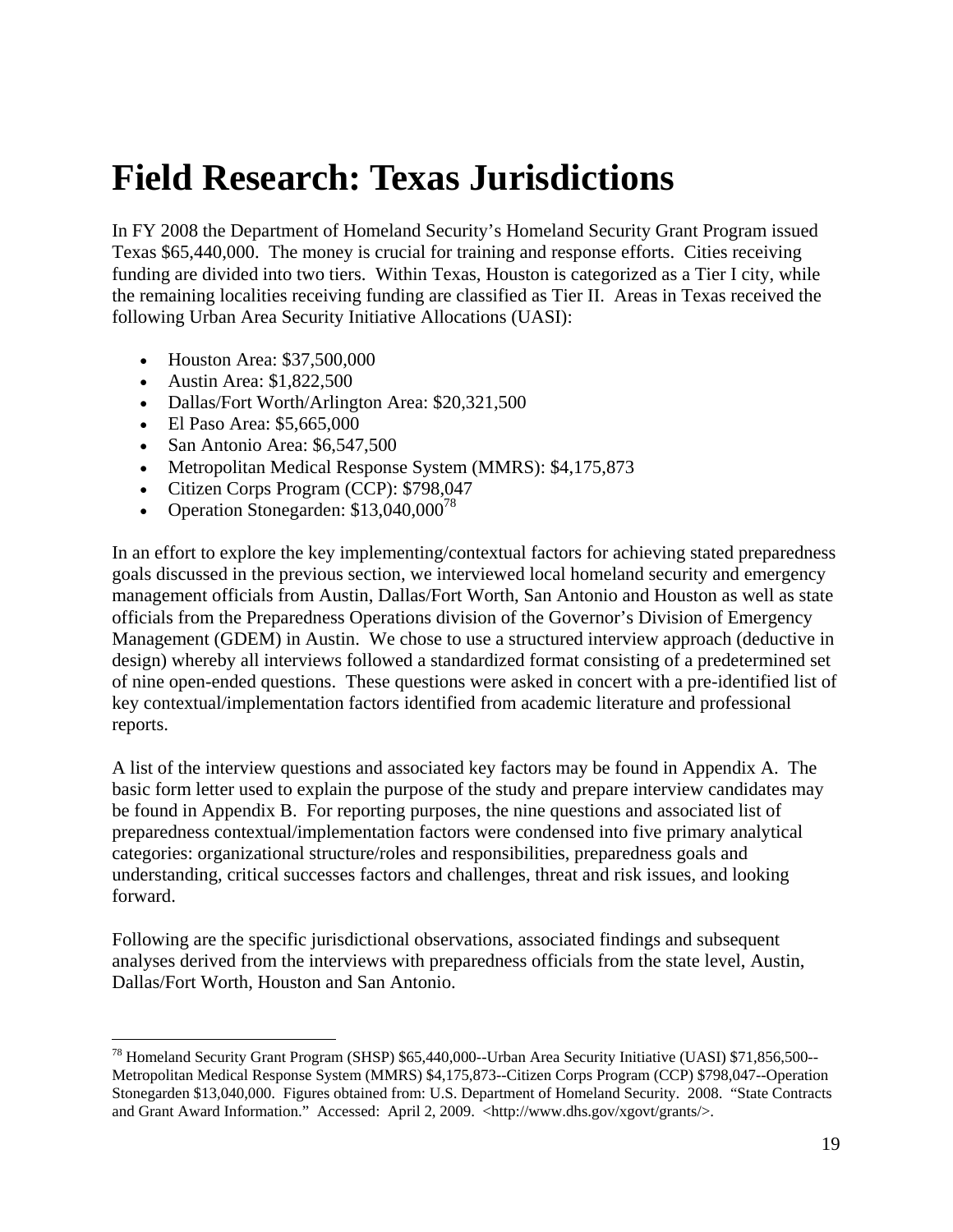## *Texas State Governor's Division of Emergency Management*

On Monday, March 30, 2009 two team members met with Ms. Johnna Cantrell in Austin. She is the State Coordinator for the Office of Preparedness Operations within the Governor's Division of Emergency Management. Ms. Cantrell oversees all preparedness planning efforts for the state.

#### **Organizational Structure / Roles and Responsibilities**

*Communications:* According to Ms. Cantrell, the Governor's Division of Emergency Management (GDEM) is responsible for establishing preparedness and emergency response policies for the state. When discussing organizational structure, roles, and responsibilities, she noted how administratively the GDEM reports to the Texas Department of Public Safety but that it draws its policy-making authority from the office of the Governor. The GDEM is divided into six functional areas—Preparedness Operations, Mitigation, Response, Recovery, Border Security Operations, Administration, and the State Administration Agency responsible for securing all DHS grants. It appeared that communications between each area were limited as Ms. Cantrell indicated that routine update meetings between each unit do not currently occur; rather communications across units tend to happen on an ad-hoc basis.

*Common Homeland Security Culture:* Ms. Cantrell suggested that a common understanding of homeland security and preparedness does not exist within Texas. She believed that the concept of a homeland security culture was currently stove-piped according to the various functional elements and agency entities comprising preparedness and emergency operations such as police operations, firefighting operations, medical services, logistics, etc and that such stove-piping was not conducive to effective preparedness implementation efforts. This finding supports the literature conclusions regarding the lack of a homeland security culture and the associated negatives likely generating misunderstandings of individual and organizational role, mission creep and communications breakdowns. Ms. Cantrell highlighted the reality of how homeland security planning and emergency response efforts draw on the resources of many who on a daily basis do not interact. As such, she affirmed the conclusions of preparedness literature noting how the lack of a common culture surrounding preparedness and homeland security efforts is an area of concern, especially as Texas works to formalize preparedness implementation efforts.

#### **Preparedness Goals and Understanding**

*Understanding of Preparedness:* When asked, what was her definition of preparedness, Ms. Cantrell responded, "Ensuring the safety of every Texas citizen." This broad definition may reflect the wide range of citizens impacted by Texas preparedness. Ms. Cantrell subsequently discussed Texas' new priority (coinciding with HSPD—21) concerning the needs of special needs citizens. The priority of focusing attention on special needs citizens also surfaced in the interviews with local officials from Houston and Austin.

*Preparedness Planning:* When asked to further discuss preparedness planning, Ms. Cantrell outlined the need for preparedness planning to encompass a greater role and respect for bottomup communications/input when designing preparedness plans. Her description indicated that the state itself utilizes a top-down approach in preparedness planning. According to Ms. Cantrell, Texas maintains a version of the *National Response Framework* (NRF) for its overall state plan and it subsequently uses that plan to establish a set of preparedness planning criteria for local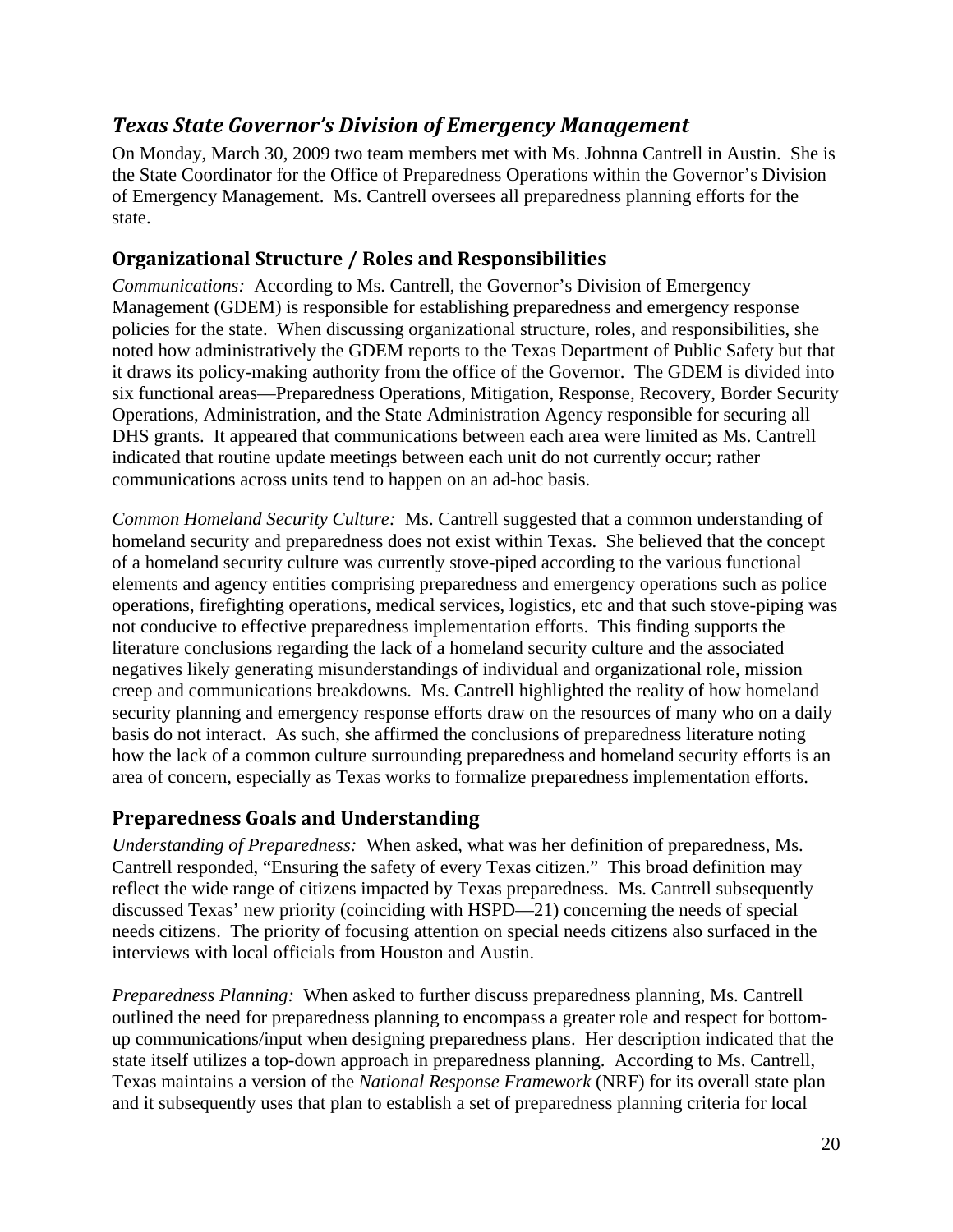governments. While each locality is allowed to craft its own preparedness plan, each locality is required to adhere to predetermined planning criteria of which they had little-to-no input in designing.

#### **Critical Success Factors and Challenges**

*Public/Private Partnerships:* Ms. Cantrell stated that Texas routinely collaborates with private sector and nonprofit organizations regarding preparedness planning and implementation. According to her, the Preparedness Operations office maintains a living database of private sector and nonprofit partners. This database includes a priority call list—three persons deep and associated core competencies, capabilities and capacity for each partnering organization. Associated preparedness planning meetings invite specific partners, as needed, and organize them by planning and emergency response task and function. For example, Wal-Mart participates in logistics and communications discussions. Joint training exercises with external partners occur at least twice a year. Some notable external partners include HEB, Wal-Mart, Home Depot, the Red Cross, and the Salvation Army.

*Personal Leadership*: When asked about which factors are the most important for state's success in meeting preparedness goals, Ms. Cantrell responded, "The leadership of my boss (Jack Colley)." She said it was the ability of her boss to admit mistakes and undertake course corrections when necessary that stood out as a critical success factor for the GDEM, in particular her office. Ms. Cantrell's statement is consistent with those of local preparedness officials for the city of Austin we also interviewed. In addition, her identification of leadership as a critical success factor supports existing findings in crisis management and organizational literature demonstrating the significance of leadership with respect to effectiveness and goal/task achievement in the realms of preparedness implementation, homeland security and crisis management.

*Regional Partnerships:* Current research highlights how regionalism can counter effects of limited resources, serve as a link between local and state government and facilitate coordination. Ms. Cantrell discussed how Texas has a history of working together with its FEMA region six partners and those states outside its immediate neighborhood. For example, Texas is currently assisting North Dakota in its Red River flooding disaster (April 2009). Although partnerships often experience instances of resource hoarding and sovereignty issues, and Texas is no exception, she stated that Texas largely sees great reciprocal value in partnering and providing assistance to those in need. Ms. Cantrell commented that Texas has recently reached out to FEMA region six to create a unified command structure that would work to formalize and expedite partnership services and assistance in the event of an emergency. Ms. Cantrell said this new proposal seeks to expedite the existing Emergency Management Assistance Compact (EMAC) by streamlining steps five (A-Team helps affected state determine costs and availability of resources) and six (States complete requisitions and negotiation of costs) of the EMAC process.79 Ms. Cantrell said that Texas is seeking to develop a way by which resources can be pre-staged and distributed before working out all the paperwork and compensation costs so resources can reach affected areas sooner.

 $\overline{a}$ 

 $79$ National Emergency Management Association. 2009. "Emergency Management Assistance Compact." Accessed: April 3, 2009. <http://www.emacweb.org/?142>.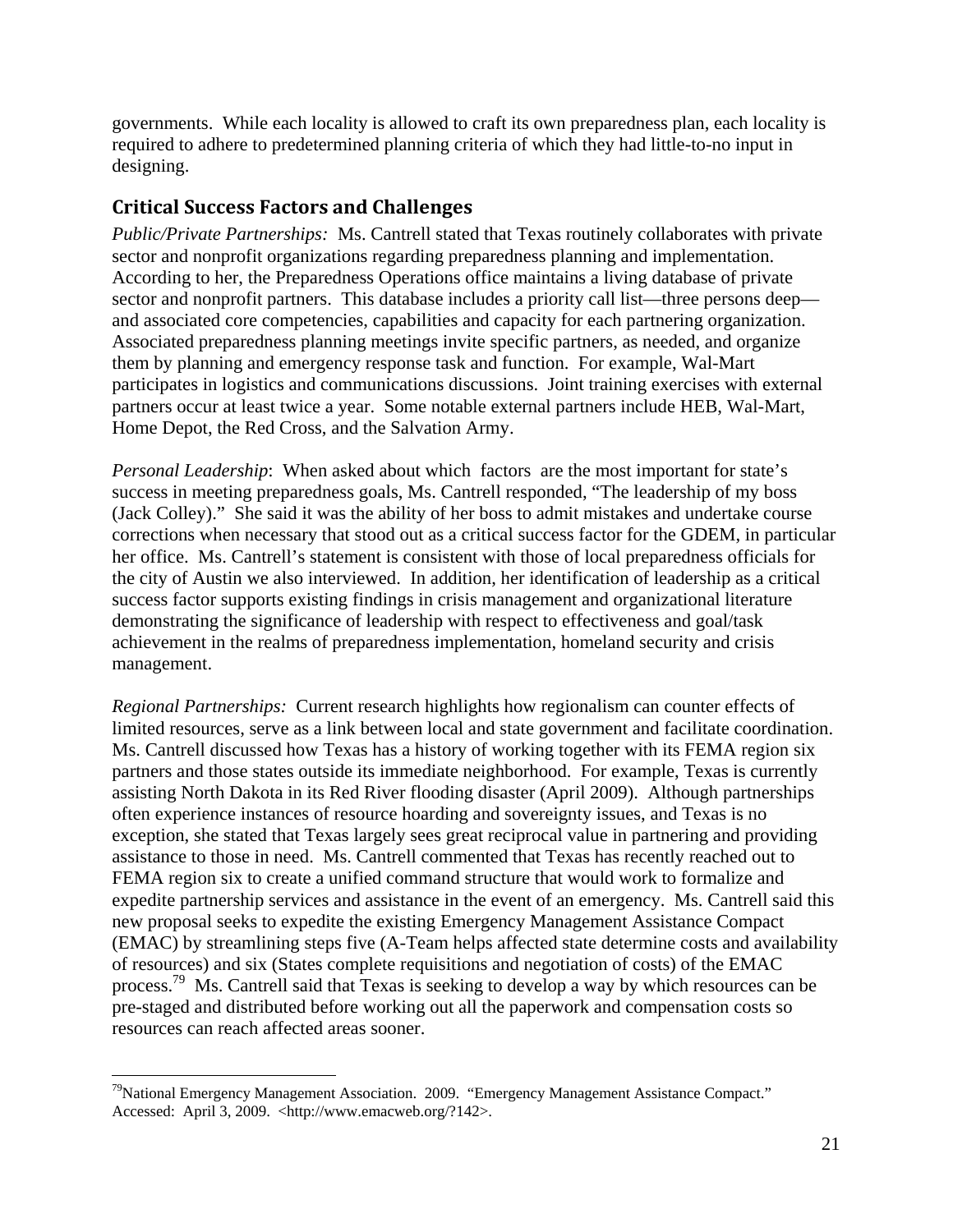*Human Capital Skills:* According to Ms. Cantrell, preparedness planners in the GDEM office of Preparedness Operations are required to have two years of college plus four years of experience, or four years of college and two years of experience. Operations personnel are encouraged to possess a strong technical background and do not need a college degree. They must have four years of experience with each year of college counting as one year of experience. Many GDEM planners are former military and former law enforcement.

#### **Threat and Risk Issues**

*Terrorism as a Priority:* According to Ms. Cantrell, terrorism is neither the top nor near-to-top priority for the state of Texas. She noted that Texas maintains the federally mandated terrorism annexes but state preparedness operations understandably consider hurricanes to be the greatest risk.

*Risk Management Theory:* Asked about risk tolerances and resource allocation decision, Ms. Cantrell did not directly respond. Texas preparedness documents indicate that Texas advocates a "risk based approach" to preparedness planning, but the details of this approach is not explicitly stated.

### **Looking Forward**

*Changing Administrations and Policy:* According to Ms. Cantrell, all preparedness plans must be updated every five years. Minor policy changes within that five year timeframe place large financial and time burdens on the state by requiring the unplanned updating of all preparedness strategies and plans. Furthermore, she noted that continued technical components/updates to preparedness requirements (such as NIMS) poses significant implementation challenges for the state because Texas has "several localities without internet access and so communicating policy changes and mandating technological components is extremely difficult and costly."

#### **Summary**

Ms. Cantrell commented on all of the preparedness implementation/contextual factors found in our review of existing preparedness literature; thus it appears that Texas' primary preparedness planning officials are aware of the significant factors affecting preparedness implementation efforts. Organized around the primary components of preparedness, (Preparedness Operations, Mitigation, Response, Recovery) as defined by HSPD—8, the Governor's Division of Emergency Management is the state entity responsible for developing preparedness policies. Ms. Cantrell's statements depicted an organization with well defined roles and responsibilities. Although structurally organized along commonly referenced preparedness components, Ms. Cantrell noted the lack of a common homeland security culture within Texas. According to Ms. Cantrell, the understanding of a homeland security culture is stove-piped according to the various functional elements and agency entities comprising preparedness and emergency operations. Ms. Cantrell's comments to this effect support the literature conclusions regarding the lack of a common interpretation of a homeland security culture. Discussing preparedness planning, Ms. Cantrell reiterated the findings found within the literature regarding the need for bottom-up communications/input when designing preparedness plans. However, according to Ms. Cantrell, Texas currently requires each locality to adhere to predetermined planning criteria of which they had little-to-no input in designing. In support of the literature findings for more structured partnerships, both regional and non-governmental, Ms. Cantrell stated that the Preparedness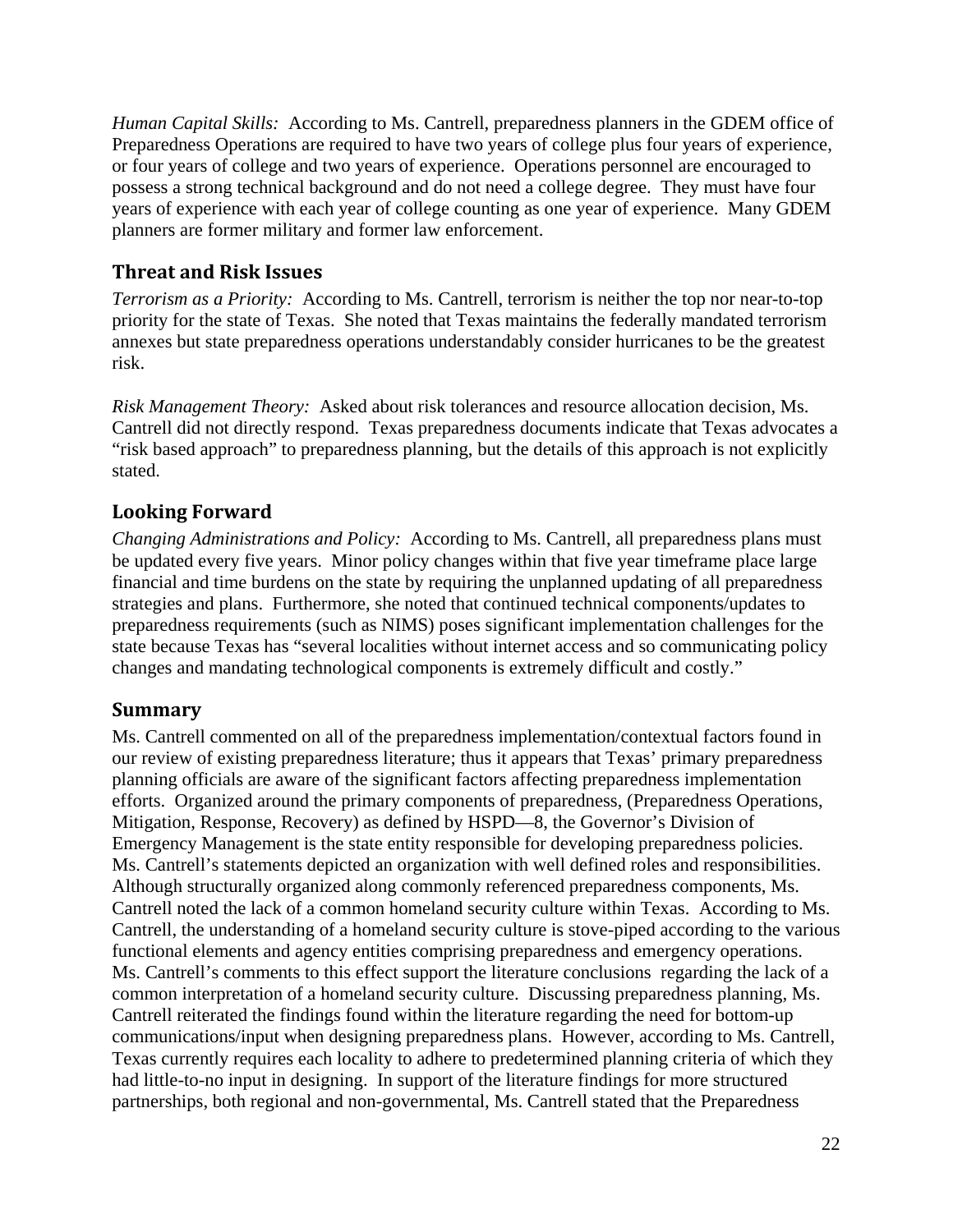Operations office maintains a living database of private sector and nonprofit partners. With respect to regional collaboration, Ms. Cantrell stated that Texas sees great value in partnering and providing assistance to regional and non-regional partners in need and she commented how Texas has recently reached out to FEMA region six to create a unified command structure; essentially seeking to expedite the processes of the existing Emergency Management Assistance Compact. Commenting on threat and risk issues, Ms. Cantrell stated that terrorism is neither the top nor near-to-top priority for the state of Texas. Lastly, looking forward Ms. Cantrell discussed how even minor policy changes inside the mandatory policy update window of five years often place large financial and time burdens on the state.

## *Austin Area*

The Austin area that receives UASI funding includes the three counties of Hayes, Travis, and Williamson, which also includes the cities of Austin and Round Rock.

In Fiscal Year 2008, the Austin area received \$1,822,500 in UASI grant funding out of the \$34,266,500 UASI grant funding allocated to the State of Texas. The Austin area received the lowest amount of UASI funding in Texas.

Two team members visited the City of Austin Office of Emergency Management on March 30, 2009. Interviews were conducted with the following:

- 1. Otis Latin: Director, City of Austin Office of Homeland Security and Emergency Management
- 2. Scott Swearengin: Assistant Director, City of Austin Office of Homeland Security and Emergency Management
- 3. Lindy McGinnis: Senior Emergency Plans Officer, City of Austin Office of Homeland Security and Emergency Management
- 4. Billy Atkins: Emergency Plans Officer, City of Austin Office of Homeland Security and Emergency Management
- 5. Scott Hawkins: Emergency Plans Officer, City of Austin Office of Homeland Security and Emergency Management

### **Organizational Structure / Roles and Responsibilities**

*City of Austin Office of Homeland Security Structure:* Those interviewed said there is complete collaboration to guarantee that all planning components are addressed with each job responsibility. The office structure is made up of the Director, Assistant Director, Senior Emergency Plans Officer, Emergency Plans Officers, Duty Officer, Grant Coordinator, and multiple grant funded positions. Specifically, the Duty Officer is a weekly assigned position and acts as a floater position as one of the previously mentioned staff positions. The Duty Officer serves as the one single contact that is made aware of a possible emergency situation and the situation is then evaluated by the Duty Officer based on the threat.

*One EOC for Travis County*: The Travis County Emergency Operations Center (EOC) is housed in one building called the Combine Transportation, Emergency, and Communications Center (CTECC). The representatives noted that this allows for all agencies and partnerships to be collaborated in one location during an emergency for more efficient and timely response. The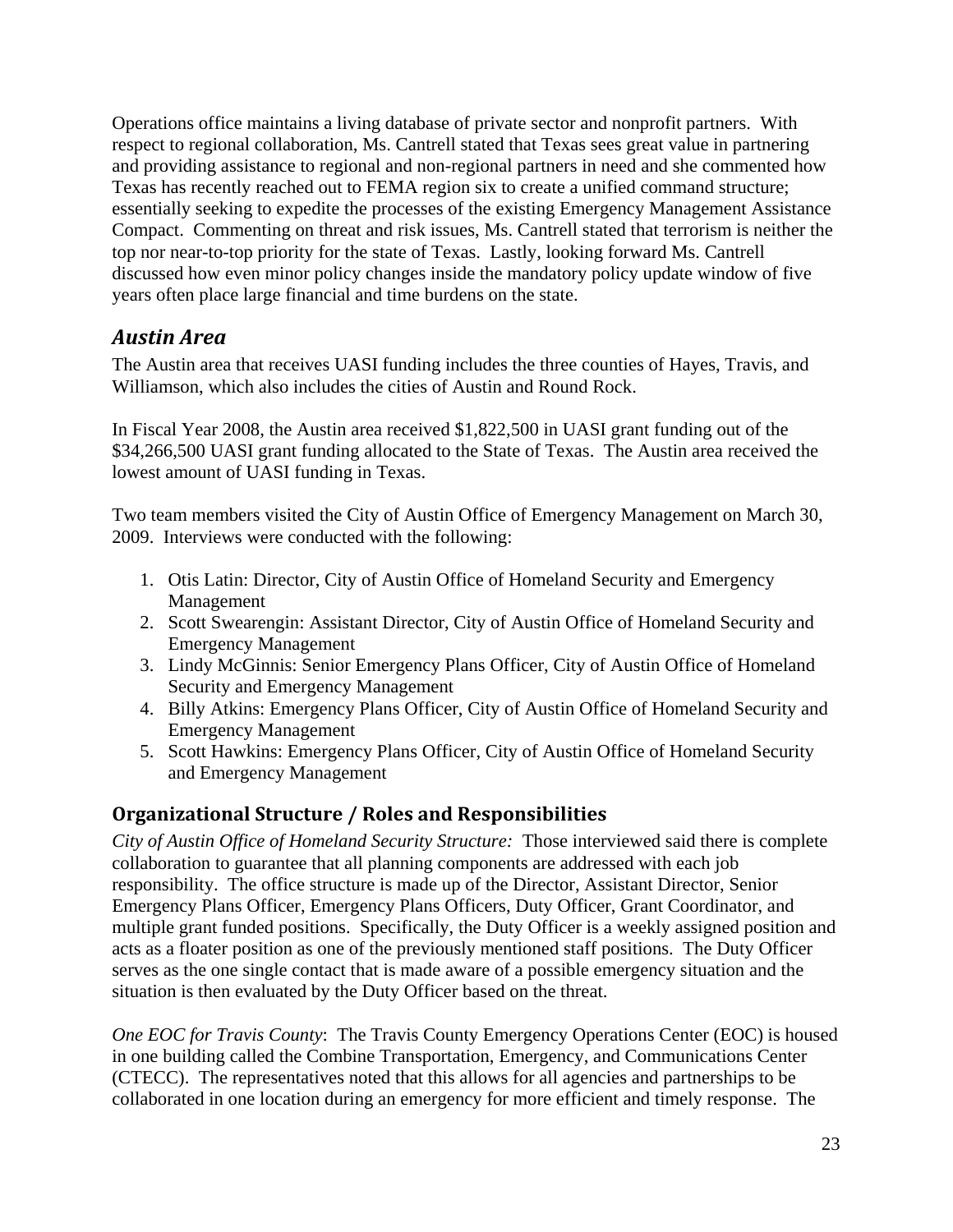CTECC houses local and state transportation management entities as well as Texas Department of Transportation, Emergency Communication Center (i.e. 911 call center), and the Travis County EOC.

The emergency communication center of the CTECC houses members of the Austin Police Department, Austin Fire Department, Emergency Medical Services (EMS), Travis County Sheriff's Department, and Capitol Metro. The representatives claimed that these different entities in the emergency communication center on a daily basis provide a collaborative effort if any emergency situation arises.

*Medical Operations Center*: The representatives suggested that Medical Operations Centers (MOCs) are becoming a new topic of discussion in the Emergency Management field. The MOCs are the sister coordination effort of the EOCs. They claimed that the MOC is intended to be housed in a separate facility from the EOC, but that efforts between both are coordinated. The MOCs coordinate efforts between all of the medical entities within the local and state-wide area. In Austin, the MOC is housed in the EOC at the CTECC in a separated section designated for the representatives from the local medical entities. Once an emergency is designated that requires the MOC to be activated, the medical representatives report to the CTECC and begin emergency management collaboration efforts.

#### **Preparedness Goals and Understanding**

*No Perfect Plan:* The City of Austin representatives believe that preparedness is a very critical process within emergency management. The representatives think that continually practicing emergency exercises will help to get everyone prepared. Though emergency planning is implemented, accounting for every mistake remains impossible. When mistakes do arise, the plans must be updated so they are addressed. Updates to the plans provide a more accurate account given the emergency. But as previously stated, no matter how many updates are made, no plan will ever account for every situation. Therefore, the representatives stated that a perfect plan is not attainable.

*Worst-Case Scenario Planning*: Representatives continually plan for the worst-case scenarios. The rationale the representatives provided for this planning aspect is that if planning for a worstcase scenario is handled and executed well in training and exercises, the management of an everyday emergency situation can be handled well.

*Planning Education:* One of the top goals for the representatives is educating the general public of preparedness efforts. Recently, 10,000 City of Austin employees were educated on the pandemic flu. Employees were educated on the emergency process, potential plans of action, and preparedness information to take home to their friends and family.

The representatives have coordinated many planning groups throughout the public service entities within the area. These groups include public and private partnerships which meet once a month to discuss potential collaboration efforts and resource availability during an emergency. The representatives stated that meeting monthly allows each entity's representative to become familiar with his or her counterpart during an emergency. This familiarity allows for a more coordinated and smooth emergency management process.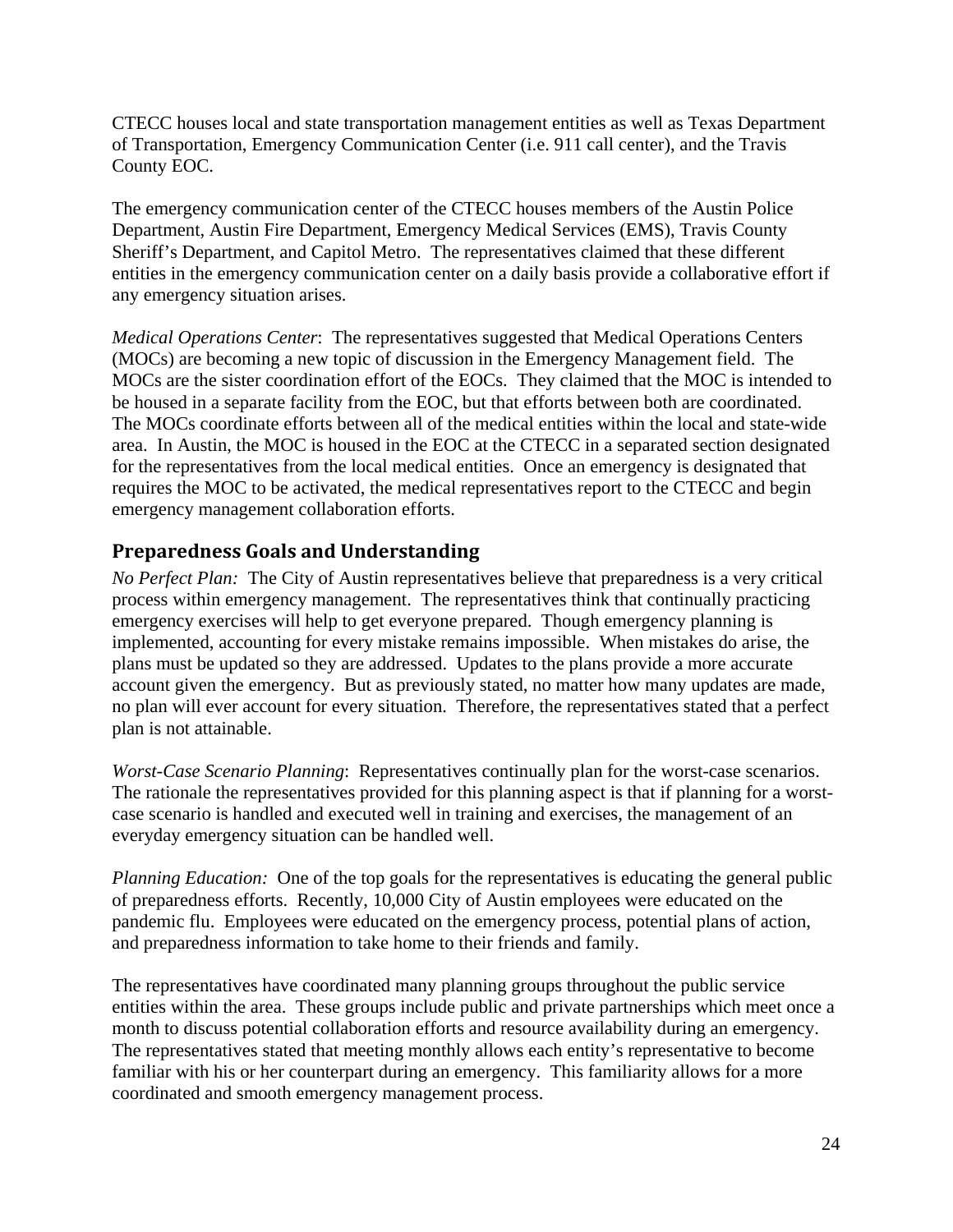*Preparedness Planning:* The representatives stated that when an emergency situation arises, emergency management officials are trained to pull preparedness efforts from any preparedness plan that seems applicable. It should be noted that not each emergency situation can be prepared for under one plan, and that some may require the use of more than one plan. Preparedness plans are intended to provide decision makers with options, and are not considered the standard operating procedure for an emergency. The plans are also not meant to provide a step-by-step instruction of what to do during the specific emergency situation. The Basic Preparedness Plan which Austin allows for public use, which offers a general knowledge on what to do prior to an emergency situation.<sup>80</sup> This plan supplies emergency phone numbers, shelter advice, and possible preparedness measures.

#### **Critical Success Factors and Challenges**

 $\overline{a}$ 

*Collaboration Efforts*: The representatives continually addressed their many collaborative efforts within the area. They stated that the collaboration is aided by the EOC because it provides the structure for multiple agency collaboration. The CTECC houses the EOC which is the only EOC in the Travis County. Therefore, they noted that the EOC establishes a joint effort between the City of Austin Office of Homeland Security and Emergency Management and Travis County. The two local entities work side by side on a daily basis to ensure the quality of emergency management. The representatives explained that these provide for pre-existing working relationship and collaboration efforts during an emergency situation. Placing the two local entities in the same facility on a daily basis is rarely found within Texas. This system creates a unified front for the public to look at during an emergency situation and every local official has the same understanding of what is expected of them.

*Weekly Preparedness Meetings*: As stated by the representatives, each Monday morning staff at the EOC on the city and county side meet to discuss the week ahead. If the week is filled with significant preparedness efforts, sometimes the meeting can be more of a briefing of events. On the other hand, representatives state that many times meetings are spent discussing the possible seasonal emergencies that soon may be encountered (i.e., flooding or hurricanes). The meeting is designed to bring in both city and county officials to encompass their preparedness efforts and to determine if additional efforts are needed.

*FEMA Relationship*: The regional FEMA office in Denton, Texas, provides as a point of contact for the localities within the region. According to the representatives, the Denton FEMA regional office and the City of Austin Office of Homeland Security and Emergency Management had a good working line of communication including several annual meetings until the past few years. In the past, the Denton FEMA region office provided valuable advice and information on FEMA grants, but today that is no longer the case.

*New Technology Challenges:* Representatives claimed that being completely prepared is a goal that seems unattainable. Preparedness at this level is unattainable due to the constantly changing technology sector which makes preparedness efforts needing to be continually updated. When

<sup>&</sup>lt;sup>80</sup> City of Austin. 2007. "Emergency Operations Plan: Basic Plan 2007-2011." Accessed: 3 April 2009. <http://www.ci.austin.tx.us/oem/downloads/basicplan.pdf>.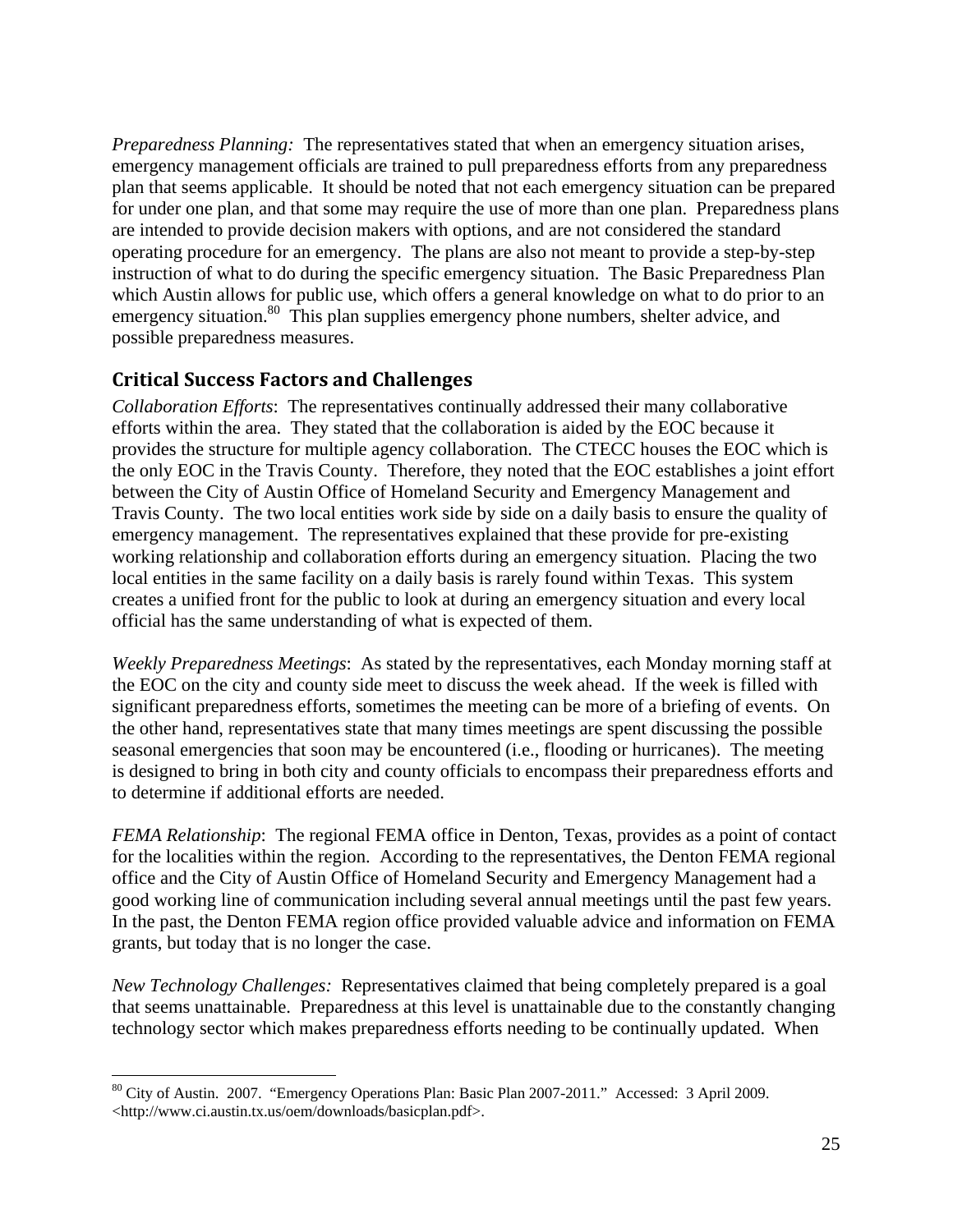new technology is made available the preparedness plans are updated with the information that is presented. Technological changes can result in new protocols, efforts, and alert systems.

The representatives explained their experience from the March 2009 State of Texas Homeland Security Conference in San Antonio, Texas, there were hundreds of vendors promoting new emergency management technologies. Some of the technologies seen were the latest advanced warning systems and the concept of using social networking tools to educate the general public.

### **Threat and Risk Issues**

*Flooding:* The City of Austin Basic Preparedness Plan provides a Hazard Risk Index which provides a ranking of the emergencies which are seen as hazards. Officials stated that these "hazards were identified based upon a review of historical records, national data sources, existing plans and reports and discussions with local, regional and national experts."<sup>81</sup> The number one risk for the City of Austin is flooding. The representatives stated that flooding will always be a major risk to the Austin area and continually, people die from flooding situations. For example, getting caught in the raging waters and attempting to drive over a flooded bridge is very common. Floods and efforts to save lives from flooding will continue. This hazard is consistent with the literature review; however, according to the academia, the loss of land and the cattle on that land is a potential hazard which can cost millions of dollars.

*Every Threat Equal*: According to the representatives, each threat no matter where it is ranked on the Hazard Risk Index will all be addressed with the same amount of time, planning, and resources. Furthermore, addressing each of the threats equally requires the plans to become more detailed, and to provide the ability to pull information from different plans during an emergency.

#### **Austin Area Summary**

 $\overline{a}$ 

The interviewees continued to emphasize the collaborative efforts of emergency management divisions of the City of Austin and Travis County which provides an informed and well-prepared Austin area. Both offices are integrated in the planning process and act as one united effort of emergency management before, during, and after an emergency. The representatives stated that the collaborative efforts appear to understand their need for preparedness planning and a smooth execution of those plans. They noted that public and private partnerships, collaborative efforts, and communication structure allow for the smooth execution of preparedness planning. The representatives also added that both offices are continually seeking new knowledge in order to update preparedness plans and efforts. The preparedness efforts found in and around the Austin area are cohesive and are willing to extend to any partnership which may be necessary during any emergency.

# *North Central Texas (Dallas/Fort Worth/Arlington Area)*

In Fiscal Year 2008, the North Central Texas Dallas/Fort Worth/Arlington, TX area received an Urban Area Security Initiative grant totaling \$20,321,500.

<sup>&</sup>lt;sup>81</sup> City of Austin. 2007. "Emergency Operations Plan: Basic Plan 2007-2011." Accessed: 3 April 2009. <http://www.ci.austin.tx.us/oem/downloads/basicplan.pdf>.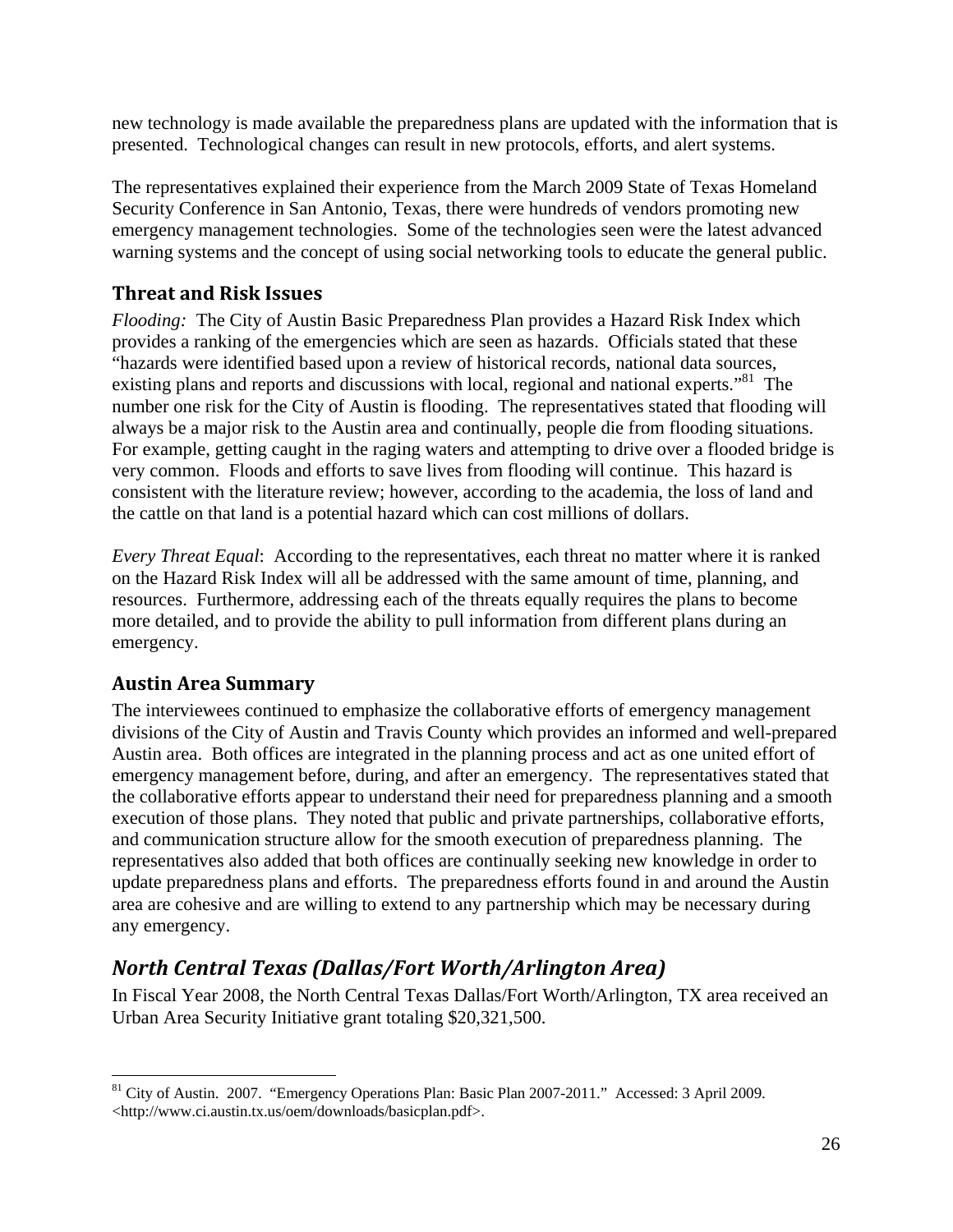The population of the region is 4,083,946 based on 2007 population estimates. The area contains the tenth most educated workforce among major urban areas within the nation.The area houses the Dallas-Ft. Worth (DFW) airport, a large international airline hub and the world's third busiest airport. Three other airports, Love Field, Addison, and Red Bird Airport, are located within the region and serve as smaller municipality and private airports.The region has a roadway system containing five interstate highways as well as 19 major U.S. and state highways. The area's public transportation is also dependent upon its integrated bus and light rail system. Fourteen rail carriers service the area, mostly freight operations.

On April 2, 2009, a telephone interview with Mr. Kenny Shaw was completed. Mr. Shaw is the director of the Office of Emergency Management for Dallas, Texas. He was joined by his colleague, Mr. Matt Garrett. Mr. Shaw and Mr. Garrett provided information regarding preparedness planning across the North Central Texas region. Additionally, on April 3, 2009, a telephone interview was conducted with Ms. Alicia Rollins. Ms. Rollins handles the UASI funding for the North Central Texas Council of Government (NCTCOG).

### *Organizational Structure / Roles and Responsibilities*

The Dallas Office of Emergency Management (OEM) implements state and federally required preparedness measures. The OEM organization begins with hazard vulnerability assessment, prioritizing preparedness, and establishes comprehensive plans based on those evaluations. The North Central Texas Council of Government coordinates emergency preparedness measures for the 294 jurisdictions located in the four counties included in the region.

### **Preparedness Goals and Understanding**

*Strategies and Assessments:* Mr. Shaw noted that the Dallas Office of Emergency Management utilizes the HSPD – 8 preparedness definition for emergency and security preparedness matters. Ms. Rollins added that after-action reports and the implementation of lessons learned from an incident assist in the development of preparedness measures.

Mr. Shaw noted that Dallas OEM's end goal for preparedness objectives is to educate citizens, business, and non-profit partners. This educational campaign is an on-going process.

Ms. Rollins added that the use of Target Capabilities List, as well as state and federal strategies, improves North Central Texas' ability to prepare, respond, and recover.

### **Critical Success Factors and Challenges**

*Relationships/Partnerships:* Mr. Shaw noted the lack of contextual differences in North Central Texas reduces partnership challenges. He said that preparedness issues may differ slightly, but that groups across the region share thoughts and ideas through established communications like e-mail listservs. Localities within the region are independent and often do not follow universal guidelines, but the shared communications assist in information-sharing throughout the area. Ms. Rollins confirmed that coordination among the localities is essential to preparedness.

Mr. Shaw did not identify factors which are considered unimportant to preparedness measures, but did note the importance of relationship-building. The relationships between police, fire and school departments should be cultivated in order to establish and maintain cohesive preparedness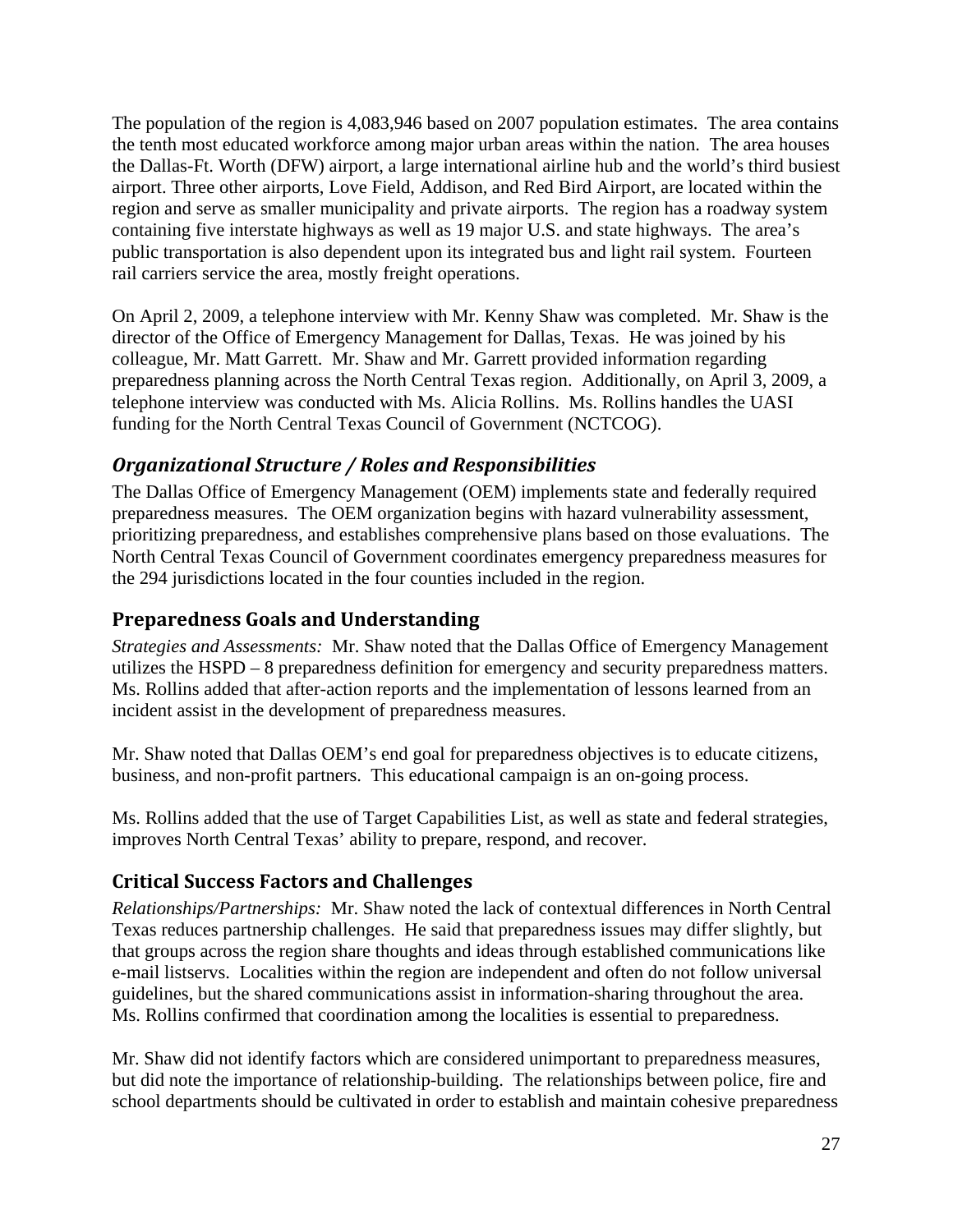planning. Ms. Rollins suggests that prioritizing competing initiatives and coordination among the metropolitan areas can be challenging.

*Resources:* The most important factors for success, Mr. Shaw stated, are financing and educational campaigns. Financing for police and fire departments, including their equipment, is essential to success in preparedness planning. Additionally, educational programs targeting public awareness requires a well coordinated effort among preparedness organizations and programs.

*Relationship with the State:* Future challenges to the locality's preparedness planning are posed by shrinking state-issued funding. Mr. Shaw stated that localities will be reluctant to use their own money toward preparedness efforts, especially during a tough economy. Shortages in grant funding allocations will impact regional preparedness as well, hindering collaborative emergency management measures. These shortages are likely to impact emergency personnel in smaller jurisdictions. Projected shortages, such as those resulting from grant expirations, have also caused some projects to be stalled. Though the region has not seen major cuts across emergency programming, there have been programs which the OEM was unable to pursue fully due to budget constraints. Grant allocations issued post 9/11 have been used mainly to purchase new emergency response equipment, such as radio communications and fire trucks.

Ms. Rollins added that the State intends to serve as a preparedness liaison and sharing information from FEMA to the localities. Often localities do not receive full information and NCTCOG serves to coordinate and disseminate these measures throughout the region.

*Relationship with FEMA:* Mr. Shaw noted that FEMA does not have any directives for local government, unless the locality participates in a federally directed grant program. The state also has requirements which are linked to grant money. In order to be eligible for state-issued grant funding, emergency operation plans must meet certain preparedness criteria. These localities must also implement yearly training modules and annual preparedness exercises to meet these grant requirements.

### **Threat and Risk Issues**

*Diversity of Threats:* Dallas' OEM evaluates risk tolerance by utilizing a hazard vulnerability assessment tool. Addressing the area's threats, Mr. Shaw recognizes floods and severe weather as the most important, while earthquakes are ranked as a low priority for preparedness planning.

*Risk Tolerance of Terrorism:* Mr. Shaw noted that terrorism is a high priority because Dallas is a major metropolitan area. The city hosts high-profile events as well as houses large industries and firms. While the large international airport, DFW, plays an important role in terrorism preparedness, it has its own emergency management planners. Ms. Rollins added that preparing for terrorism leads localities to address other threats as well.

#### **Looking Ahead**

Ms. Rollins noted that the near future will present challenges regarding organizational coordination in light of potentially reduced grant funding.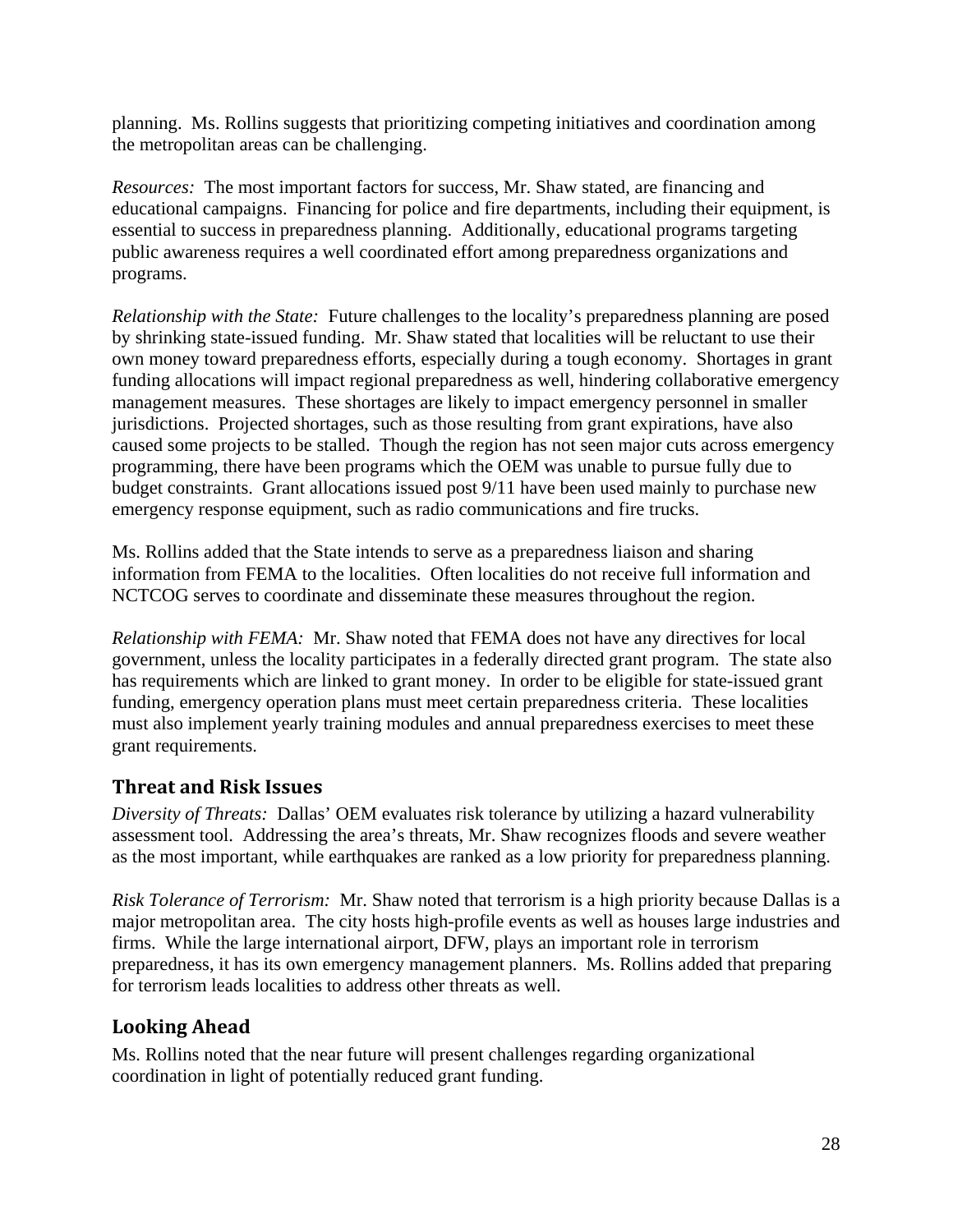#### **North Central Texas Area Summary**

North Central Texas utilizes the HSPD – 8 preparedness definition for emergency and security preparedness matters. After-action reports and the implementation of lessons learned assist in the development of preparedness measures. The region's preparedness end goal is to educate citizens, business, and non-profit partners. Continual use of the Target Capabilities List, as well as state and federal strategies, improves North Central Texas' ability to prepare, respond, and recover. Preparedness challenges are prioritizing competing initiatives and coordination among the metropolitan areas. However, factors for success include coordinated financing and education campaigns among preparedness organizations and programs. Future challenges to the region's preparedness planning are presented with shrinking state-issued funding. The state acts as a preparedness liaison, one that shares information from FEMA to the localities. Often localities do not receive full information and NCTOG serves to coordinate and disseminate these measures throughout the region. While FEMA does not have any directives for local government, unless the locality participates in a federally directed grant program, they must implement yearly training modules and annual preparedness exercises to meet those requirements. In the North Central Texas region, floods and severe weather are the most important threats addressed by emergency preparedness. However, terrorism is a high priority because the region houses major metropolitan areas. Preparing for terrorism leads localities to address other threats as well. The future will present challenges regarding organizational coordination in light of potentially reduced grant funding.

### *Houston*

 $\overline{a}$ 

According to Fiscal Year 2008 funding, Houston received \$37,500,000 in UASI funding.<sup>82</sup> The City of Houston's Office of Emergency Management Plan consists of a strategic guide for citywide response to and recovery from major emergencies and disasters. This document is an all-hazards plan that is applicable to all areas within the City of Houston which provides the general, conceptual framework for a coordinated multi-agency response and efficient use of resources during a major emergency or disaster.<sup>83</sup> Houston's Office of Emergency Management's (OEM) mission statement encompasses a design of preparedness that it would like to achieve accordingly, "We conduct programs and activities designed to provide our customers, internal and external, with the ability to prepare for, cope with, and recover from the effects of disasters."84

While at the Homeland Security Conference in San Antonio, three team members met with and interviewed Mr. Terry Moore, CEM Deputy Emergency Management Coordinator for the City of Houston on March 24, 2009.

### *Organizational Structure / Roles and Responsibilities*

The City of Houston's OEM is a staff of about 11 personnel. They are responsible for the coordination aspects of city planning for emergencies and disasters; they consider their work to have an all-hazards approach. The office particularly examines many technological hazards

<sup>82</sup> *FY 2008 Overview*. U.S. Department of Homeland Security. July 25, 2008, 9.

<sup>&</sup>lt;http://www.dhs.gov/xlibrary/assets/grant-program-overview-fy2008.pdf>. 83 *City of Houston Emergency Management Plan Volume I, Basic Plan*. Office of Emergency Management. September 2005. 1.

<sup>84</sup> *Disaster Preparedness Guide*. City of Houston Office of Emergency Management., 3.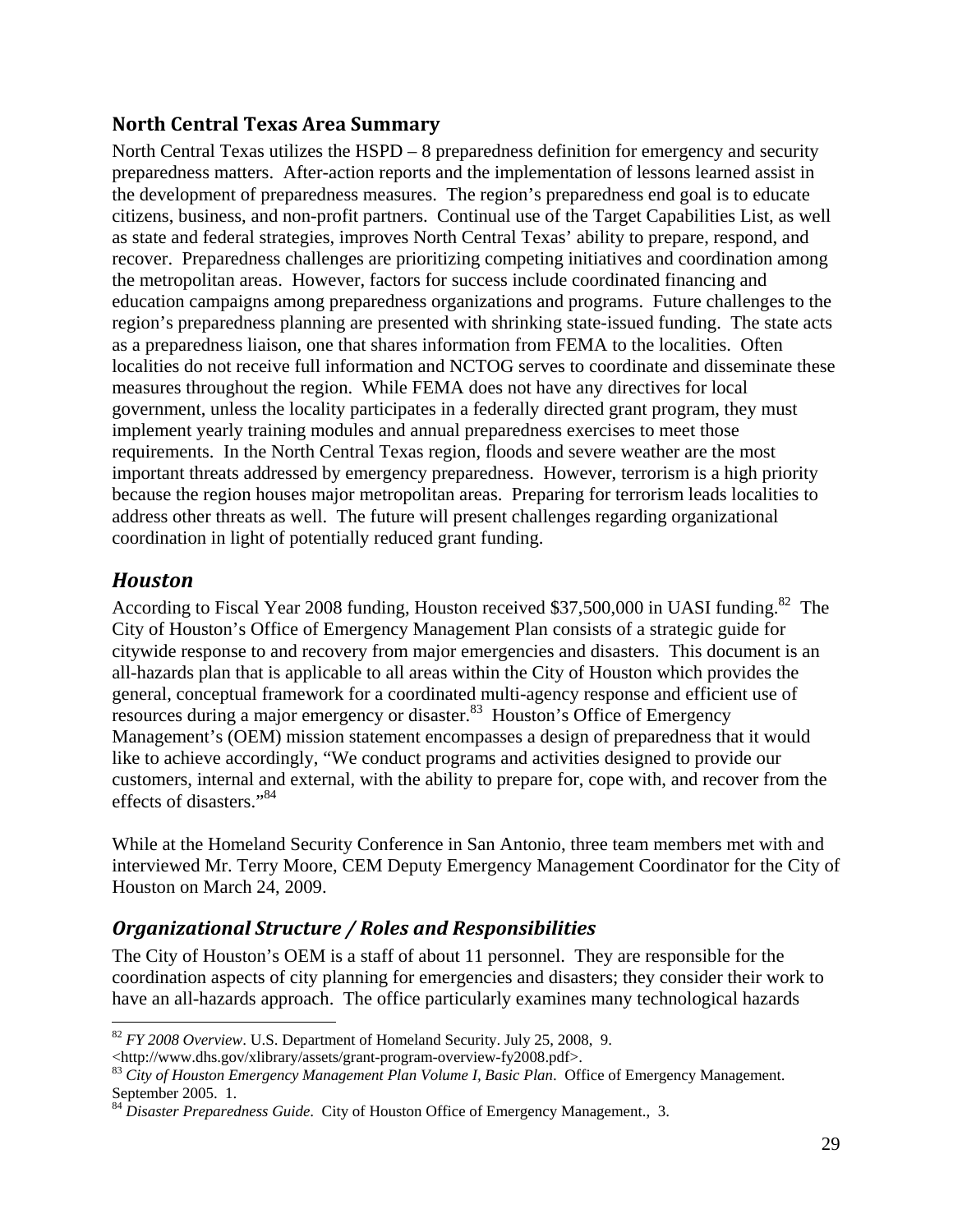because of the large chemical industry present in the city. Additionally, the Port of Houston is considered a great terrorist target, but mother-nature is considered to be most common threat the office is for preparedness, specifically flooding. While heat is considered the area's number one killer, Houston is the only city in the United States that has addressed all 17 Federal Critical Infrastructure Categories.

#### **Preparedness Goals and Understanding**

*Resilient City:* While Mr. Mr. Moore did not explicitly state an end goal of preparedness, he did note that the OEM has done a pretty good job of making Houston a disaster resilient city for he believes the city can recover very quickly and very well from any disaster.

*Preparedness:* Mr. Moore said the OEM strives for the HSPD-8 definition of preparedness being the existence of plans, procedures, policies, training, and equipment necessary to maximize the ability to prevent and respond to any major event is consistent to which they strive. He said that Houston is like many other metropolitan areas in the country differing only in the size of the issue rather than the issue of preparedness itself when compared to cities such as New York, Los Angeles, or Chicago. Therefore, he believed that the greater issue in emergency management today is that the effectiveness of an emergency manager in changing the mindsets of how people prepare, then there must be adaptation of how the message of preparedness is being delivered, discussed in more detail below.

*Identifying their Gaps:* While community preparedness efforts are underway, Mr. Moore did mention that the OEM has gaps relating to the medical/special needs populations. This was a major theme during the discussion. Houston identifies this populace for preparedness planning, consistent with the risk management literature according to the 2004 Executive Order building on Americans with Disabilities Act, which was first passed in 1990. Mr. Moore said that this population presents a significant preparedness issue because Houston houses the Texas Medical Center, the largest medical complex of facilities organized in one area in the world. In addition, home medical care is a larger issue than many other areas of the country. This complicates preparedness activities such as evacuation with the required movement of home care devices such as pediatric ventilators. Additionally, the extended loss of power for these home care patients were, such as, seven to ten days, creates difficulties for emergency managers. Mr. Moore believes that preparedness gaps concerning their medical/special needs citizens needs more attention across the city.

*Strategies to Improve Reaching Medical/Special Needs Populace:* In order to reach the medical/special needs population, Mr. Moore said the city has begun to examine planning methods and have tried to cater to the specific types of assistance this populace will need. This effort would require specifically questioning, "How many people are power-dependants for mobility? How many people are power-dependants for life support in the home? How many of these people need assistance for transportation for evacuation because they're in a storm-surgerisk area?" He mentioned dialysis as a perfect example of planning needs to address if a resident cannot get to scheduled dialysis. Currently the OEM is creating a database of the special needs population that presently lists forty to sixty thousand, approximately 15 to 25percent of the actual medical/special needs inhabitants in the Houston area.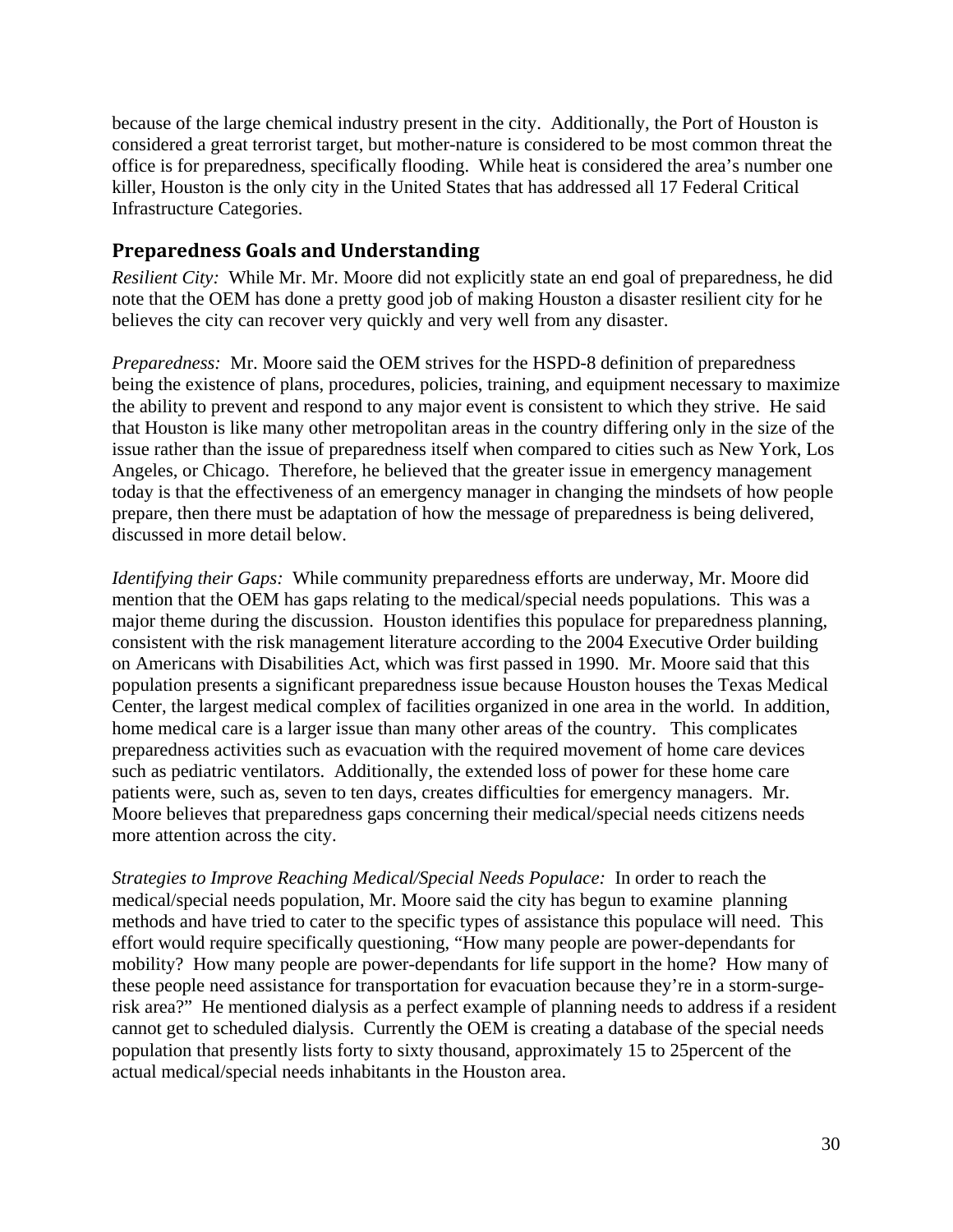Additionally, Mr. More said that Texas has a system for categorizing special needs to further aid in planning. For example, this would include categorizations ranging from those in the population who need a ride to power-dependency for ventilators, also those in need of chemotherapy, dialysis and those that require more of a continuity of care rather than the acuity of care.

*Strategies to Adapting Message of Preparedness:* Mr. Moore said that changing the way emergency managers communicate the message of preparedness is an ongoing issue that most OEMs have only begun to encounter. Because technology has rapidly changed over time, the manner in which emergency managers educate their citizens will also have to adapt. For example, he said that while brochures are still distributed at community events, "generation next" is looking for information on YouTube, MySpace, Twitter, and Facebook. Mr. Moore notes that in order to get their message out, emergency managers are going to have to start using social networks so that meaningful change will adhere to "generation next."

## **Critical Success Factors and Challenges**

*Social Network Utilization:* As mentioned earlier, Mr. Moore stated that the utilization of social networks is a difficult idea for emergency managers to conceptualize as the median age of an emergency manager is 50 plus. These older managers are not familiar with and do not use the medias of Facebook or YouTube. Instead, they are more comfortable with public service announcements and pamphlets. Houston does have the Ready Houston TX Campaign on YouTube and will also be using Twitter.

Mr. Moore pointed out that Philadelphia is using the emerging technologies to get the message of preparedness out to the general public. Plano, Texas was also noted as a city that has really begun to capture the idea of social networks.

*Relationship with FEMA:* Mr. Moore said that Houston views FEMA as a very strong partner in overall community preparedness and disaster resiliency. While Houston is a very resource-rich area, there are aspects of a disaster that could not be done without Federal partners. While local government can assist in temporary housing, Mr. Moore said it remains an issue as the city does not own the housing; FEMA is therefore an important partner for Houston. Following a disaster, FEMA provides citizens temporary emergency shelters. The local government then is responsible for placing these citizens into a transitional shelter and eventually within long-term temporary housing. FEMA also assists the city with transportation by leveraging other federal agencies like the Transportation Security Administration and the Department of Transportation. This makes all methods of transit available to the city.

*Relationship with the State:* Mr. Moore said that Houston also views the State of Texas to be a key partner in the city's efforts. He described Texas as taking care of "their own" and using only Texas resources. While Mr. Moore described this as a possible element of state pride, pride can act at times as a detriment because it runs counter to the using federal assets, which might mitigate a problem more effectively. Mr. Moore notes that, "Being the 800 pound gorilla on the coast, if you don't reach into that tool box, it makes what we have to do a lot harder." An explanation for the "take care of their own" mentality within Texas could be due to the financial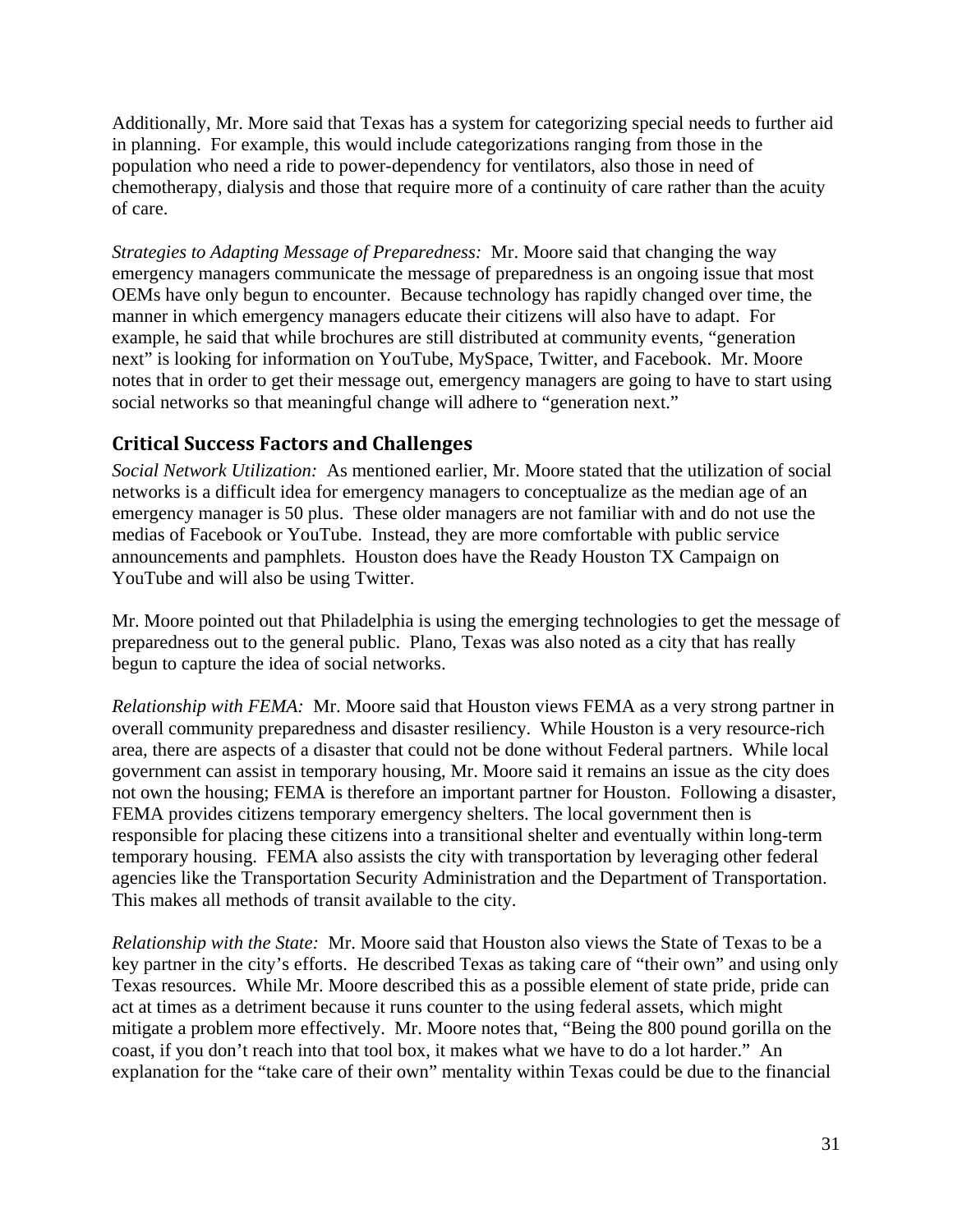restraints limiting state and local officials, consistent with the literature description of resource factors of availability and sustainability.

#### **Threat and Risk Issues**

*Diverse Amounts of Threats:* Mr. Moore said that outside of the metropolitan areas; Texas is a very rural state. The Houston metropolitan statistical area and its counties face threats of terrorism, technological hazards, and chemical spills. In contrast, the more rural vicinities of Walker and Walter County, which are on the periphery of Houston, face other threats such as wildfire and agricultural threats, such as mad-cow, equine and syphilis events. However, when questioned about where Houston money is being spent in comparing mitigation and preparation for a natural disaster or a terrorist attack, Mr. Moore said that much more is being spent on mitigating and being prepared for natural hazards. However, he mentioned that much of the UASI funding is really broad based, essentially for all-hazards, as opposed to spending preparing for a specific event that may never happen. Mr. Moore said that the city has emphasized improving the city's capability to deal with day-to-day events, while improving our capability to deal with the potential events.

*Risk Tolerances:* Mr. Moore identified the importance of hazard analysis as the key to hazard understanding. He described hazard understanding as knowing where you can afford to tolerate different risks. Previous regional collaboration projects aided in the practice of communication in the event of a disaster using management software. This management software is in place in about 17 counties. The regional hazards work has had another benefit in building of commonalities between the players so that they are more comfortable working together. Additionally, the Houston law enforcement efforts, fusion centers, and intelligence sharing has improved greatly.

Mr. Moore explained that despite these knowledge gains of understanding Houston's risk tolerance, admittedly, Houston still tolerates a lot of risk, especially in the special needs population, specifically those of power dependence. Using an example, Mr. Moore explained, "Taking grandma that is fragile from a nursing home and moving her 800 miles twice, you have a negative impact. And so, we tolerate that risk. He noted that the choice is not a good one, but the city has to consider the needs of a population of 5 million people within 125 miles of a coastline prone to hurricane threat. The city cannot call on any inland jurisdiction 250 miles from the city that could accept a surge of 60,000 of medical/special needs from Houston.

Mr. Moore identified the vast petro-chemical and chemical industry in Houston as a terrorist target. However, he stated that terrorism, in the grand scheme of things, plays a pretty small role in Houston's risk tolerance of preparedness. He said that Houston's intelligence centers do a good job of information sharing and their large medical infrastructure has demonstrated repeatedly that they have the ability to surge and coordinate well with each other. In addition, as he emphasized earlier, the city accepts the risk of terrorism given the overwhelming costs of have a meaningful preparedness gain above an all-hazards approach. Asked about port security, Mr. Moore said that the port has considerable security and he does not view it as subject to a major terrorism threat. He said, "It's far easier to drive a Timothy McVeigh-style U-haul into Houston, than sneaking something into the port."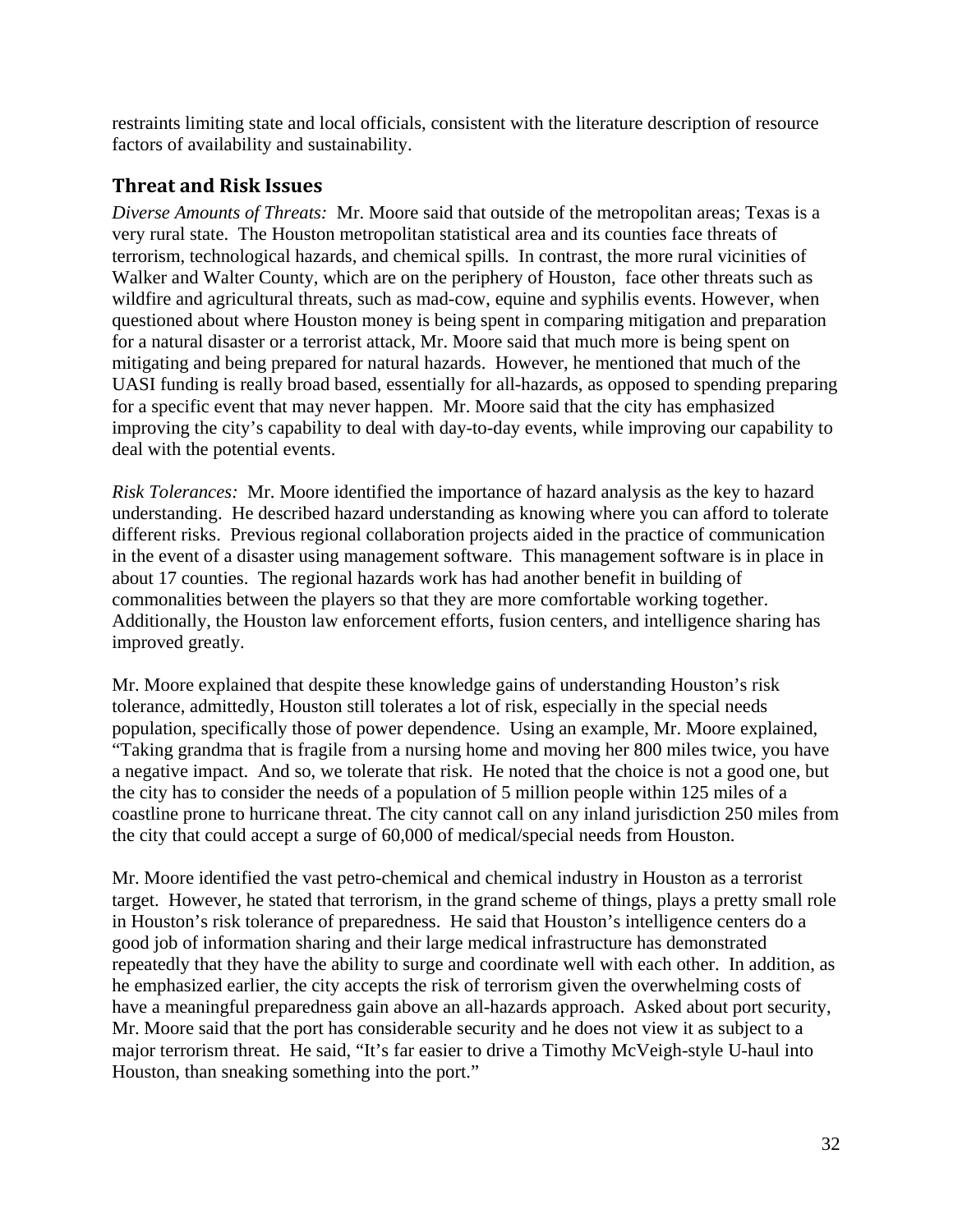#### **Looking Ahead**

Continuing his theme of communication, Mr. Moore said that the most important preparedness implementation challenge Houston faces is social networking. Beyond this point, the medical/special needs population being at home will continue to be a struggle. Also, he said trying to address some of the risk tolerances and mitigating the things Houston is capable of mitigating is an issue continually on the horizon, such as heat-related deaths

#### **Houston Summary**

The City of Houston's OEM strives for an all-hazards approach. Mr. Moore indicated that while the Port of Houston is considered a great terrorist target, mother-nature is the most common threat the OEM is responsible for preparing for, specifically flooding. He claimed that Houston is the only city in the United States that is responsible for preparing for all 17 Federal Critical Infrastructure Categories. The largest gap in community preparedness was reaching the medical/special needs families. Mr. Moore did not explicitly state an end goal of preparedness. He stated that his office recognizes that the biggest issue facing emergency management is communicating how the message of preparedness is delivered. Therefore the utilization of social networks presents the greatest factor to success while acting as its greatest challenge as there is a generation gap between the target audience and the emergency managers. Houston's threats range from terrorism nexus of the urban center to wildfires within the rural vicinities. Funding is mostly spent on mitigating and being prepared for natural hazards, but more importantly Houston has focused on improving the capability to deal with the everyday threat while maintaining the capability to deal with the potential threats. Looking ahead, social networks will be fundamental in excelling the message of preparedness which will aid in meaningful impacts in the future.

## *San Antonio*

 $\overline{a}$ 

San Antonio is the seventh largest city in the United States, with a population about 1.3 million people. In Fiscal Year 2008, the city received \$6,547,500 from the UASI Program as a Tier 2 Risk Area.85 San Antonio also received a Fiscal Year 2008 allocation in the Metropolitan Medical Response System of \$321,221.<sup>86</sup>

Two team members conducted interviews on March 24, 2009 with San Antonio District Fire Chief Nim Kidd and his wife, Dr. Emily Kidd. The interview took place at the Henry B. Gonzales Convention Center in San Antonio during the Texas Homeland Security Conference. Mr. Kidd is the Emergency Management Coordinator for the City of San Antonio Office of Emergency Management SAOEM) Mr. Kidd is a firefighter by civil service rank, and has been serving in his capacity as coordinator for nearly five years. The San Antonio Office of Emergency Management general fund budget falls under the fire department, so a fire chief holds the highest position within the organization.

### *Organizational Structure / Roles and Responsibilities*

Mr. Kidd attributed the organizational structure of San Antonio's Office of Emergency Management as a primary reason for San Antonio's success in emergency preparedness. He described the structure as following the concept of a "One Stop Shop" for all things preparedness

<sup>85</sup> Homeland Security Grant Program, 2008, 3.

<sup>86</sup> Homeland Security Grant Program, 2008, 4.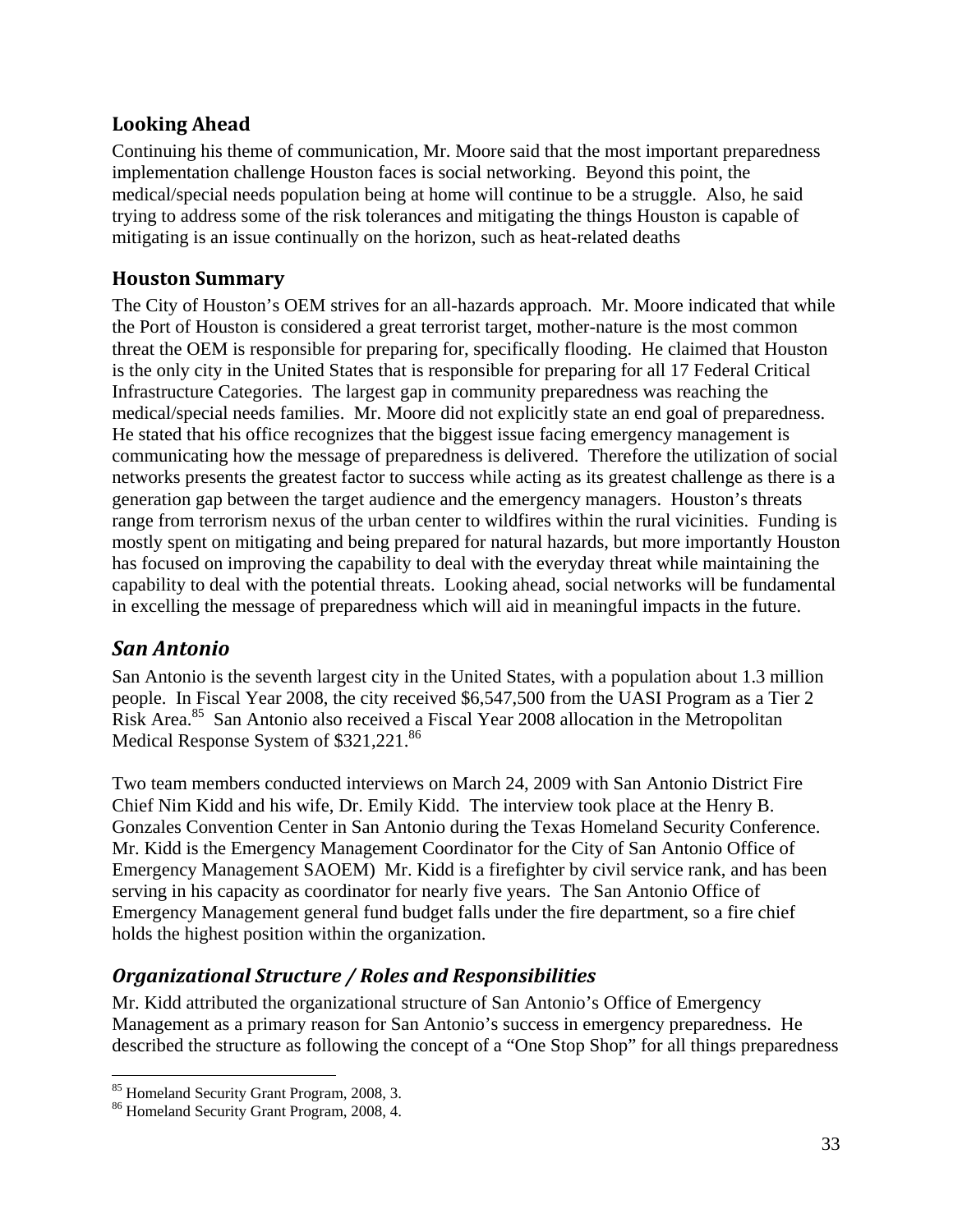and homeland security. Since the early 1980s, the SAOEM has been the only organization responsible for emergency preparedness, homeland security, and related homeland security grants. Mr. Kidd characterized other cities' divided preparedness structures as having leaders on the same level horizontally, but not in the same pipe vertically. He stated his belief that this structure other cities use may make obtaining funding easier for intergovernmental relations with a legislature, but that this smoothness does not translate well operationally.

While other major Texas cities usually have multiple different factions within their government to handle these responsibilities, San Antonio has consolidated these areas. The SAOEM is chiefly responsible for both emergency management preparedness and response. While major incidents, such as an attack on the Alamodome, will have a command post established on-site, the SAOEM will still manage the organization and response to such an event. In all other events where there is not a single field incident command post -- widespread flooding, a pandemic outbreak, or a similar health care crisis – the emergency management center becomes that focal point for command and response.

In addition to Mr. Kidd, the SAOEM is also staffed by two members of the law enforcement community, a police captain and a police officer. The rest of the office is civilian. The SAOEM is housed in a \$24.5 million emergency operations center (EOC) that was built from a general bond given in 2003 and completed on January 1, 2008. It is one of the largest in the state at 36,000 square feet, strong enough to withstand an F-3 tornado, and has generators and water supplies that can be activated in an emergency for structural self sufficiency.

The SAOEM maintains a general emergency management basic plan and 22 functional annexes that are in accordance with the state. The organizational hierarchy is based around the mayormanager-city council government of San Antonio. The city manager is responsible for personnel hiring, and answers to the mayor and the city council. Mr. Kidd is on a tri-reporting track: he answers to the fire chief, the assistant city manager, and the mayor.

### **Preparedness Goals and Understanding**

*Strategies and Assessments:* When posed with the question of an end goal for preparedness in the city of San Antonio, Mr. Kidd had a pointed response: There is no end goal. For example, while the SAOEM recently moved into its new EOC, a new \$1 million addition is planned, as evidence of the primary strategy his office maintains – sustainability and renewal. Mr. Kidd stated that preparedness must be kept fresh, otherwise it will become stagnant and complacent, and it is complacency that kills preparedness. Thus, he emphasized, there is no end in preparedness."<sup>87</sup>

The preparedness definition provided in HSPD-8 – "the existence of plans, procedures, policies, training and equipment necessary to maximize the ability to prevent, respond to, and recover from major events" – was deemed an appropriate mission statement by Mr. Kidd. He emphasized the circular nature of the major tenets – protect, prepare, respond, recover, mitigate – as being seen in some blend by DHS and the state.

 $\overline{a}$ 87 Nim Kidd interview, 1.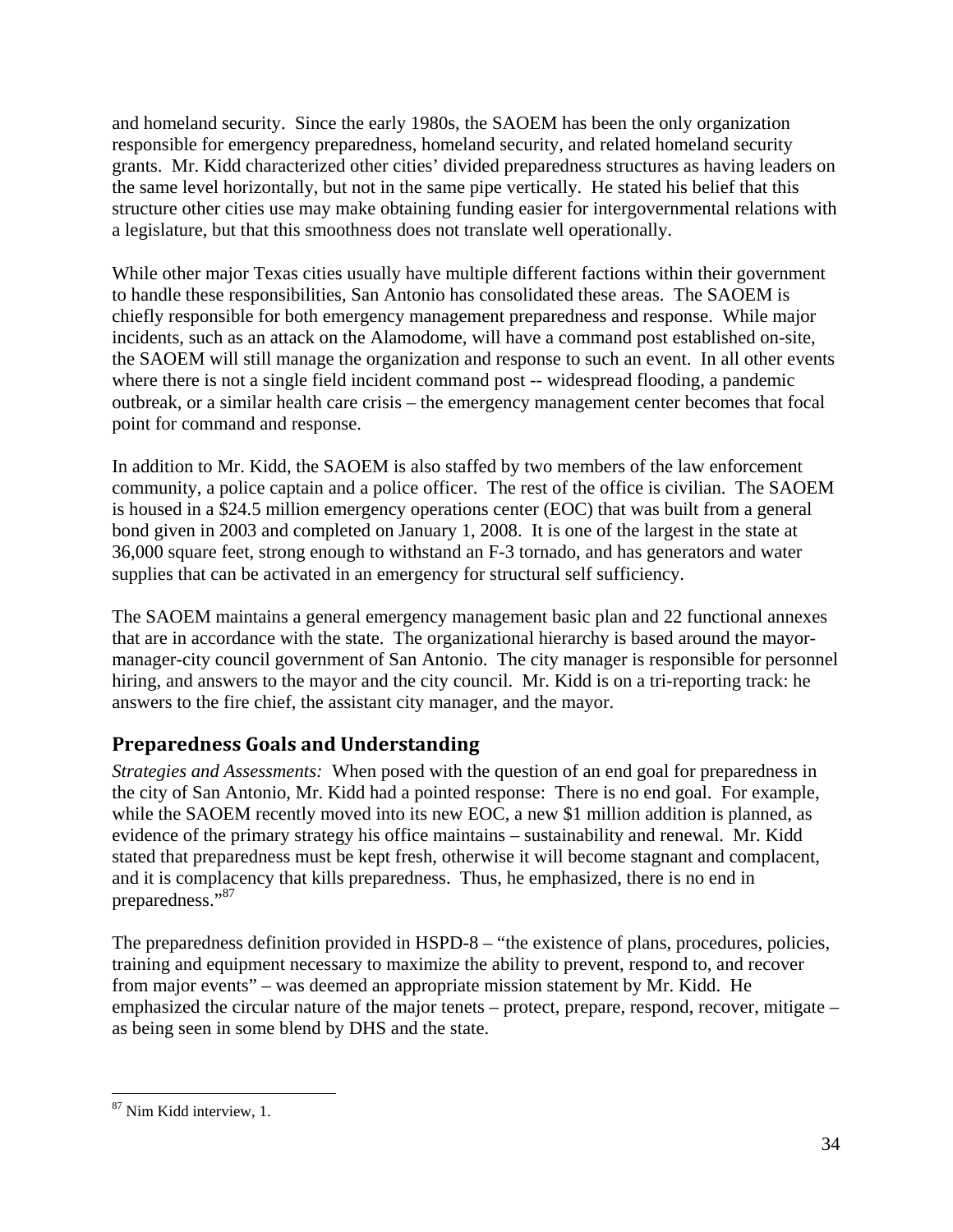### **Critical Success Factors and Challenges**

*Relationships/Partnerships:* The San Antonio Office of Emergency Management maintains a weekly partnership forum on Monday mornings that Mr. Kidd labeled as both unique and essential for San Antonio's success. To his knowledge, they are the only locality in the state with such a practice, and it has been going on for nearly four and a half years. These meetings involve around 40-60 people, with public players from the city, county, and state governments, and functional areas such as law enforcement, fire, emergency medical services, public health, public works, information technology, and legal. He emphasized the critical role played by the non-government players – volunteer-based agencies such as the Red Cross and Salvation Army, private companies such as USAA, AT&T, H-E-B, and local universities such as St. Mary's and the University of Texas-San Antonio. Mr. Kidd stated that these conferences serve to enhance communication between all of the possible major players in a city-wide emergency and a forum where these organizations can voice their concerns, challenges, upcoming exercises, and grant opportunities, among other ideas.

Mr. Kidd said that this forum does not equal the capabilities of an official fusion intelligence center, but it does bring all players to the table in advance of an event.<sup>88</sup> Furthermore, it familiarizes the leaders of these various organizations with both the EOC and each other, and fosters understanding of the needs of the organizations so as to determine negative and positive impacts of major decisions on all of these key players. The literature has referenced the struggles of multi-agency collaboration within the Incident Command System, particularly among public health, public works, and information technology sectors. San Antonio's forum system should improve collaboration and more effectively integrate those three sectors into emergency management and can address information-sharing barriers preventing collaboration between public and private sectors.

Another partnership factor which Mr. Kidd labeled as critical in meeting preparedness goals involved increasing collaboration between emergency management planning and the healthcare community. Mr. Kidd expressed his concern that the Center for Disease Control (CDC) was able to grant federal funding to community readiness initiatives, which results in a planning process conflicting with traditional emergency management. Without smoother communication between the emergency management and healthcare, these initiatives tend to confuse players unfamiliar with the hazily defined relationship between the two sectors. Mr. Kidd said that requiring these public health players to go through the process of writing entirely new plans is both burdensome and wasteful and that the community could easily review existing plans and contributes to a more comprehensive outlook. However, the CDC's varying distinctions prevent this effective collaboration from occurring. He emphasized the need for these two processes to be unified, under the risk of a detrimental effect upon emergency preparedness.

The classic division between homeland security and emergency management was another key area that the Mr. Kidd found problematic. In essence, Mr. Kidd recognizes the enormous success of San Antonio's unification of the three traditional areas of preparedness discussed earlier (emergency management, homeland security, and homeland security grants), and believes unification should be expanded to other localities. He noted that the separation of offices dealing

 $\overline{a}$ 88 Nim Kidd interview, 3.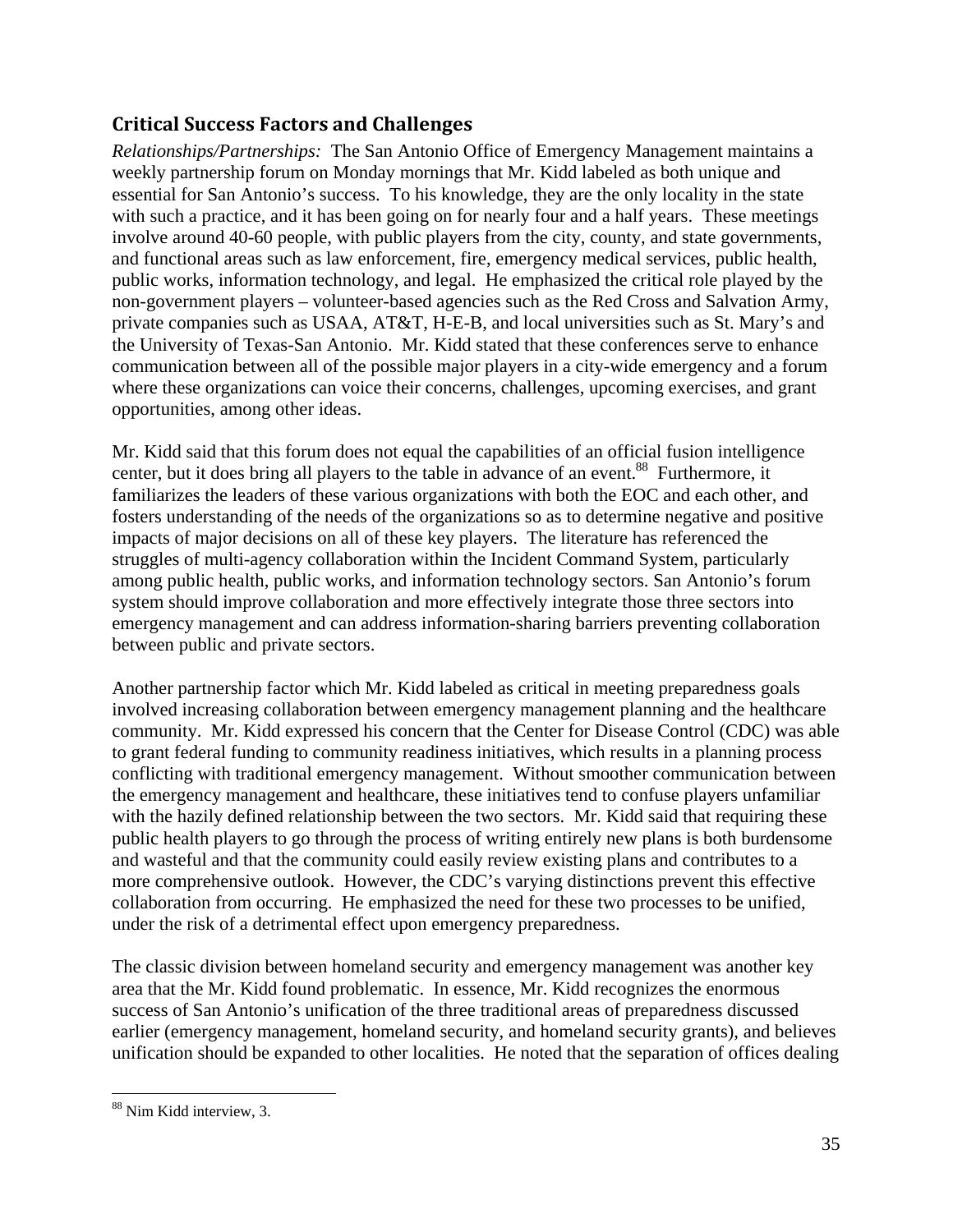with homeland security and emergency preparedness creates confusion with too many variable lines of communication and lines of authority.

Mr. Kidd believes that SAOEM is the only emergency management organization in the state that, in a major disaster, has their disaster district committee (DDC), DDC chair, and the federal government inside their EOC. He attributes this to two factors. The first is that sheer size of San Antonio's EOC. The second is more intangible - the personalities and the mission that they have brought together, trying to get the right people at the right table. Mr. Kidd said that the San Antonio approach protects organizational autonomy and individual mission responsibilities, but that these responsibilities are completed under one management umbrella.

*Resources:* Resource availability and funding are considered by Mr. Kidd to be the key challenges facing his EOC (in addition to maintaining sustainability and freshness). Specifically, Mr. Kidd addressed government accountability and reimbursement for resources that the SAOEM devotes to preparing for certain emergencies. San Antonio spends hundreds of thousands of dollars each year preparing for another community's disaster; these finances are not tracked by the federal government, not reimbursed to the city, and are written off as local preparedness. Mr. Kidd stated that he will regularly have half a dozen police officers and a dozen firefighters dedicated to preparing for a coastal strike or another big event.

Mr. Kidd said that the Stafford Act does not consider these activities reimbursable, and San Antonio is forced to pay the cost. While the federal government will award millions of dollars for homeland security funds, they do not classify the planning, meeting, and organizing for coastal emergencies as homeland security issues. He believes that this issue of uncompensated resources is a critical issue as his locality struggles to absorb these costs and continues to keep their own mission strong. Financial constraints as the key challenge for the SAOEM are not unusual – the literature has indicated that this is the leading obstacle to emergency preparedness according to many state homeland security officials.

*Human Capital and Skills:* The San Antonio Office of Emergency Management has benefitted recently from a fresh infusion of human capital and skill that Mr. Kidd believes was critical to his strategy of sustainability. Three years ago, San Antonio hired a new City Manager, Sheryl Sculley that resulted in a massive personnel change in the staff of city government with an infusion of 70 new managers out of approximately 90 executive positions. These new hires are not from San Antonio and had not lived there before and brought fresh experiences and knowledge to the city. Mr. Kidd believed this the new managers resulted in more interest in the SAOEM and its mission. Their arrival perpetuated his critical strategy of sustainability and renewal.

Mr. Kidd also believes after action reports for major events has been important for preparedness. For example, in 1998, San Antonio experienced a major flood. Mr. Kidd gathered the new director of public works, the director of solid waste, and assistant directors of the fire police departments, and asked them to review the issues identified in the eleven year old after action report. They analyzed what had accomplished or left undone, and these new directors consulted veteran staff to see how these problems had been tackled. This spurred new education and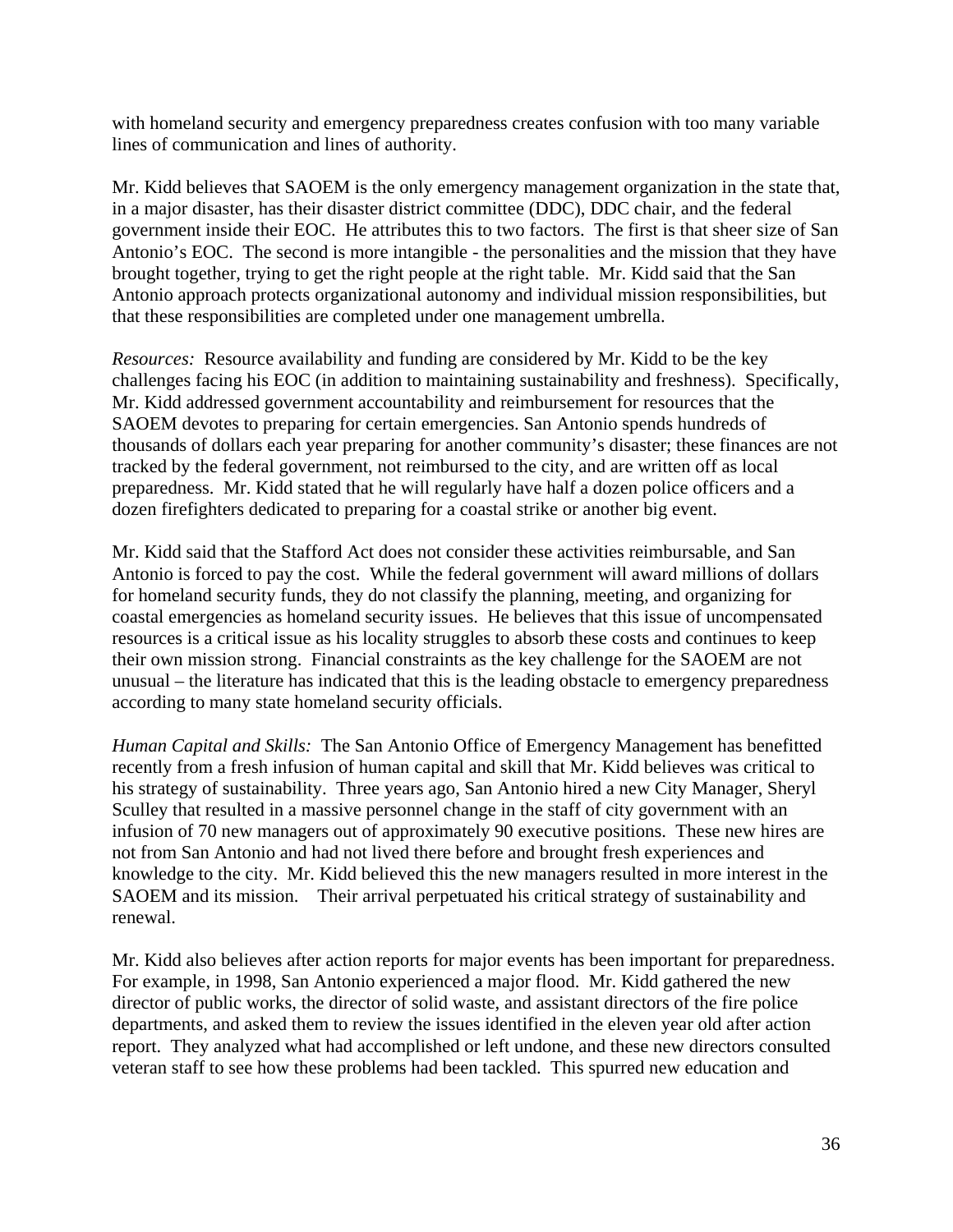thought, and motivated various organizations to follow-up on issues from over a decade ago that had still not been addressed.

#### **Threat and Risk Issues**

The major threats addressed in the San Antonio Emergency Management Plan that Mr. Kidd discussed were flooding and hurricanes. In particular, flooding is the number one hazard to the San Antonio community. Mr. Kidd stated that San Antonio does not have as many terrorist cells or threatening factions as other major cities, but that these issues are still on the periphery, particularly because of San Antonio's close proximity to the U.S.-Mexico border. However, weather related hazards are considered to be the city's main threats. Mr. Kidd stated that on average, San Antonio activates the EOC 16 times a year, and between eight to ten of these activations are weather related. The others are HAZMAT events. As far as low probability-high consequence events, such as a bombing of a convention center or other major terrorist attacks, Mr. Kidd expressed confidence in San Antonio's ability to respond to such a threat. He stated that the focused strategy on renewal and sustained exercise plays a huge part in this. The SA EOC is able to get all hospitals same page within a matter of minutes; they know the availability of local resources, and capacity to transfer EMS units from every surrounding jurisdiction. The annual exercises in dealing with floods and the hurricanes have given the SAOEM the experience and knowledge to handle a prompt, comprehensive, and effective response to an unexpected major crisis or event.

## **Looking Ahead**

When asked about any future issues on the horizon concerning emergency preparedness in San Antonio, Mr. Kidd had plenty to say about the collaboration of healthcare and emergency management. He believes this to be a critical issue on the forefront of emergency preparedness planning, and the next big obstacle to overcome. There needs to be enhanced education amongst emergency room physicians, amongst hospital administrators, and at least a minimal disaster records database, according to Mr. Kidd. He voiced concern at the complex process of transferring patients between hospitals in different cities. Mr. Kidd stated that there needed to be more widespread integration of emergency management and the public health system. EMS agencies and hospitals are rarely included in traditional disaster management, and this is a cause for concern. Victims of disasters may be saved, but then they are left waiting for an ambulance or a bus to take them to receive medical care. The "handshake" that exists between those first responders and the more involved medical caregivers needs to be made much smoother.

Mr. Kidd and his wife, Dr. Emily Kidd, who was present in the interview, expressed excitement at a new concept that could potentially resolve this issue – Medical Operation Centers (or MOCs). Operating just like an EOC, MOCs will serve as a "one stop shop" for all things medical, and function adjacent to the EOC in a crisis. This is a relatively new concept, implemented in the aftermath of Hurricane Katrina and Rita in response to the pressing demands for medical care that was seen in those crises. San Antonio has a Regional Medical Operations Center, as does Houston. Mr. Kidd and Dr. Kidd indicated that MOCs truly address all medical issues in a crisis – coordinating with shelters of last resort, supporting ambulances and buses, aiding in the distribution of food and gasoline for evacuations, and other potential duties. Another critical issue that Mr. Kidd believes should be dealt with is repatriation – refugees and victims from disasters may have the means to flee, but not the means to get back. The Stafford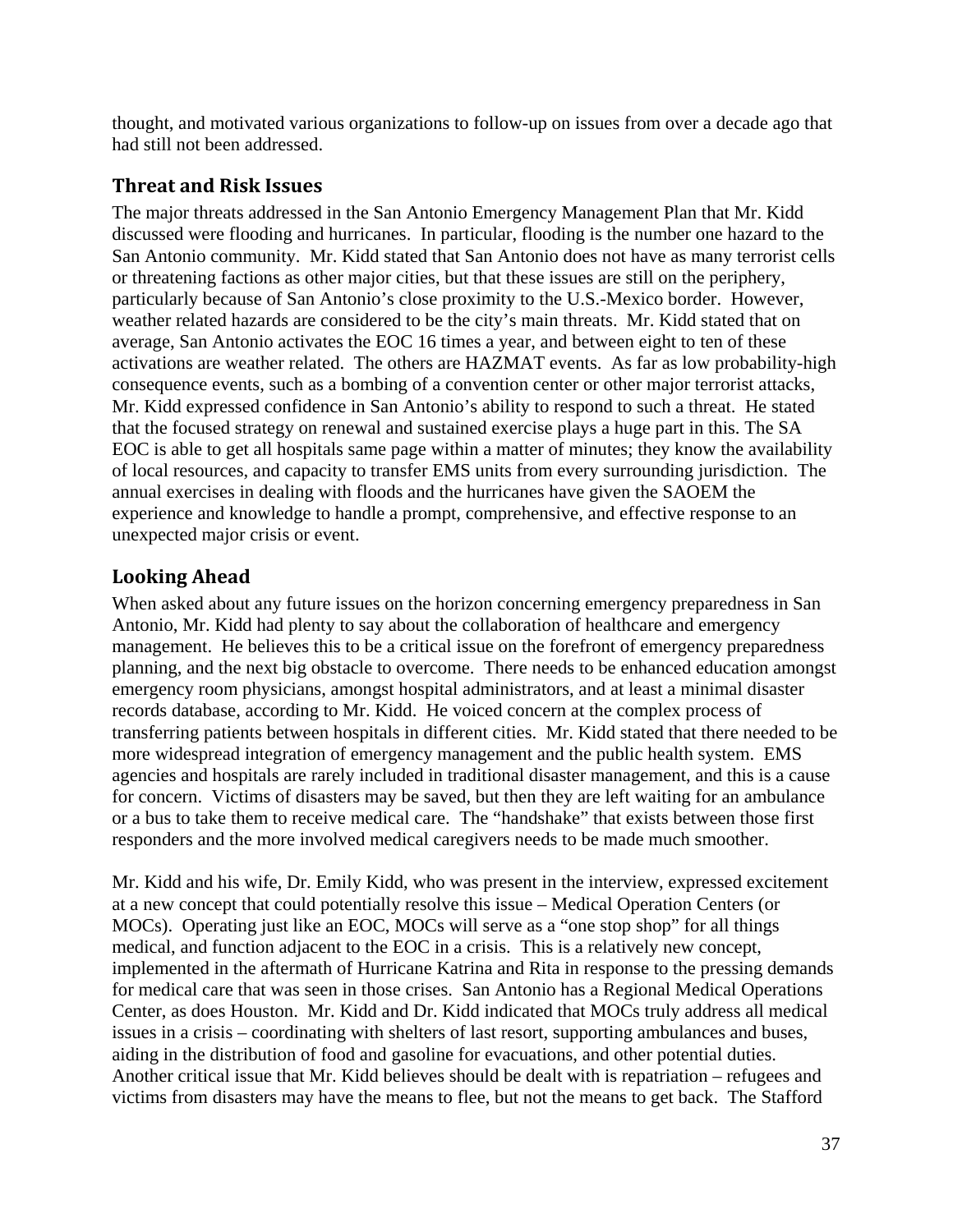Act does not provide for this type of repatriation, and this is a challenge that MOCs may be forced to address. However, Mr. Kidd stated that more players from the public health care community need to be brought in on the front end and educated about the process. The first step is to have the different areas of Texas form their own MOCs, and then next to establish lines of communication with between them.

#### **San Antonio Summary**

The San Antonio Emergency Operations Center stands out for one primary reason: its unique organizational structure that handles all three aspects of preparedness – emergency management, homeland security, and homeland security grants. Emergency Management Coordinator Mr. Kidd is confident in this structure of his organization, and credits it with much of the success San Antonio has had in Emergency Preparedness. The SAEOC has run so smoothly in the past that Mr. Kidd is a staunch advocate of closing the divide between homeland Security and emergency management. The main challenges he identified for his own organization were limited resources and funding.

Mr. Kidd has insisted on a strategy of sustainment and renewal for emergency preparedness (as opposed to a defined end goal), mitigates against complacency in preparedness goals and objectives. San Antonio's recent influx of new executives across the municipal government appears to have been critical in the success of Mr. Kidd's renewal strategy. Furthermore, these new arrivals have contributed greatly to enhanced communication in the weekly community forums hosted by the SAOEM, presented as another powerful concept that Mr. Kidd's organization advocates.

On the horizon of emergency management, Mr. Kidd sees a major challenge with the integration of the traditional emergency preparedness sector and the public health sector. Experiences with Katrina and Rita illustrated the imperative need for better integration between these two sectors, and San Antonio and Houston are two major localities that have made strides in this area with the development of Medical Operation Centers – MOCs. Mr. Kidd and Dr. Kidd heavily emphasized this as a major challenge to the Emergency Preparedness community across Texas, and encouraged the interviewers to include this issue within the San Antonio case study. The future success of San Antonio's Office of Emergency Management appears to stem from organizational structure and culture, fluid communication channels between public and private sectors, and solid leadership.

# *Jurisdictional Summary of Key Findings*

Through these interviews conducted with Texas preparedness officials and a review of academic literature, key similarities and differences emerged. A summary description of these findings is shown in Table 1 below. The areas analyzed include organizational structure, preparedness goals and understanding, critical success factors and challenges, threat and risk issues, and future challenges.

| Interview | <b>Texas</b> | Austin | Dallas / Fort | <b>Houston</b> | <b>San Antonio</b> | <b>Literature</b> |
|-----------|--------------|--------|---------------|----------------|--------------------|-------------------|
| Findings  |              |        | Worth $-$     |                |                    |                   |
|           |              |        | Arlington     |                |                    |                   |

#### **Table 1: Summary of Interview Key Findings by Jurisdiction**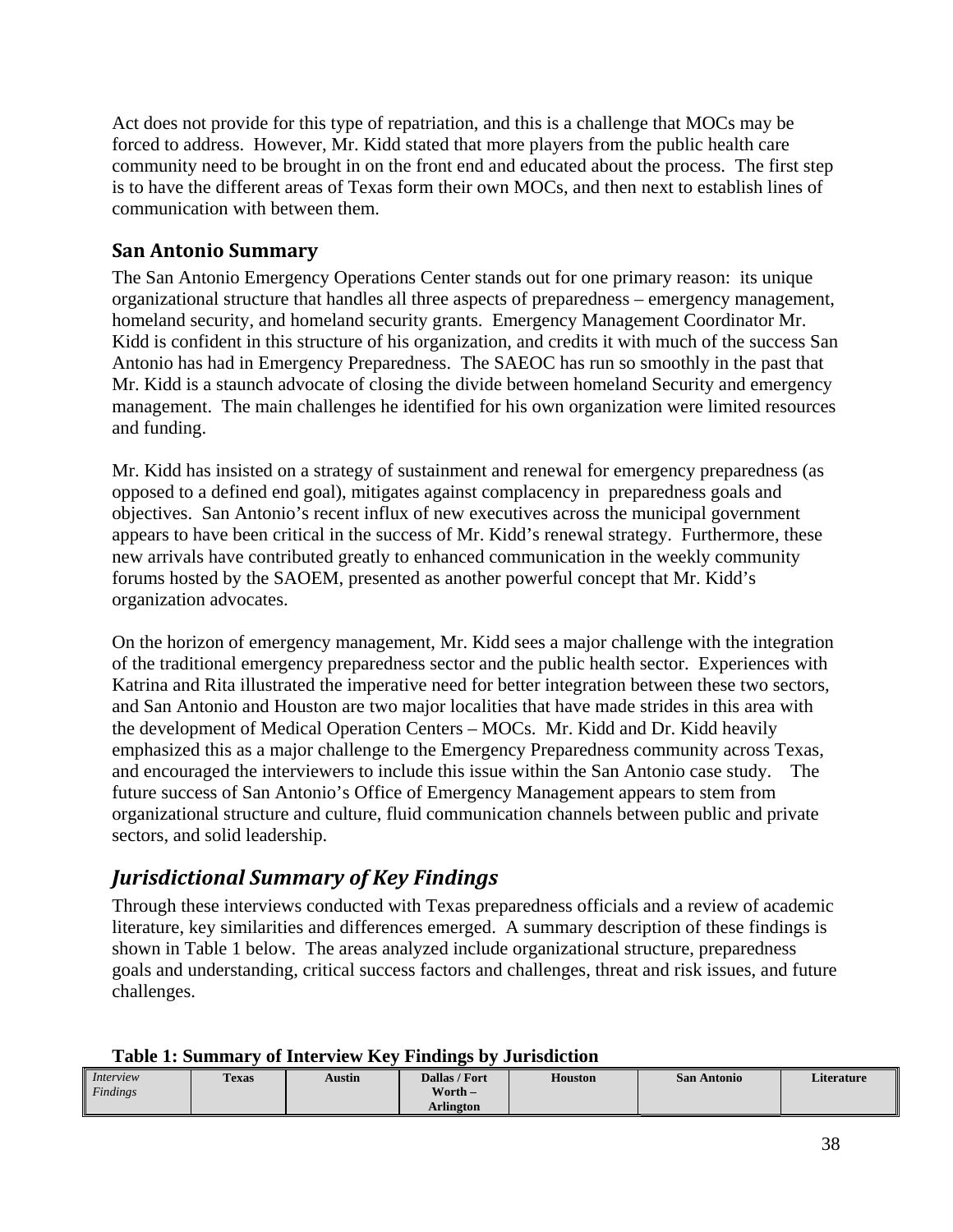| Interview<br><b>Findings</b>                                        | <b>Texas</b>                                                                                                                                                                                                            | <b>Austin</b>                                                                                                                                                                                                                                                                               | Dallas / Fort<br>Worth $-$<br><b>Arlington</b>                                                                                                                                                                                                                       | <b>Houston</b>                                                                                                                                                | <b>San Antonio</b>                                                                                                                    | Literature                                                                                                                                                                                                                                                                                                                 |
|---------------------------------------------------------------------|-------------------------------------------------------------------------------------------------------------------------------------------------------------------------------------------------------------------------|---------------------------------------------------------------------------------------------------------------------------------------------------------------------------------------------------------------------------------------------------------------------------------------------|----------------------------------------------------------------------------------------------------------------------------------------------------------------------------------------------------------------------------------------------------------------------|---------------------------------------------------------------------------------------------------------------------------------------------------------------|---------------------------------------------------------------------------------------------------------------------------------------|----------------------------------------------------------------------------------------------------------------------------------------------------------------------------------------------------------------------------------------------------------------------------------------------------------------------------|
| Organizational<br><b>Structure/Roles</b><br><b>Responsibilities</b> | Stovepiped<br>homeland<br>security culture                                                                                                                                                                              | One EOC for all of<br><b>Travis County</b><br>Use of Medical<br><b>Operations Center</b><br>(MOC)                                                                                                                                                                                           | NCTCOG and<br>regional OEM                                                                                                                                                                                                                                           | OEM responsible for<br>coordination of<br>planning<br>Responsible for all 17<br>critical infrastructure<br>categories                                         | One Stop Shop: One<br>office handling<br>emergency management,<br>homeland security, and<br>homeland security grants                  | Roles and<br>responsibilities not<br>clearly defined<br>Top-down<br>bureaucratic<br>structure hampers<br>quick response                                                                                                                                                                                                    |
| <b>Preparedness</b><br><b>Goals</b> and<br>Understanding            | "Ensuring the<br>safety of every<br>Texas citizen"<br>New priority<br>given to<br>special needs<br>citizens<br>Should use<br>bottom-up<br>planning $/$<br>input but in<br>reality top-<br>down direction<br>is utilized | Utilization of<br>"worst-case<br>scenario" planning<br>Emphasis on<br>educating citizens<br>and city employees                                                                                                                                                                              | Use of $HSPD - 8$<br>preparedness and<br>after-action<br>reports/lessons<br>learned assist in<br>the development<br>of preparedness<br>End goal is to<br>educate citizens.<br>businesses, and<br>nonprofit partners                                                  | Focus on disaster<br>resiliency for the city<br>Utilize an all-hazards<br>approach to planning                                                                | No "end goal" of<br>preparedness, strategy is<br>sustainability and<br>renewal                                                        | No preparedness<br>"end-state"<br>State and local<br>governments want<br>to be more<br>involved in the<br>planning                                                                                                                                                                                                         |
| <b>Critical Success</b><br><b>Factors and</b><br><b>Challenges</b>  | Regional<br>public and<br>nonprofit<br>partnerships<br>(success)<br>Personal<br>leadership<br>skills (success)                                                                                                          | Public and<br>regional<br>collaboration<br>efforts (success)<br>Routine<br>weekly/monthly<br>preparedness<br>meetings (success)<br>Weakened FEMA<br>relationship<br>(challenge)<br>Possible use of<br>new<br>communications<br>mediums,<br>specifically social<br>networking<br>(challenge) | Use of the Target<br>Capabilities List<br>improves ability<br>to prepare,<br>respond, and<br>recover (success)<br>Prioritizing<br>competing<br>initiatives and<br>coordination<br>(challenge)<br>Coordinated<br>financing and<br>education<br>campaigns<br>(success) | Communicating the<br>message of<br>preparedness via<br>social networks<br>(success/challenge)<br>Emphasis on<br>medical/special needs<br>populace (challenge) | Partnership forum<br>[Public-Private sector]<br>collaboration] (success)<br>One Stop Shop (success)<br>Limited funding<br>(challenge) | Leadership is a<br>"critical factor" for<br>surviving disasters<br>Leaders' "buy-in"<br>is essential for<br>motivation and to<br>attract/retain<br>competent<br>employees<br>Keeping qualified<br>employees once<br>you have hired<br>them<br>Funding new<br>programs once<br>federal grant<br>money has run out           |
| <b>Threat and Risk</b><br><b>Issues</b>                             | Hurricanes are<br>the greatest<br>risk<br>Ad-hoc risk<br>management<br>theory                                                                                                                                           | All threats/hazards<br>considered equal<br>Ad-hoc risk<br>management<br>theory                                                                                                                                                                                                              | Primary<br>threats/hazards<br>include floods and<br>severe weather                                                                                                                                                                                                   | Vary from metro to<br>rural jurisdictions<br>Emphasis on natural<br>hazards<br>Focus to improve<br>everyday capabilities<br>and manage potential<br>threats   | Weather related events -<br>flooding and hurricanes                                                                                   | Strategic planning<br>efforts hampered<br>due to lack of "best"<br>practices"<br>Risk management<br>difficult because of<br>the amount of<br>privately-owned<br>infrastructure<br>(85%)<br>Interdependence of<br>multiple<br>infrastructures that<br>cross jurisdictions<br>makes it hard for<br>proper risk<br>management |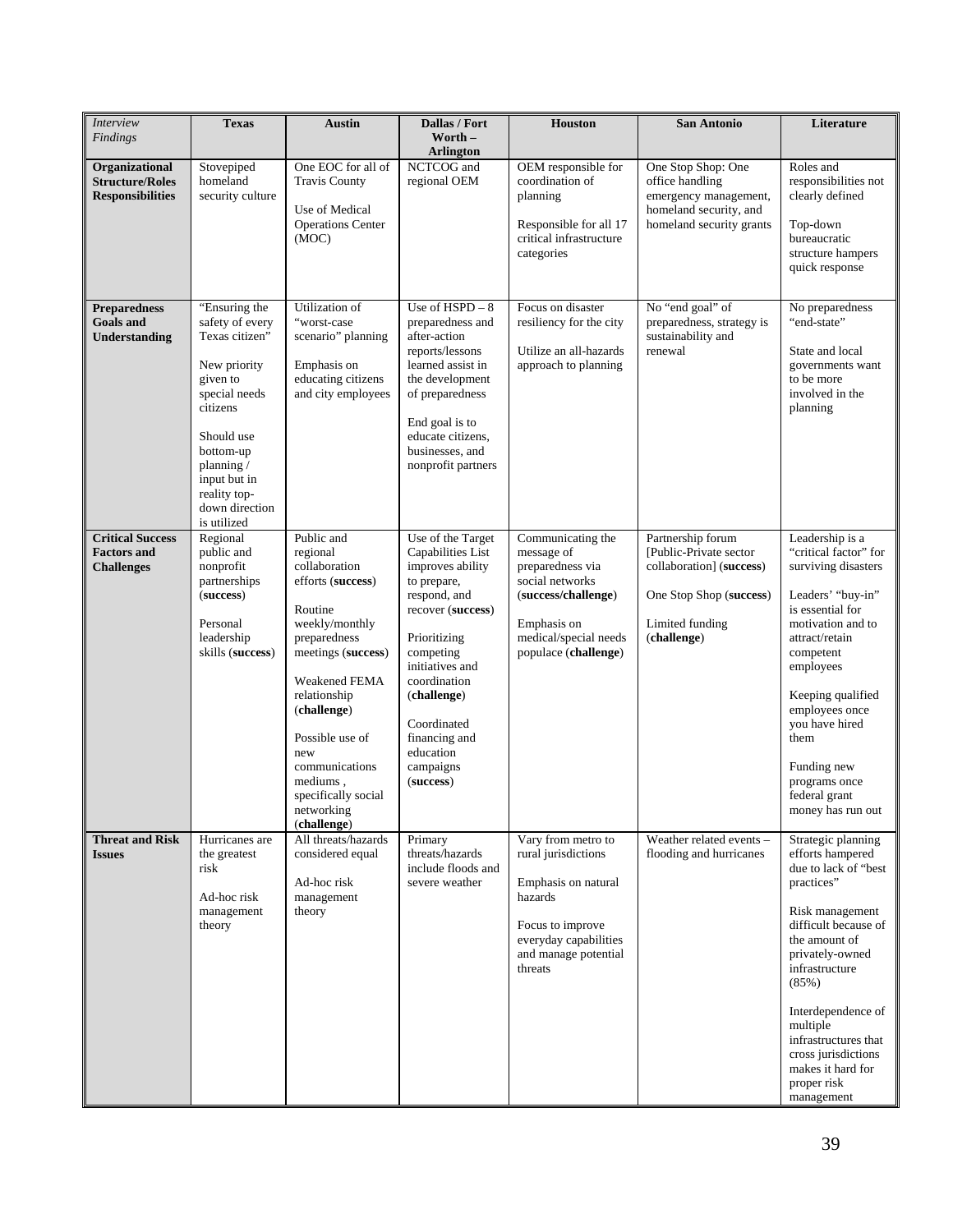| <i>Interview</i><br>Findings | <b>Texas</b>                                                                                                                                                                              | <b>Austin</b>                                                 | Dallas / Fort<br>Worth $-$<br><b>Arlington</b>                                                                        | <b>Houston</b>                                                                                                                                                        | <b>San Antonio</b>                                                                                                               | Literature |
|------------------------------|-------------------------------------------------------------------------------------------------------------------------------------------------------------------------------------------|---------------------------------------------------------------|-----------------------------------------------------------------------------------------------------------------------|-----------------------------------------------------------------------------------------------------------------------------------------------------------------------|----------------------------------------------------------------------------------------------------------------------------------|------------|
|                              |                                                                                                                                                                                           |                                                               |                                                                                                                       |                                                                                                                                                                       |                                                                                                                                  |            |
| <b>Looking Ahead</b>         | Minor policy<br>changes<br>outside the 5<br>year update<br>window<br>generate large<br>cost/time<br><b>burdens</b><br>Uncertainty in<br>future federal<br>homeland<br>security<br>funding | Due to time<br>constraints, this<br>issue was not<br>covered. | Challenges with<br>respect to<br>organization/<br>coordination in<br>light of potentially<br>reduced grant<br>funding | Social networks are<br>the future way of<br>communicating the<br>message of<br>preparedness<br>Focus on special<br>needs citizens-<br>emphasis on medical<br>concerns | Challenge of public<br>healthcare/emergency<br>management integration<br>Developing Medical<br><b>Operation Centers</b><br>(MOC) |            |

A review of organizational structure among jurisdictions revealed that structure and responsibilities varied. While San Antonio and Austin appear to have a centralized approach to emergency management, Dallas/Fort Worth/Arlington had a more regional view of preparedness. These collaborative partnerships were considered a critical part of the region's preparedness plan. Viewed from an organizational structure perspective, the state takes a literal translation of homeland security/preparedness as witnessed by the GDEM's organization around the common components of preparedness—preparedness, mitigation, response and recovery. When contrasted with the literature, it appears that, while roles and responsibilities may be welldefined, the structure of each emergency management office may vary from one locality to another.

Similarly, preparedness goals and understanding also varied between jurisdictions. While many agreed with the definition of preparedness provided in HSPD-8, each jurisdiction utilized a different approach to understanding and achieving preparedness. Austin employs worst-case scenario planning and conducts citywide education campaigns for both the public and city employees to increase its preparedness. Dallas/Fort Worth/Arlington uses after-action reports to improve its preparedness efforts. However, both Houston and San Antonio stated that they do not have a preparedness "end goal" guiding their preparedness strategies. These responses align with the literature, which states that preparedness is continually evolving and does not have an "end-state." However, the GDEM mentioned a specific preparedness end goal to be that of "ensuring the safety of every Texas citizen."

The critical success factors and challenges identified by each jurisdiction yield several commonalities. Collaboration and partnerships were listed as a key success factor by officials in Austin, Dallas/Fort Worth/Arlington, and San Antonio, as well as by officials at the state level. This finding indicates the importance of partnerships, as well as the efforts by jurisdictions to increase collaboration with one another. The literature identified leadership as a prerequisite to successful preparedness; however, the state office was the only study to list leadership as a critical success factor. Additionally, academia recognized maintaining and funding new programs following the loss of federal grant money as a key challenge to preparedness. Both Dallas/Fort Worth/Arlington and San Antonio classified funding as a challenge to their preparedness efforts.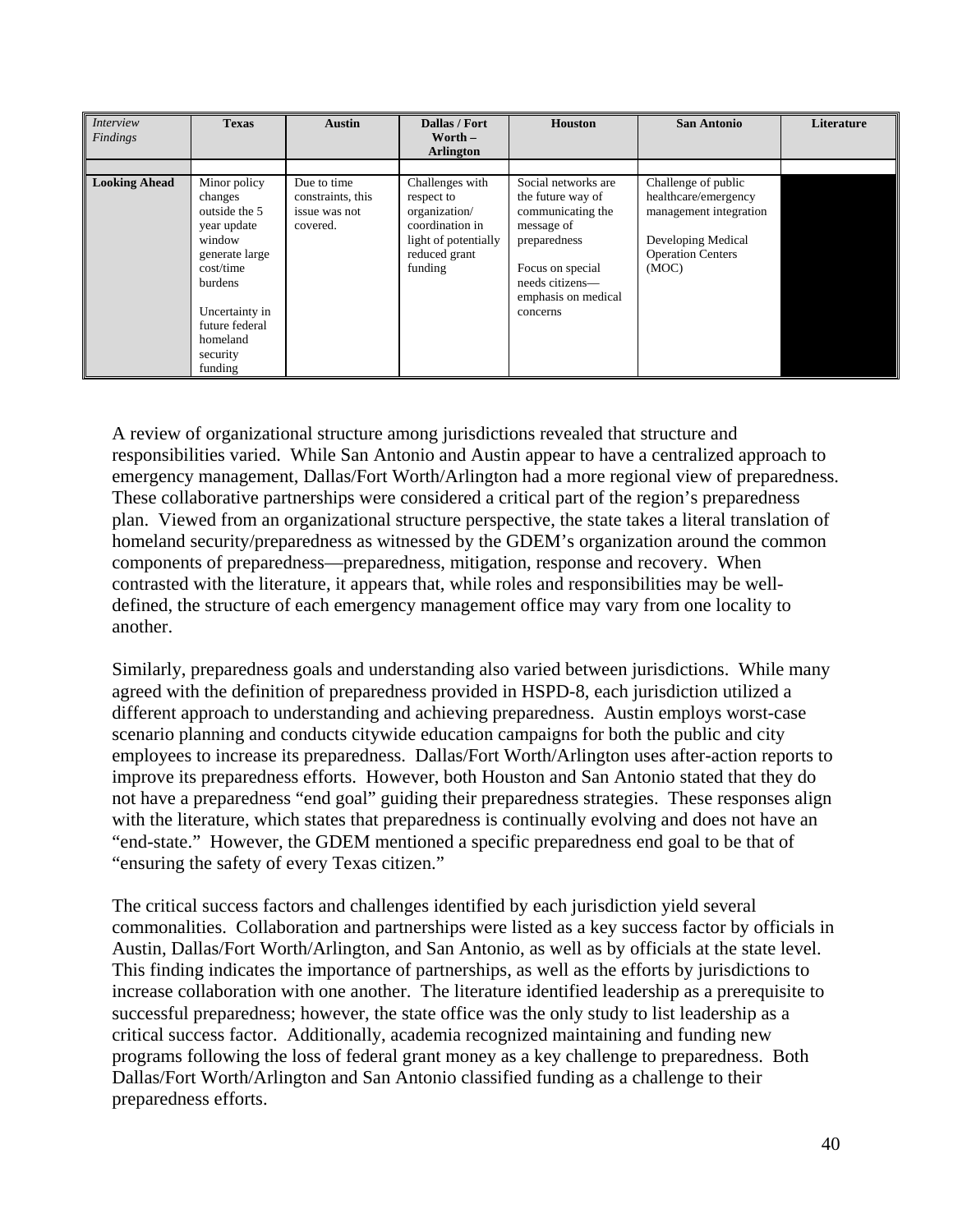Across the jurisdictions, natural hazards were viewed as the greatest threat. Dallas/Fort Worth/Arlington, Houston, San Antonio, and the state all identified natural hazards as the most important threat they faced. Specifically, hurricanes, flooding, and severe weather were most commonly identified. Only Austin and Dallas/Fort Worth/Arlington identified terrorism as a major concern.

When asked to look ahead and identify future challenges, emergency management officials provided a variety of responses ranging from funding to new communication mediums to difficulties corresponding to physically updating preparedness plans according to non-routine time frames. Dallas/Fort Worth/Arlington and the state of Texas specifically identified funding as a future challenge. Houston and San Antonio considered public health and needing to care for those with special medical needs as upcoming challenges. Time constraints limited the ability for Austin local officials to reflect and comment on future challenges. The reviewed literature provided recommendations addressed at overcoming existing preparedness implementation inhibitors but it did not address any specific implementation challenges likely to develop in the future.

Although the case study findings aligned with the literature in many areas, it was surprising to find that terrorism was not considered to be a top priority by many of the officials interviewed. Most emergency officials seemed to be more focused on natural hazards in their preparedness capabilities. However, it seemed promising that many of the officials identified partnerships as an important element of preparedness. This recognition may signal a willingness to work together that will play an important role in emergency preparedness.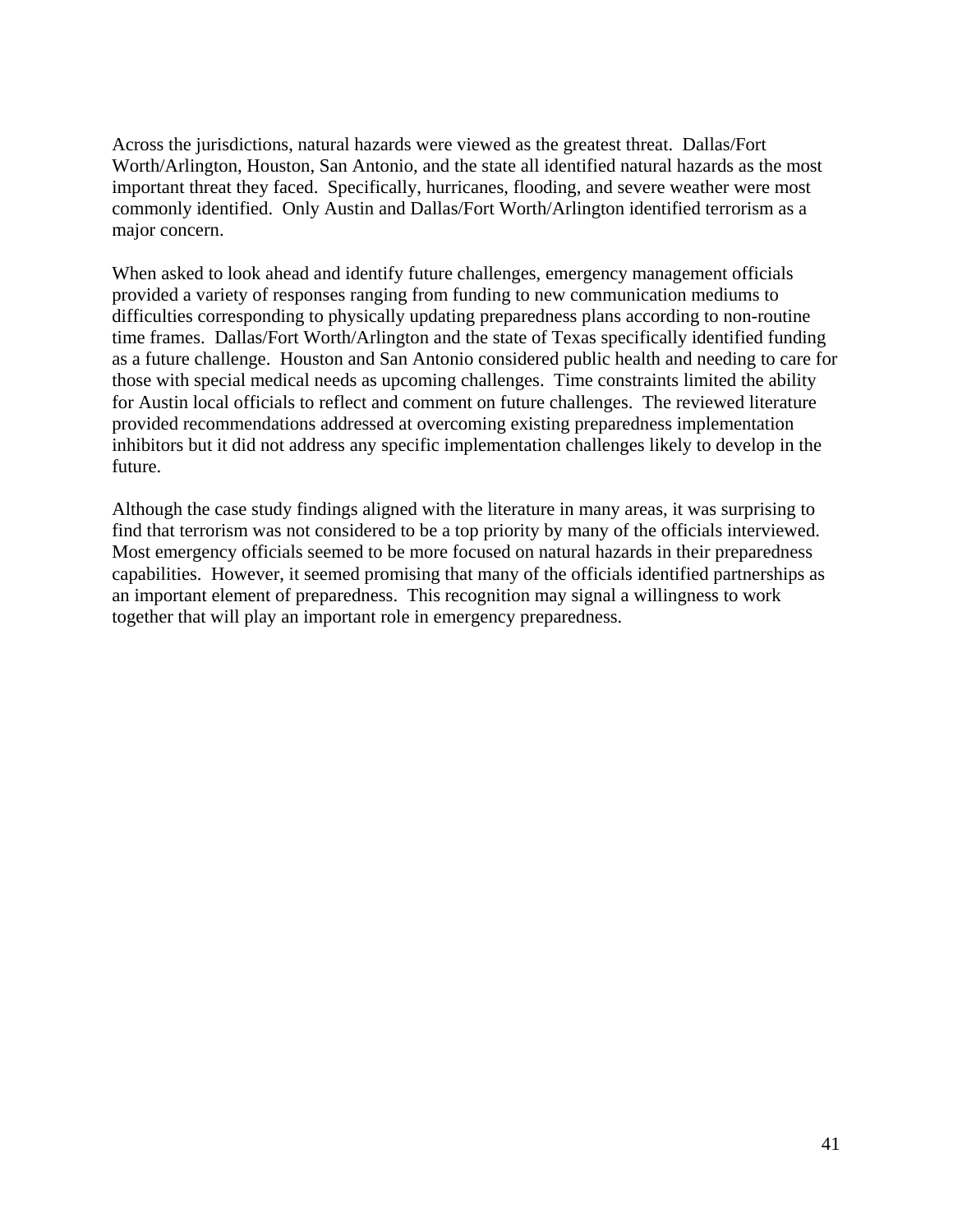## Appendix A (1 of 2)

#### **Case Study Interview Guidelines**

#### **Introduction (Interview Opening)**

Talk about the project [consult letter distributed to locality].

In particular, we are interested in the key implementation/contextual factors for achieving preparedness. For example, our preliminary findings indicate that perhaps factors such as organizational structure, resources, and political support may be important factors for successful implementation. Of course, there may be many others and that is in part why we're here today to talk to you.

#### **The Interview**

So that we have a shared understanding of your organization, could you talk a little bit about your organization and your roles/responsibilities?

What is your end goal for preparedness? What are you doing to achieve that goal? What difficulties are you encountering?

One definition of preparedness is, "the existence of plans, procedures, policies, training, and equipment necessary to maximize the ability to prevent, respond to, and recover from major events." If you use a definition that is somewhat different, what is that definition and how does it fit better with your locality (the state)?

What are the factors that you think are most important for the success of your city (the state) in meeting preparedness goals? Why are they important? Would these be unique to this area (state) or do they apply to other cities (states) as well?

What would be some of the factors that you think are not important for the success of your city's (state's) preparedness goals?

What differences, if any, do you see in the contextual challenges facing cities and counties? What differences, if any, do you see across the state?

What is your understanding of preparedness from FEMA and from the state level? How does it affect your preparedness efforts?

What is your risk tolerance? How is it determined? What role does the threat of terrorism play in your preparedness planning?

In our reading and/or discussions with other cities, other factors such as X, Y, Z have popped up. To what extent, if any, are these factors important to your city (state)?

#### **Concluding Questions**

We've talked a lot about implementation factors. Looking forward, what do you see as the most important preparedness implementation challenges over the next three years?

#### Appendix A (2 of 2)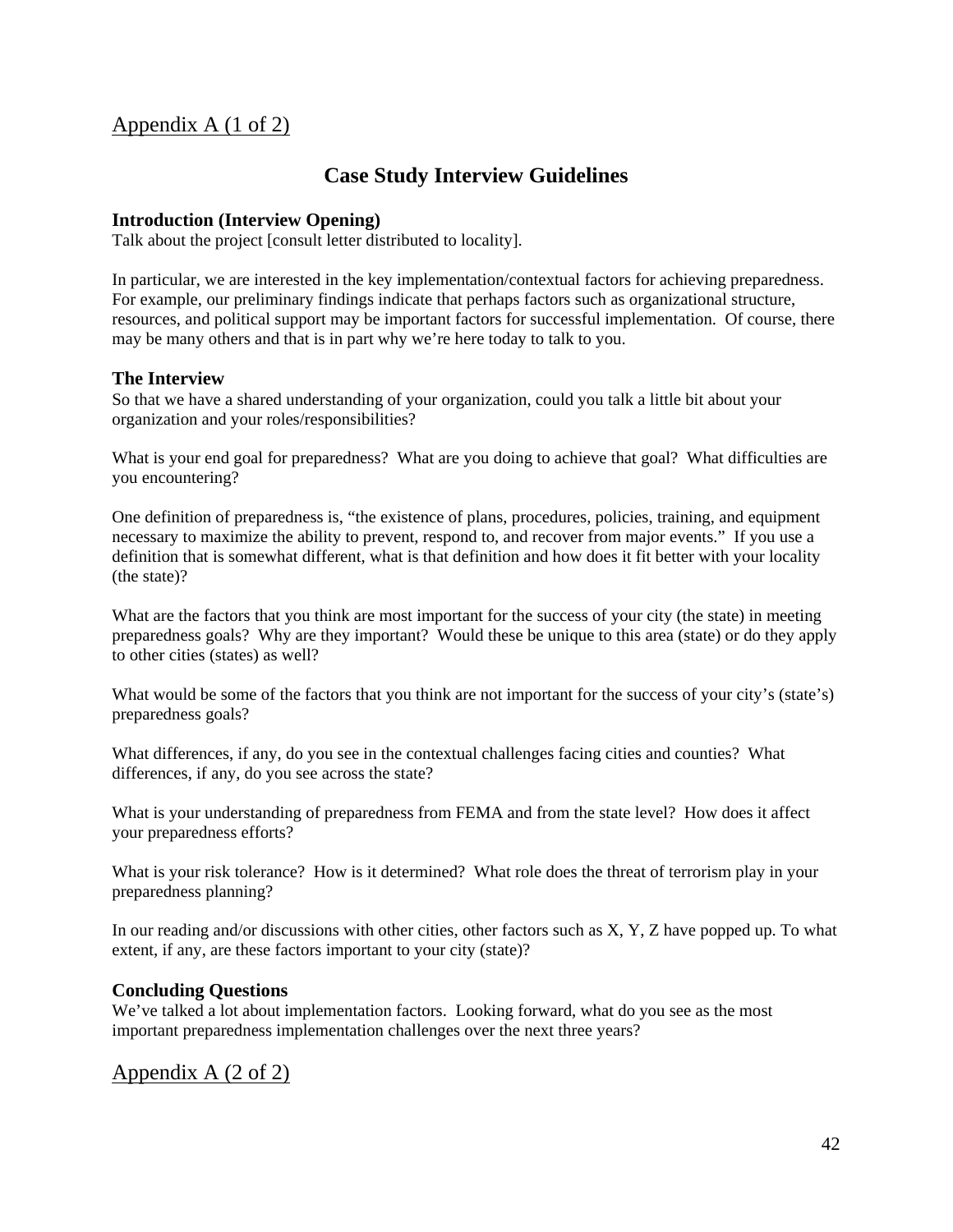Is there anyone else that we should or could speak to while we are here?

We really appreciate your time. I hope you don't mind if we contact you in the future if we have additional questions.

#### **If Time Ask…**

We noticed that in your plan you listed the following threats: X, Y, Z. Which threats are the ones that you believe are the highest priority for your city (state)?

We know from reviewing your plans that you have goals in the following areas: X, Y, and Z. As you revise your plan, what changes, if any, would you make?

We understand that responsibility for homeland security preparedness is split between the governor's Office of Homeland Security and Texas Department of Public Safety, Governor's Division of Emergency Management. What difficulties, if any, does that pose for local officials in terms of planning or executing preparedness policies?

#### **List of key contextual/implementation factors regarding preparedness**

- Organizational structure (e.g. preparedness authority/responsibility, chain of command, unique management processes/practices)
- Relationships with federal/state governments (e.g. direction/guidance, information sharing, understanding of roles)
- Preparedness policies/strategies (e.g. utilization of homeland security plans, EOPs, etc.)
- Risk management (e.g. capability, capacity, and how recent)
- Partnerships (e.g. other localities, the private sector, non-governmental organizations; regional planning)
- Resource availability and sustainability (e.g. federal, state, and local budget priorities; technological capabilities)
- Human capital skills (e.g. initial and ongoing skill development)
- Preparedness assessment (e.g. exercises, testing, measurement and management of performance)
- Changing priorities (e.g. competition with other locality programs, anticipated federal changes)
- Other (e.g. any other factors related to preparedness)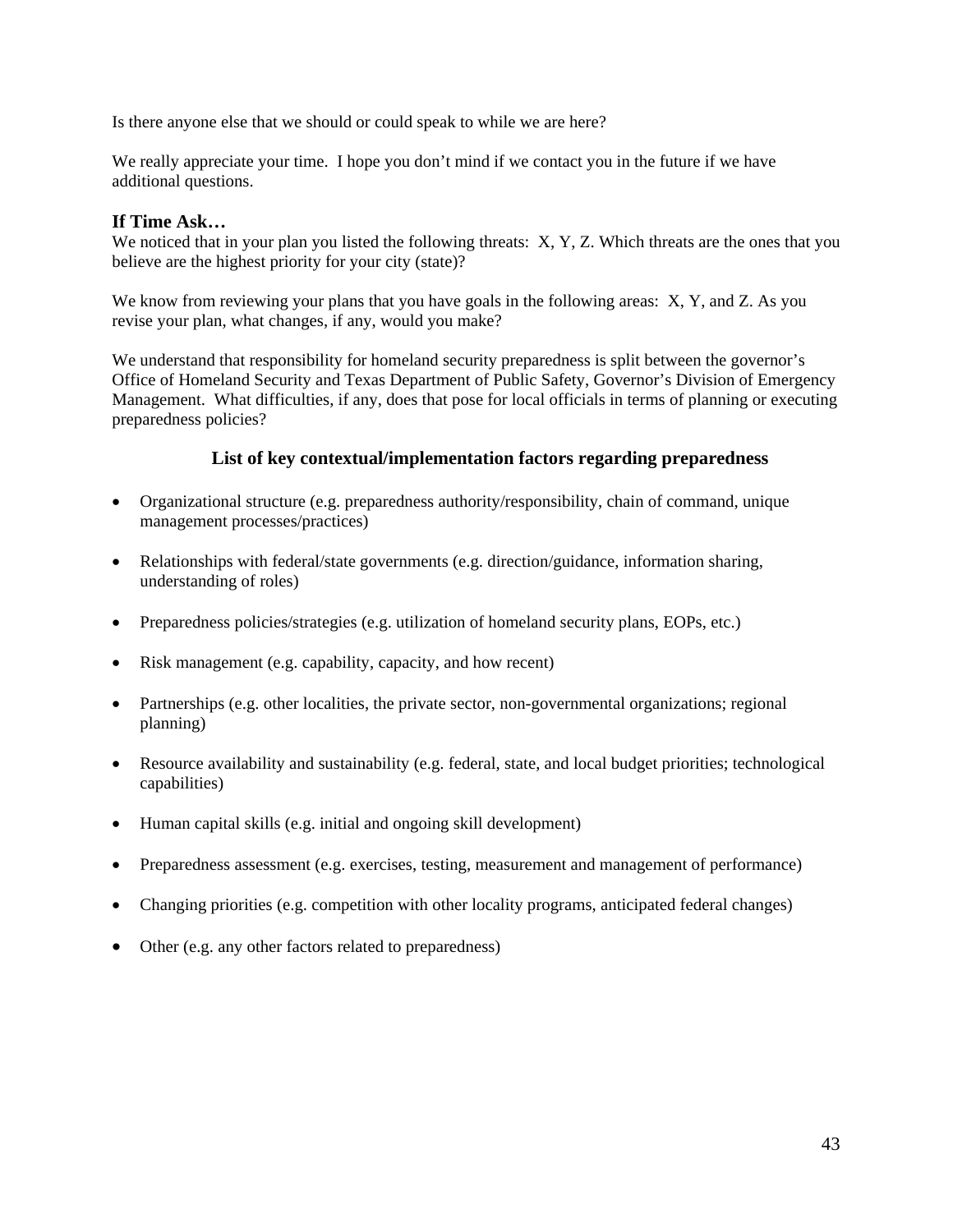Appendix B **Note:** This letter was distributed to all interviewed officials via electronic mail.

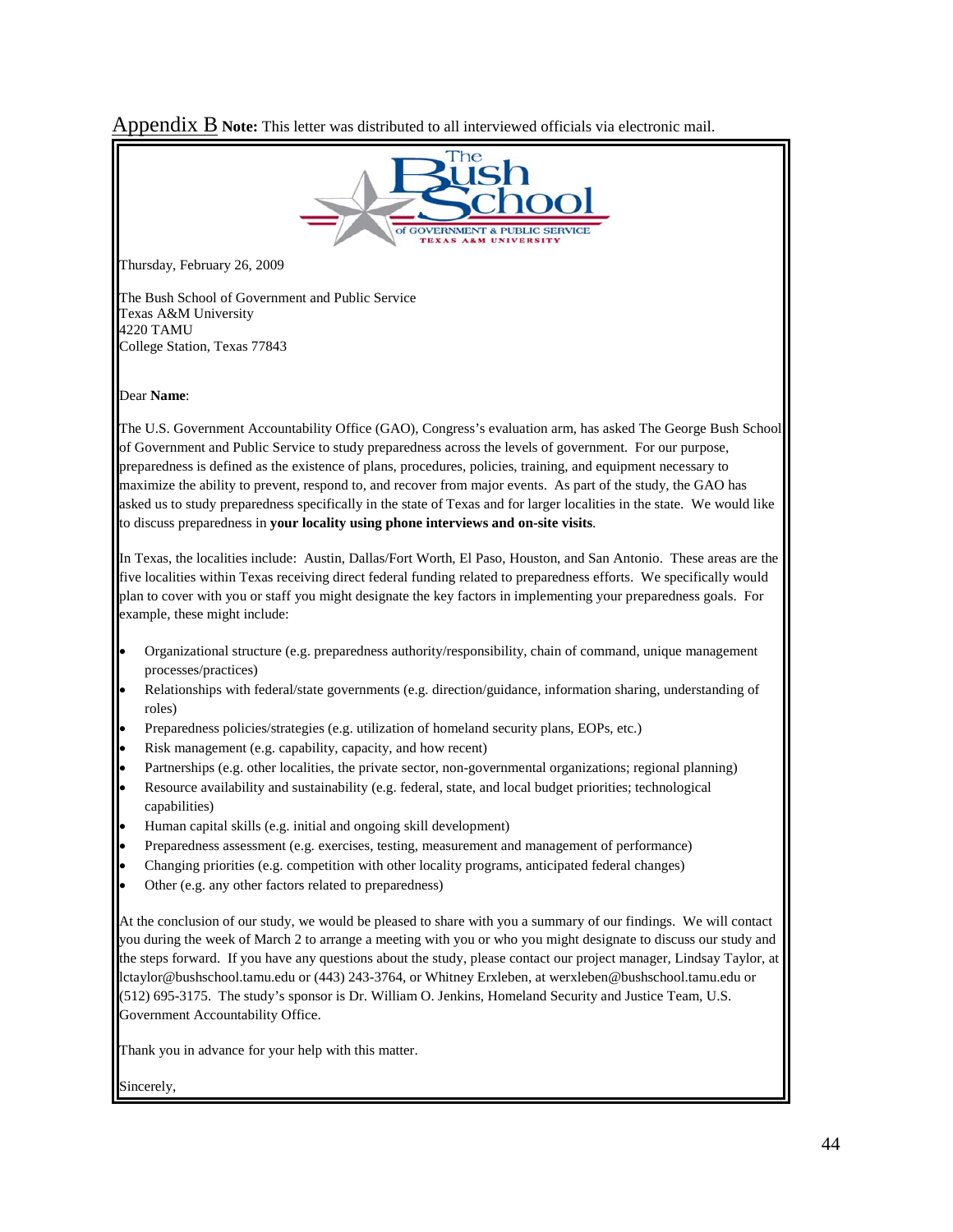#### Bibliography

- Alexander, Michael, et al. Fall 2008. "National Preparedness: Federal, State, and Local Definitions, Threats and Goals." Bush School of Government at Texas A&M: MPSA Capstone Deliverable I.
- Alpine Avalanche. "Texas drought conditions are near historic levels" *Alpine Avalanche,*  March 24, 2009. http://www.alpineavalanche.com/articles/2009/03/24/news/news03.txt Accessed March 25, 2009.
- Anderson, Jennifer. "Inquiry Into BP Refinery Explosion Blames Corporate Culture" *Ergonomics Today*, January 22, 2007. http://www.ergoweb.com/news/detail.cfm?id=1693 Accessed March 17, 2009.
- Associated Press. "Recent Chemical Plant Accidents." *USA Today,* April 23, 2007. http://www.usatoday.com/news/washington/2007-04-23-1580048183\_x.htm Accessed March 16, 2009.
- Beauchesne, Ann. 2002. "State's Homeland Security Priorities". National Governors Association. 19 August.
- Bertram, Christopher. 2008. "Factors that Effect Interagency Collaborations: Lessons During and Following the 2002 Winter Olympics". Naval Postgraduate School. Monterey, CA.
- Bureau of Economic Analysis. "Regional Economic Accounts." Gross Domestic Product by State. Accessed: February 14, 2009. <http://www.bea.gov/regional/gsp/>
- Caruson, Kiki, and MacManus, Susan. 2007. "Designing Homeland Security Policy within a Regional Structure: A Needs Assessment of Local Security Concerns". *Journal of Homeland Security and Emergency Management"*. Vol. 4:(2) 1-23.
- Caruson, Kiki, and MacManus, Susan. 2005. "Homeland Security Preparedness: Federal and State Mandates and Local Government". *Spectrum: The Journal of State Government.*  Spring 2005. 25-28.
- CNN. "Texas Wildfire Fight May Last Into Next Week." *CNN.com,* March 3, 2009. http://www.cnn.com/2009/US/03/03/texas.wildfire/ Accessed March 23, 2009.
- Dawson, John. "Weather Service Watch: Tornadoes and Severe Weather Awareness Week" *My Fox Houston,* February 24, 2009. http://www.myfoxhouston.com/dpp/weather/090224\_tornadoes\_severe\_weather\_awarene ss week Accessed March 8, 2009.
- Deason, Gene. "Texas drought costs \$1 billion" *Brownswood Bulletin,* March 16, 2009. http://www.brownwoodbulletin.com/articles/2009/03/16/news/doc49bdd3b33723456386 8950.txt Accessed March 25, 2009.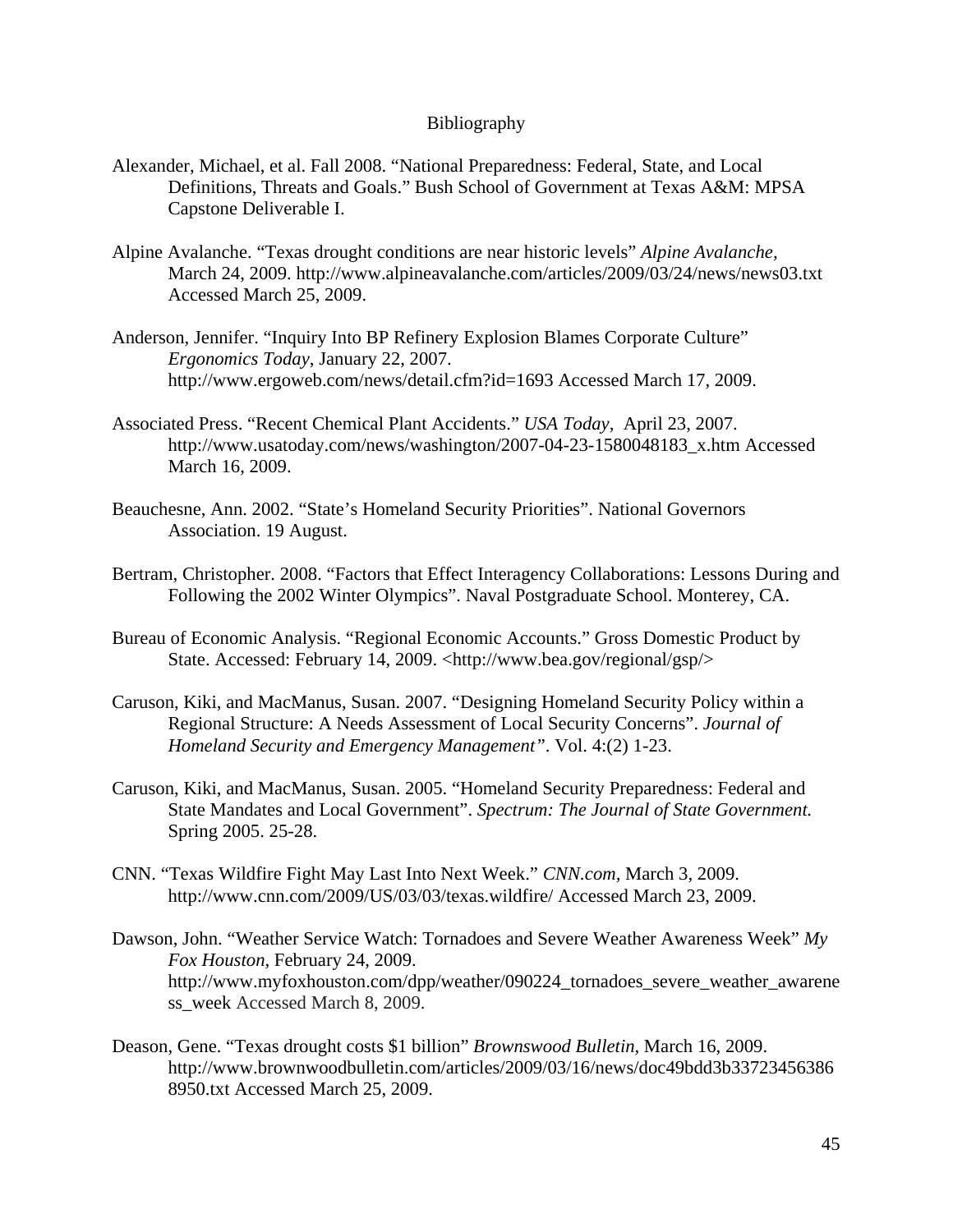Department of Homeland Security. 2008. "State Contracts and Grant Award Information" http://www.dhs.gov/xgovt/grants/states/texas.shtm Accessed March 23, 2009.

Department of Homeland Security. 2009. "The Federal Preparedness Report 2009". 13 Jan.

- Eilbert, Kay. 2004. "Examining Collaborative Public Health Practice and Emergency Preparedness: Can it Work? Turning Point Partnerships Share Their Experience". *National Association of County and City Health Officials.* April 2004.
- Fannin, Blair. "Texas Drought Losses Estimated At \$4.1 Billion" *Ag News and Public Affairs,*  August 11, 2006. http://newagnews.tamu.edu/dailynews/stories/DRGHT/Aug1106a.htm Accessed March 8, 2009.
- Farazmand, Ali. 2007. "Learning from the Katrina Crisis: A Global and International Perspective with Implications for Future Crisis Management". *Public Administration Review.* Special Issue, Supplement to Vol. 67. p. 149-159.
- Federal Aviation Administration. 2008. "National Plan of Integrated Airport Systems." Accessed: April 2, 2009. <http://www.faa.gov/airports\_airtraffic/airports/planning\_capacity/npias/>
- Fox News. "Cleanup Begins at Texas Oil Spill. *Fox News,* December 27, 2006. http://www.foxnews.com/wires/2006Dec27/0,4670,OilSpill,00.html Accessed March 15, 2009.
- Fullhart, Steven. "Danger High for Wildfires Starting Sunday." *KBTX.com,* March 21, 2009 http://www.kbtx.com/local/headlines/41634642.html Accessed March 23, 2009.
- General Accounting Office. 2002. "Homeland Security: Management Challenges Facing Federal Leadership". *US General Accounting Office.* GAO-03-260.
- Government Accountability Office. 2005. "Homeland Security: Agency Plans, Implementation, and Challenges Regarding the National Strategy for Homeland Security". *US Government Accountability Office.* GAO-05-33.
- Hagen, Jerome D. 2006. "Interagency Collaboration Challenges Among Homeland Security Disciplines in Urban Areas". *Naval Post Graduate School.* 4.
- Horswell, Cindy. "Ike's salty floods leach ranches of life: Crops and cattle suffer where storm surge left barren fields." *Houston Chronicle,* March 8, 2009. http://www.chron.com/disp/story.mpl/metropolitan/6299481.html Accessed March 8, 2009.
- Institute for the Economy and the Future. 2006. "National Survey of Homeland Security Officials". Western Carolina University. Cullowhee, NC.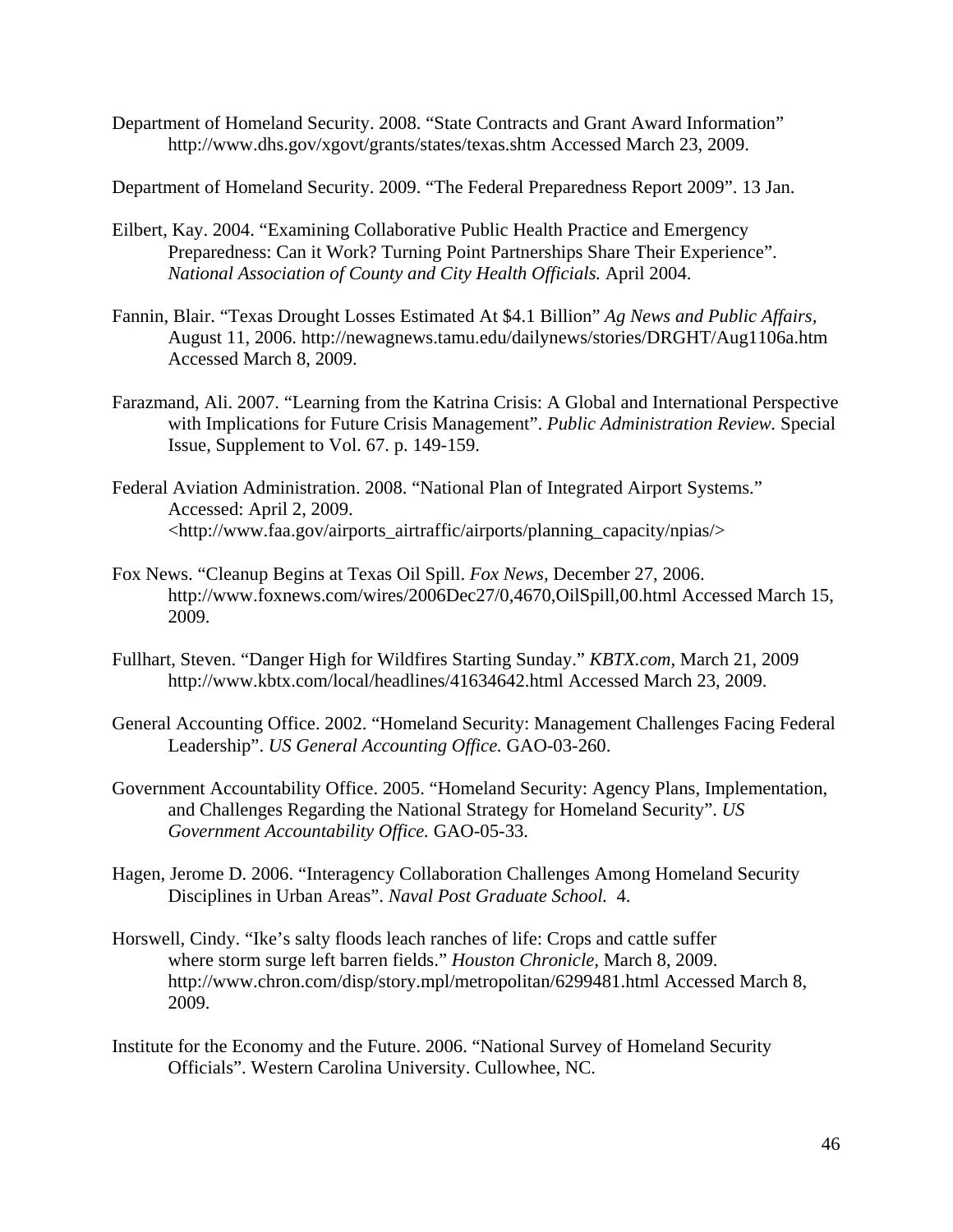- Jakes, Pamela, Lisa Kruger, and Martha Monroe. "Improving Wildfire Preparedness: Lessons from Communities across the U.S." *Human Ecology Review* 14 (2007): 193.
- Jenkins, William O. 2006. "Federal Emergency Management Agency: Factors for Future Success and Issues to Consider for Organizational Placement". *US Government Accountability Office.* GAO-06-746T.
- Kailes, June I. 2005. "Disaster Services and 'Special Needs': Term of Art or Meaningless Term?". *Center for Disability Issues and Health Professions Western University of Health Sciences.*
- Kettl, Donald. 2003. "The States and Homeland Security: Building the Missing Link". *The Century Foundation*.
- Kettl, Donald. 2005. "The Worst Is Yet To Come: Lessons from September 11 and Hurricane Katrina". *Fels Institute of Government*. Report 05-01.
- Houston Chronicle. "Catastrophe plan: Hurricane Ike reminds us of the need for planning. Texas CAT fund would help do so." *Houston Chronicle,* March 25, 2009. http://www.chron.com/disp/story.mpl/editorial/6342196.htmlAccessed March 25, 2009.
- Howard Kunreuther. 2007. "Risk Management Strategies for Dealing with Interdependencies". Presented at Conference on Network-based Strategies and Competencies. *Wharton School University of Pennsylvania.* 8-9 November.
- Kim, Theodore. "Plano pushes bill to make Texas pay more of cities' emergency shelter costs" *The Dallas Morning News,* March 8, 2009. http://www.dallasnews.com/sharedcontent/dws/news/localnews/stories/DNdisasterrelief\_08met.ART.Central.Edition1.48d970a.html Accessed March 8, 2009.
- LaNore, Steve. "Tornadoes in 2009; storm preparedness." *Dallas Weather Examiner,* March 14, 2009. http://www.examiner.com/x-5182-Dallas-Weather-Examiner~y2009m3d14- Tornadoes-in-2009-storm-preparedness Accessed March 26, 2009.
- Light, Paul. 2008. "Predicting Organizational Crisis Readiness: Perspectives and Practices toward a Pathway to Preparedness". *The Center for Catastrophe Preparedness and Response New York University.* .
- Logan, Chris. 2005. "Issues Identified at Regional Bioterrorism Policy Workshops". *National Governors Association*. 1 September.
- Mitchell, Jeff. 2006. "2006 State Homeland Security Directors Survey: New Challenges, Changing Relationships". *National Governors Association*. 3 April.

Montgomery, Dave. "Texas makes emergency plans in case violence spills over from Mexico"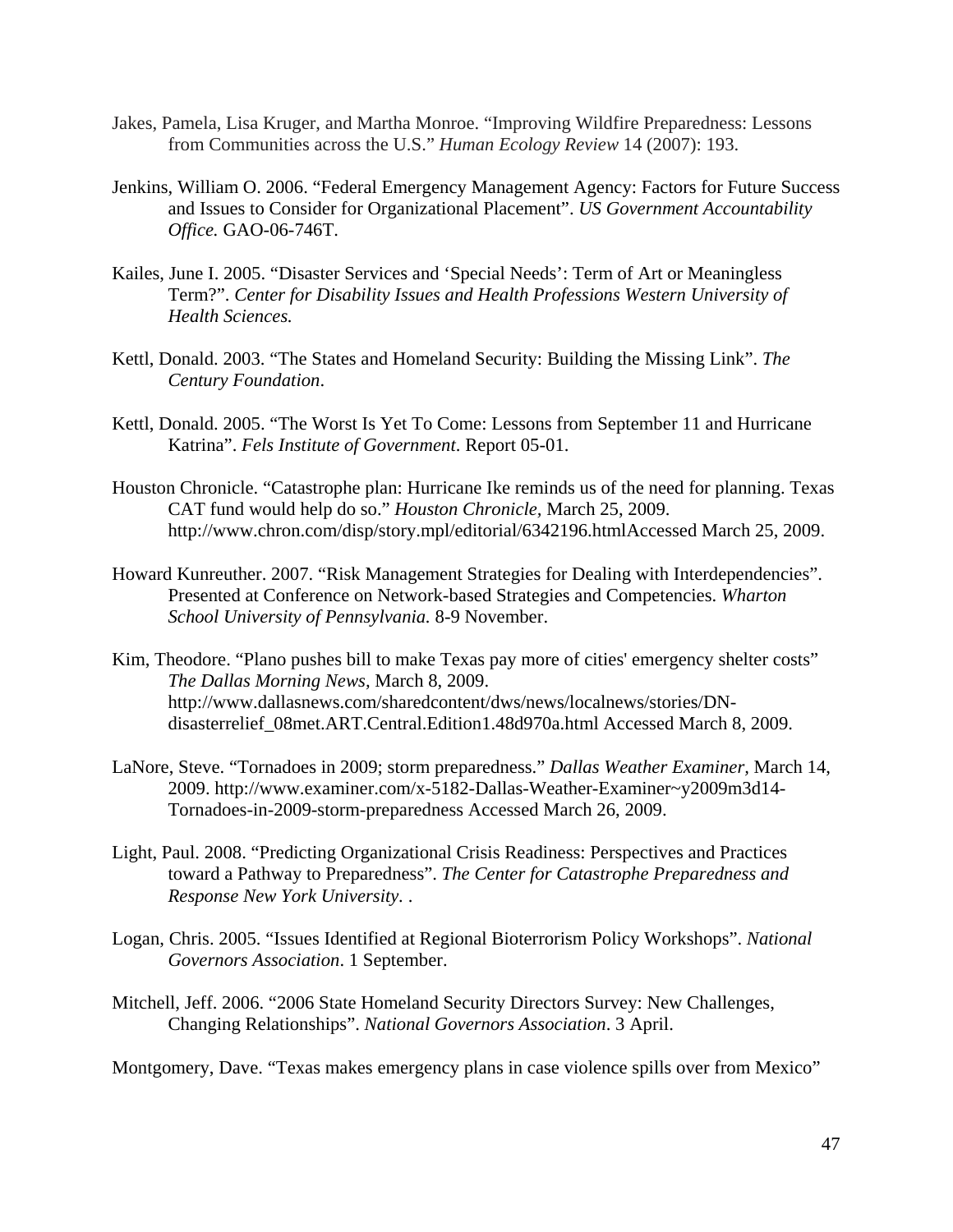*Fort Worth Star Telegram*, March 8, 2009. http://www.startelegram.com/state\_news/story/1245213.html Accessed March 8, 2009.

- Morgan, David. "US preparing integrated plan on Mexico drug war" *Reuters,* March 17, 2009. http://www.reuters.com/article/latestCrisis/idUSN17499117 Accessed March 17, 2009.
- Morton, John. 2008. "State/Local Issue Team Problem Analysis". Project on National Security Reform. 30 Oct.
- National Center for Disaster Preparedness. 2007. "Emergency Preparedness: Addressing the Needs of People with Disabiliities". *Mailman School of Public Health Columbia University.*
- National Emergency Management Association. 2009. "Emergency Management Assistance Compact." Accessed: April 3, 2009. <http://www.emacweb.org/?142>
- Newsday. "Wildfires destroy 25 homes in central Texas," *Newsday*, March 2, 2009. http://www.newsday.com/news/printedition/nation/nyusnatl026055296mar02,0,4180650.story Accessed March 8, 2009.
- Porter, Brian. "State Legislature: Senate begins work on transportation bills" *Lewisville Leader,*  March 22, 2009. http://www.scntx.com/articles/2009/03/22/lewisville\_leader/news/12.txt Accessed March 22, 2009.
- Reuters. "US judge approves BP guilty plea in 2005 explosion" *Reuters,* March 12, 2009. http://www.reuters.com/article/rbssEnergyNews/idUSN1235834720090312 Accessed March 16, 2009.
- Robinson, Robie, David McEntire, and Richard Weber. "Texas Homeland Defense Preparedness." *The Century Foundation* (2003): 12-13.
- San Antonio Business Journal. "San Antonio develops comprehensive flood-safety strategy." *San Antonio Business Journal* March 16,2009. http://sanantonio.bizjournals.com/sanantonio/stories/2009/03/16/daily7.html Accessed March 23, 2009.
- Science Daily. "Lessons From Hurricane Rita Not Practiced During Hurricane Ike" *ScienceDaily.com,* March 19, 2009. http://www.sciencedaily.com/releases/2009/03/090313110752.htm Accessed March 25, 2009.
- Smith, Johnnie. 2007. "A Model for Effective Organization and Communication of Homeland Security Activities at the State Level". *Naval Postgraduate School*. Monterey, CA.
- State of Texas Emergency Management Plan. Rick Perry, Governor. *Texas Homeland Security Strategic Plan Part III.* Texas, 2004.